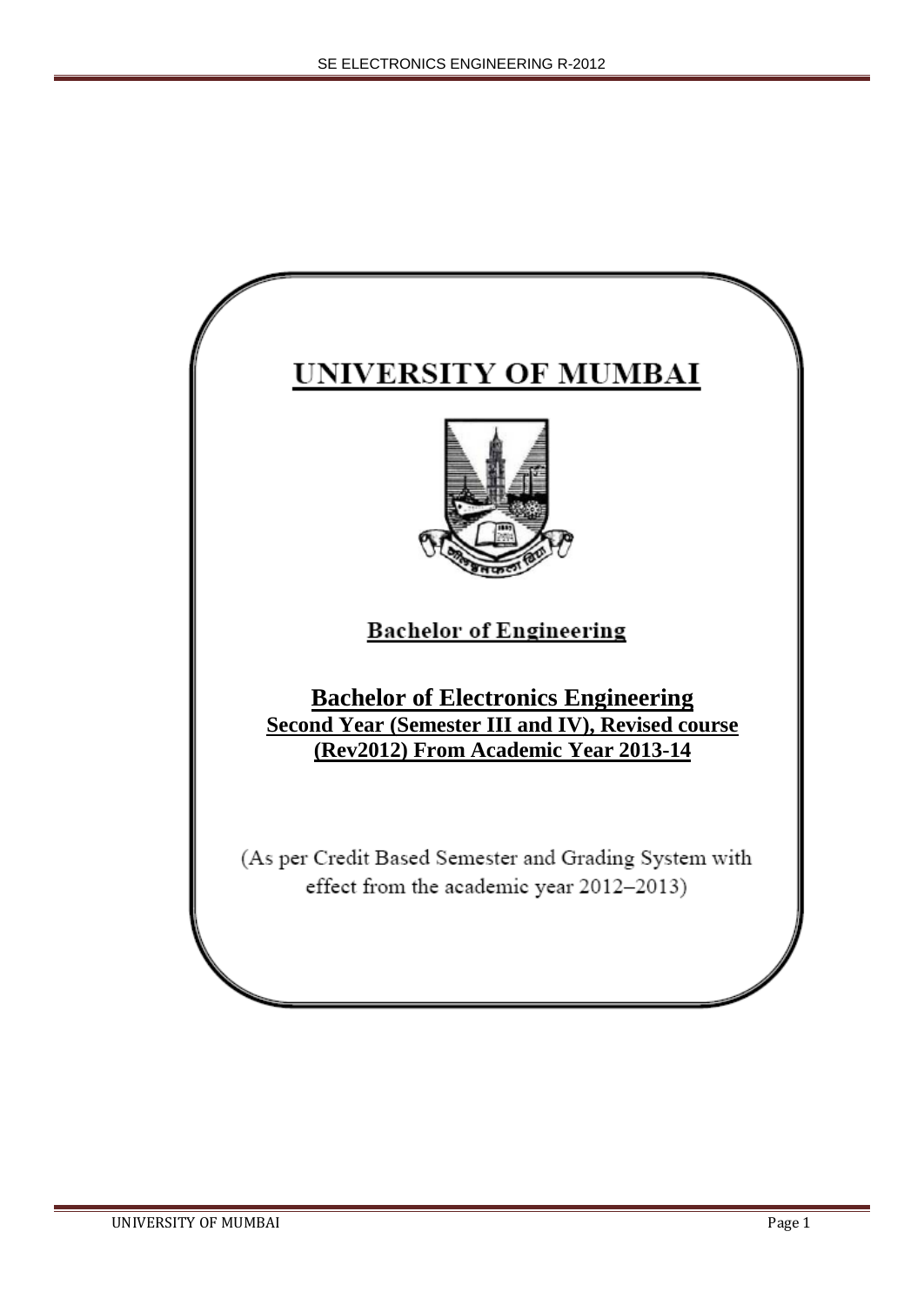# **From Dean's Desk:**

To meet the challenge of ensuring excellence in engineering education, the issue of quality needs to be addressed, debated and taken forward in a systematic manner. Accreditation is the principal means of quality assurance in higher education.The major emphasis of accreditation process is to measure the outcomes of the program that is being accredited. In line with this Faculty of Technology of University of Mumbai has taken a lead in incorporating philosophy of outcome based education in the process of curriculum development.

Faculty of Technology, University of Mumbai, in one of its meeting unanimously resolved that, each Board of Studies shall prepare some Program Educational Objectives (PEO's) and give freedom to affiliated Institutes to add few (PEO's) and course objectives and course outcomes to be clearly defined for each course, so that all faculty members in affiliated institutes understand the depth and approach of course to be taught, which will enhance learner's learning process. It was also resolved that, maximum senior faculty from colleges and experts from industry to be involved while revising the curriculum. I am happy to state that, each Board of studies has adhered to the resolutions passed by Faculty of Technology, and developed curriculum accordingly. In addition to outcome based education, semester based credit and grading system is also introduced to ensure quality of engineering education.

Semester based Credit and Grading system enables a much-required shift in focus from teacher-centric to learnercentric education since the workload estimated is based on the investment of time in learning and not in teaching. It also focuses on continuous evaluation which will enhance the quality of education. University of Mumbai has taken a lead in implementing the system through its affiliated Institutes and Faculty of Technology has devised a transparent credit assignment policy and adopted ten points scale to grade learner's performance.Credit assignment for courses is based on 15 weeks teaching learning process, however content of courses is to be taught in 12-13 weeks and remaining 3-2 weeks to be utilized for revision, guest lectures, coverage of content beyond syllabus etc.

Credit and grading based system was implemented for First Year of Engineering from the academic year 2012-2013. Subsequently this system will be carried forward for Second Year Engineering in the academic year 2013-2014, for Third Year and Final Year Engineering in the academic years 2014-2015 and 2015-2016 respectively.

**Dr. S. K. Ukarande Dean, Faculty of Technology, Member - Management Council, Senate, Academic Council University of Mumbai, Mumbai**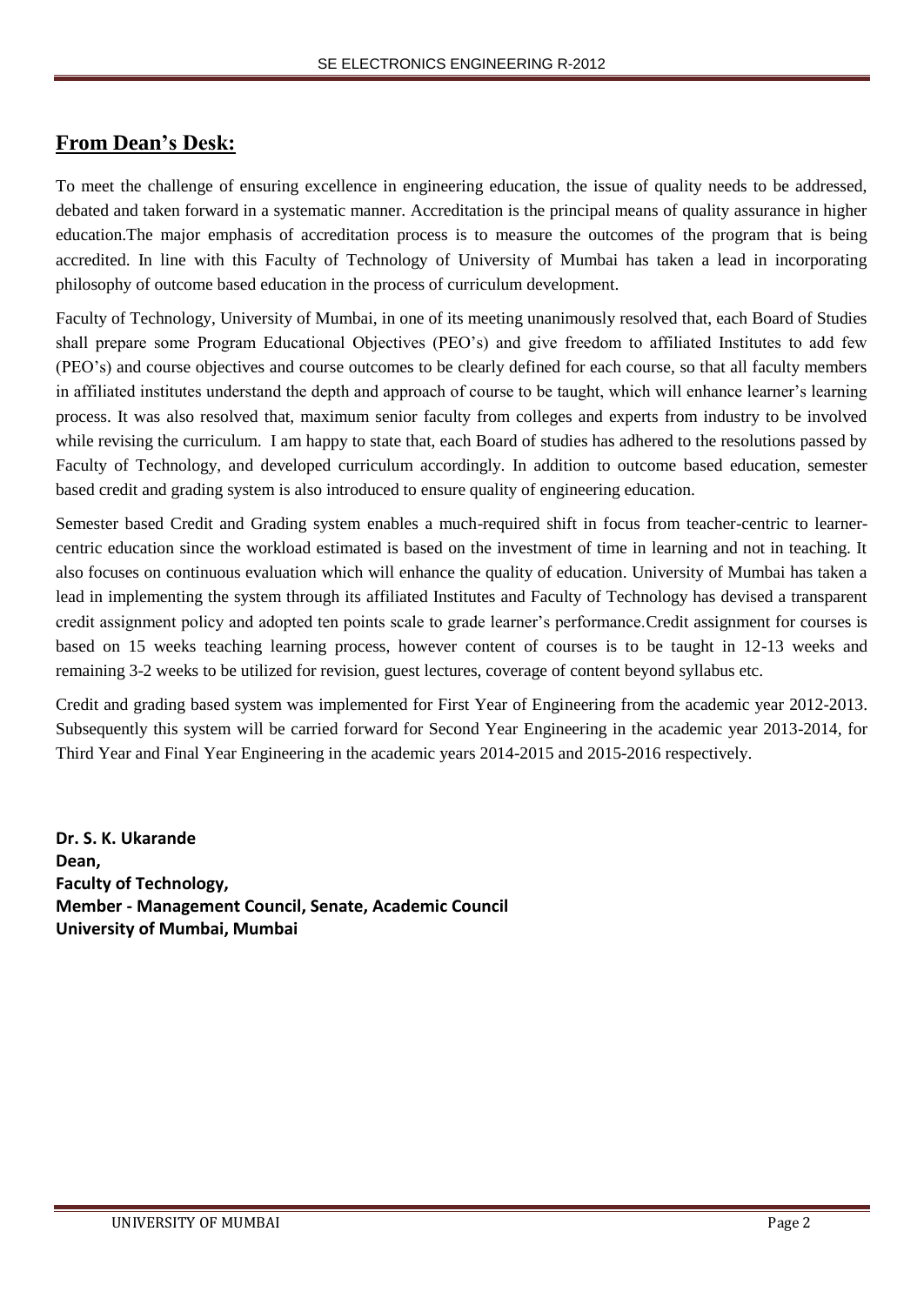## **Preamble:**

The engineering education in India in general is expanding in manifolds. Now, the challenge is to ensure its quality to the stakeholders along with the expansion. To meet this challenge, the issue of quality needs to be addressed, debated and taken forward in a systematic manner. Accreditation is the principal means of quality assurance in higher education and reflects the fact that in achieving recognition, the institution or program of study is committed and open to external review to meet certain minimum specified standards. The major emphasis of this accreditation process is to measure the outcomes of the program that is being accredited. Program outcomes are essentially a range of skills and knowledge that a student will have at the time of graduation from the program. An engineering program must ensure that its graduates understand the basic concepts of science and mathematics, have gone through one engineering field in dept of appreciate and use its methodologies of analyses and design, and have acquired skills for lifelong learning.

An engineering program must therefore have a mission statement which is in conformity with program objectives and program outcomes that are expected of the educational process. The outcomes of a program must be measureable and must be assessed regularly through proper feedback for improvement of the programme. There must be a quality assurance process in place within the Institute to make use of the feedback for improvement of the programme. The curriculum must be constantly refined and updated to ensure that the defined objectives and outcomes are achieved. Students must be encouraged to comment on the objectives and outcomes and the role played by the individual courses in achieving them. In line with this Faculty of Technology of University of Mumbai has taken a lead in incorporating philosophy of outcome based education in the process of curriculum development.

I, as Chairman, Board of Studies in Electronics Engineering University of Mumbai, is happy to state here that, Program Educational Objectives were finalized in a meeting where more than 20 members from different Institutes have attended, who were either Heads or their representatives of Electronics Engineering Department. The Program Educational Objectives finalized for undergraduate program in Electronics Engineering are listed below;

- To provide students with a strong foundation in the mathematical, scientific and engineering fundamentals necessary to formulate, solve and analyze engineering problems at hand and to prepare them for graduate studies.
- To prepare students to demonstrate an ability to identify, formulate and solve electronics engineering problems.
- To prepare students to demonstrate ability to design electrical and electronics systems and conduct experiments, analyze and interpret data.
- To prepare students to demonstrate for successful career in industry to meet needs of Indian and multi-national companies.
- To develop the ability among students to synthesize data and technical concepts from applications to product design.
- To provide opportunity to students to work as part of teams on multidisciplinary projects.
- To promote awareness among students for the life-long learning and to introduce them to professional ethics and codes of professional practice.

In addition to above more program educational objectives of their own may be added by affiliated Institutes and Heads of Departments.

In addition to Program Educational Objectives, for each course of undergraduate program, objectives and expected outcomes from learner's point of view are also included in the curriculum to support the philosophy of outcome based education. I believe strongly that small step taken in right direction will definitely help in providing quality education to the stake holders.

## **Dr. Dileep G. Borse M. Tech. Ph. D. (E E with Specialization in Microelectronics) I I T Bombay Chairman, Board of Studies in Electronics Engineering University of Mumbai**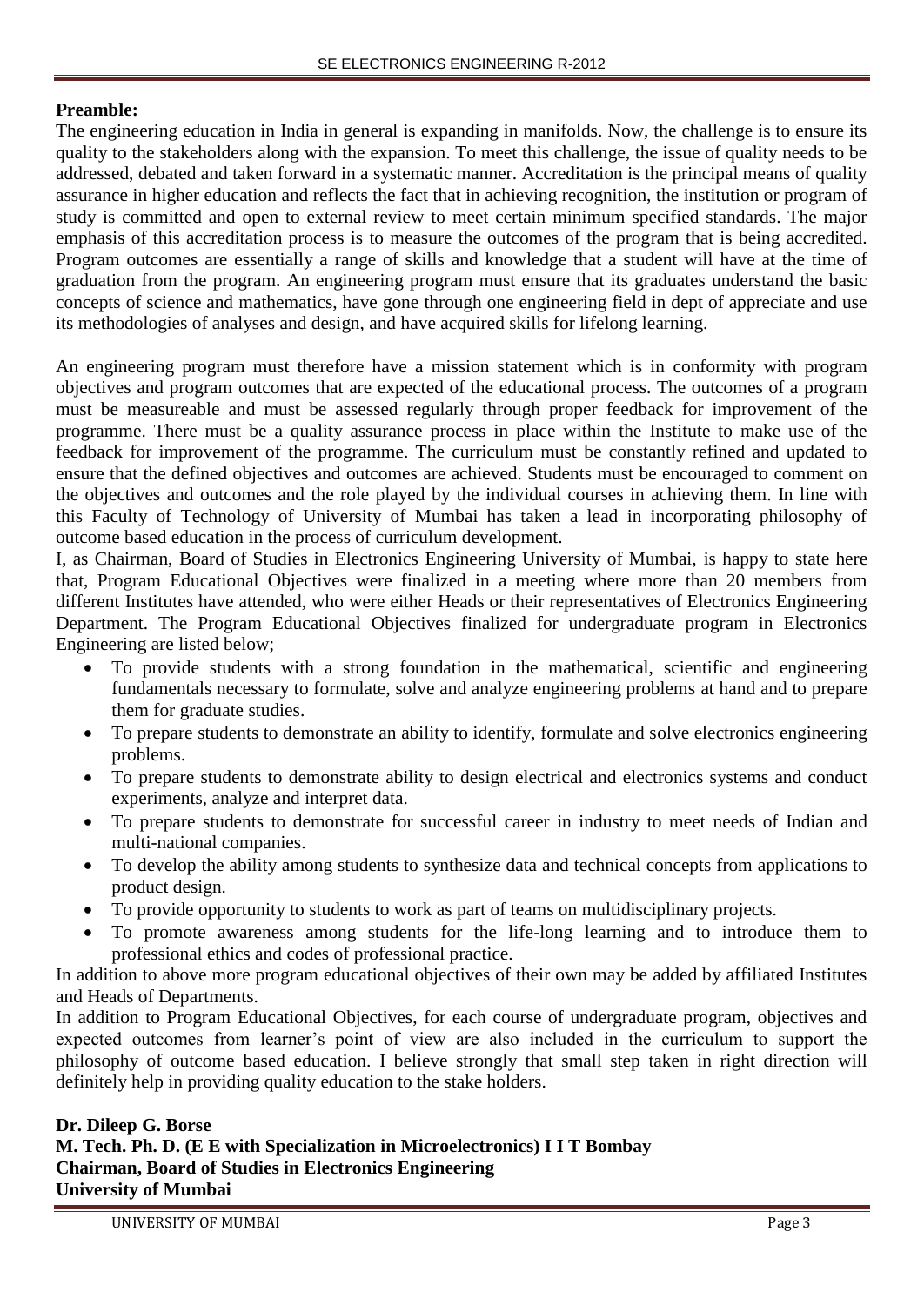|               |                                                                 |               | Credit and Evaluation Scheme<br><b>Semester III</b> |                   |               |                         |                 |              |
|---------------|-----------------------------------------------------------------|---------------|-----------------------------------------------------|-------------------|---------------|-------------------------|-----------------|--------------|
| Sub           | <b>Subject Name</b>                                             |               | <b>Teaching Scheme (Hrs.)</b>                       |                   |               | <b>Credits Assigned</b> |                 |              |
| Code          |                                                                 | <b>Theory</b> | <b>Practical</b>                                    | <b>Tutorial</b>   | <b>Theory</b> | <b>Practical/TW</b>     | <b>Tutorial</b> | <b>Total</b> |
| <b>EXS301</b> | *Applied Mathematics<br>Ш                                       | 04            |                                                     | 01                | 04            |                         | 01              | 05           |
| <b>EXC302</b> | <b>Electronic Devices</b>                                       | 04            |                                                     | $\qquad \qquad -$ | 04            | $-$                     | $-$             | 04           |
| <b>EXC303</b> | Digital<br>Circuits<br>and<br>Design                            | 04            |                                                     |                   | 04            |                         |                 | 04           |
| <b>EXC304</b> | Circuit Theory                                                  | 04            |                                                     | $-$               | 04            | $-$                     |                 | 04           |
| <b>EXC305</b> | Electronic Instruments<br>and Measurements                      | 04            |                                                     |                   | 04            |                         |                 | 04           |
| <b>EXL301</b> | Devices<br>Electronic<br>Laboratory                             |               | 02                                                  |                   |               | 01                      |                 | 01           |
| <b>EXL302</b> | Digital<br>Circuits<br>and<br>Design<br>Laboratory              |               | 02                                                  |                   |               | 01                      |                 | 01           |
| <b>EXL303</b> | Circuit<br>Theory<br>and<br><b>Measurements</b><br>Laboratory   |               | 02                                                  |                   |               | 01                      |                 | 01           |
| <b>EXL304</b> | *Object<br>Oriented<br>Programming<br>Methodology<br>Laboratory |               | $02+02**$                                           |                   |               | 02                      |                 | 02           |
| Total         |                                                                 | 20            | 10                                                  | 01                | 20            | 04                      | 01              | 26           |

# **SE Electronics Engineering Semester III Ait and Evaluation Scho**

\*Common subject with EXTC, Electrical Engg. Instrumentation Engg, Biomedical Engg.

\*\* 2 Hours be converted to theory for entire class and 2 hour for hands on practice.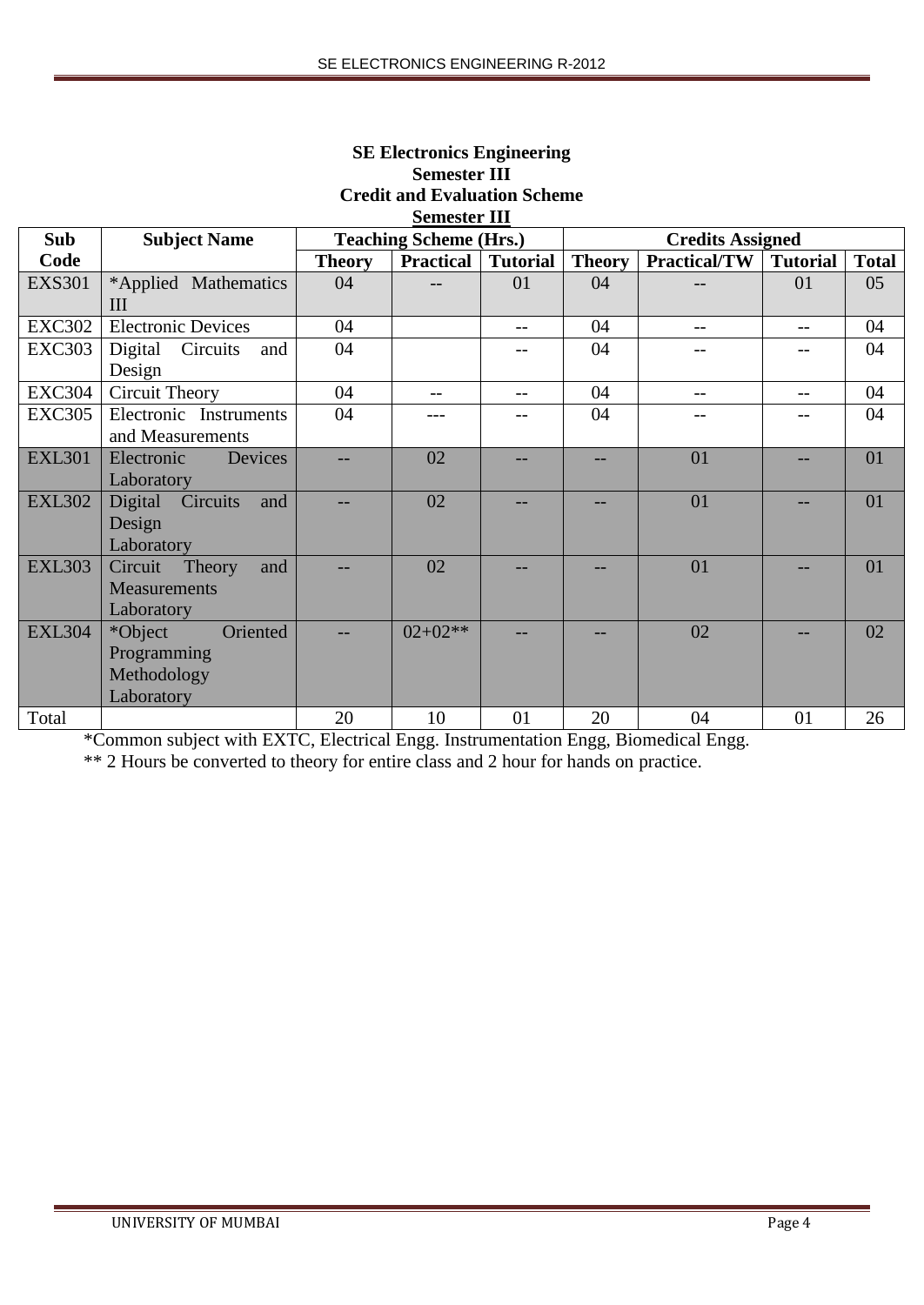| <b>Subject</b> | <b>Subject Name</b>               |        |             |                            | <b>Examination Scheme</b> |             |                  |       |              |
|----------------|-----------------------------------|--------|-------------|----------------------------|---------------------------|-------------|------------------|-------|--------------|
| Code           |                                   |        |             | <b>Theory Marks</b>        |                           | <b>Term</b> | <b>Practical</b> | Oral  | <b>Total</b> |
|                |                                   |        |             | <b>Internal Assessment</b> | End                       | Work        | and              |       |              |
|                |                                   | Test 1 | <b>Test</b> | Ave. of                    | Sem.                      |             | Oral             |       |              |
|                |                                   |        | 2           | <b>Test 1 and</b>          | <b>Exam</b>               |             |                  |       |              |
|                |                                   |        |             | Test 2                     |                           |             |                  |       |              |
| <b>EXS301</b>  | *Applied Mathematics III          | 20     | 20          | 20                         | 80                        | $***25$     |                  | $- -$ | 125          |
| <b>EXC302</b>  | <b>Electronic Devices</b>         | 20     | 20          | 20                         | 80                        | $- -$       |                  | --    | 100          |
| <b>EXC303</b>  | and<br>Digital<br>Circuits        | 20     | 20          | 20                         | 80                        |             |                  | $-$   | 100          |
|                | Design                            |        |             |                            |                           |             |                  |       |              |
| <b>EXC304</b>  | <b>Circuit Theory</b>             | 20     | 20          | 20                         | 80                        | $- -$       |                  | --    | 100          |
| <b>EXC305</b>  | Electronic Instruments and        | 20     | 20          | 20                         | 80                        |             |                  |       | 100          |
|                | Measurements                      |        |             |                            |                           |             |                  |       |              |
| <b>EXL301</b>  | Devices<br>Electronic             |        | --          |                            |                           | 25          | 50               | --    | 75           |
|                | Laboratory                        |        |             |                            |                           |             |                  |       |              |
| <b>EXL302</b>  | Digital<br><b>Circuits</b><br>and |        |             |                            |                           | 25          | 50               |       | 75           |
|                | <b>Design Laboratory</b>          |        |             |                            |                           |             |                  |       |              |
| <b>EXL303</b>  | Theory<br>Circuit<br>and          |        |             |                            |                           | 25          |                  |       | 25           |
|                | <b>Measurements Laboratory</b>    |        |             |                            |                           |             |                  |       |              |
| <b>EXL304</b>  | *Object<br>Oriented               |        | ---         |                            |                           | 25          | 50               | --    | 75           |
|                | <b>Programming Laboratory</b>     |        |             |                            |                           |             |                  |       |              |
|                |                                   |        | --          | 100                        | 400                       | 125         | 150              | $-$   | 775          |

\*Common subject with EXTC, Electrical Engg, Instrumentation Engg., Biomedical Engg.

\*\*\* Tutorial work will be assessed as term work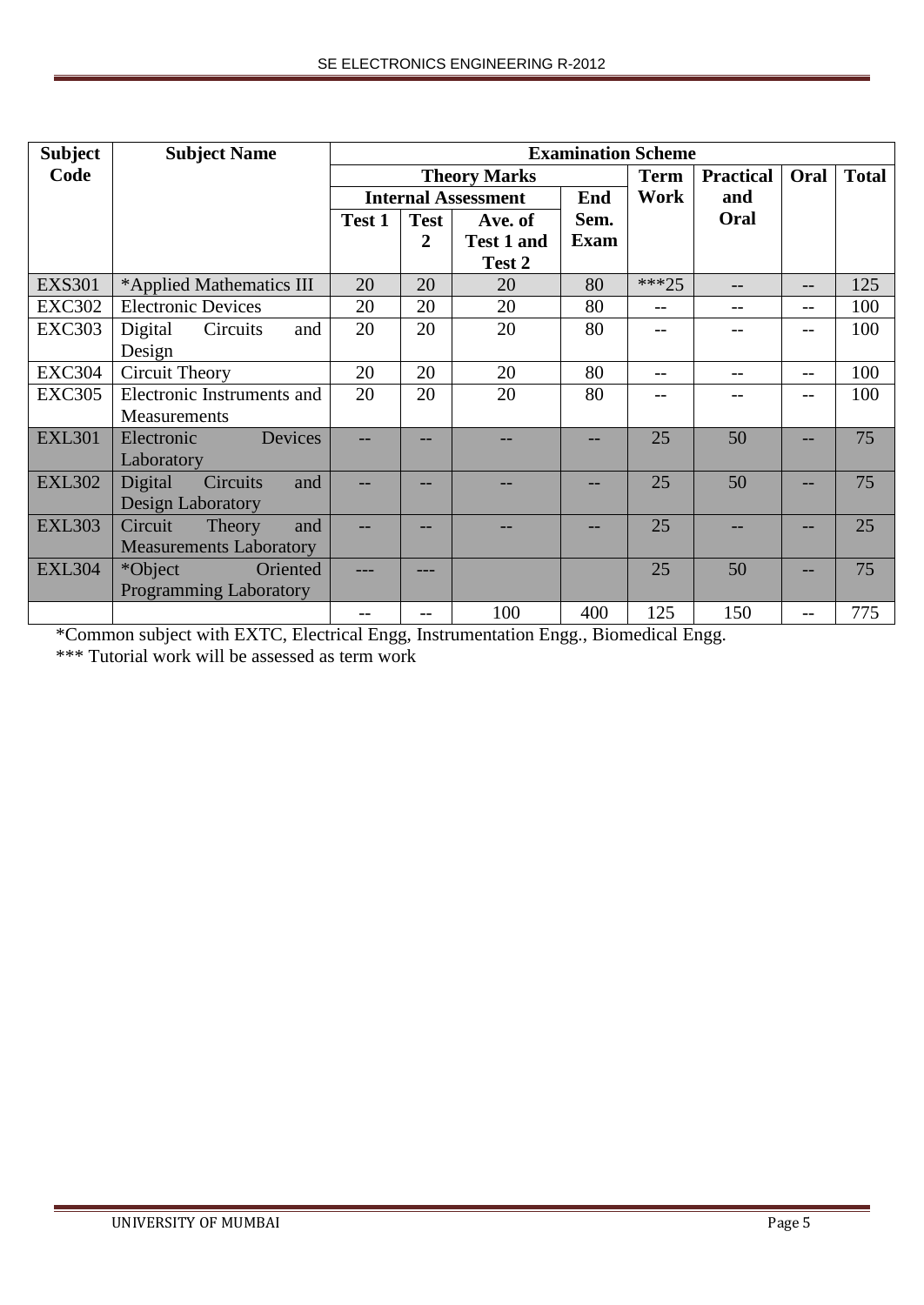## **SE Electronics Engineering Semester III Syllabus of Theory Subjects**

| <b>Subject</b><br>Code | <b>Subject Name</b>               |               | <b>Teaching Scheme</b> |                 |               | <b>Credits Assigned</b>  |                          |              |
|------------------------|-----------------------------------|---------------|------------------------|-----------------|---------------|--------------------------|--------------------------|--------------|
|                        |                                   | <b>Theory</b> | <b>Practical</b>       | <b>Tutorial</b> | <b>Theory</b> | <b>Practical</b>         | <b>Tutorial-</b><br>work | <b>Total</b> |
| <b>EXS</b><br>301      | Applied<br><b>Mathematics III</b> | 04            | $- -$                  | 01              | 04            | $\overline{\phantom{0}}$ | 01                       | 05           |

| <b>Subject</b> | <b>Subject Name</b> |             |             |                            | <b>Examination Scheme</b> |                 |                  |       |              |
|----------------|---------------------|-------------|-------------|----------------------------|---------------------------|-----------------|------------------|-------|--------------|
| Code           |                     |             |             | <b>Theory Marks</b>        |                           | <b>Tutorial</b> | <b>Practical</b> | Oral  | <b>Total</b> |
|                |                     |             |             | <b>Internal assessment</b> | End                       | as Term         |                  |       |              |
|                |                     | <b>Test</b> | <b>Test</b> | Ave. Of                    | Sem.                      | Work            |                  |       |              |
|                |                     |             | 2           | <b>Test 1 and</b>          | <b>Exam</b>               |                 |                  |       |              |
|                |                     |             |             | Test 2                     |                           |                 |                  |       |              |
| <b>EXS</b>     | Applied             | 20          | 20          | 20                         | 80                        | 25              | $- -$            | $- -$ | 125          |
| 301            | Mathematics III     |             |             |                            |                           |                 |                  |       |              |

## **Course Prerequisite:**

### **FE C 101: Applied Mathematics I FE C 201: Applied Mathematics II**

### **Course Objective:**

- To provide students with a sound foundation in Mathematics and prepare them for graduate studies in Electronics Engineering
- To make students to understand mathematics' fundamentals necessary to formulate, solve and analyze engineering problems.

### **Expected Outcome:**

- Students will demonstrate basic knowledge of Laplace Transform. Fourier Series, Bessel Functions, Vector Algebra and Complex Variable.
- Students will demonstrate an ability to identify formulate and solve electronics Engineering problems using Applied Mathematics.
- Students will show the understanding of impact of engineering mathematics in the engineering
- Students will become capable and eligible to participate and succeed in competitive exams like GATE, GRE.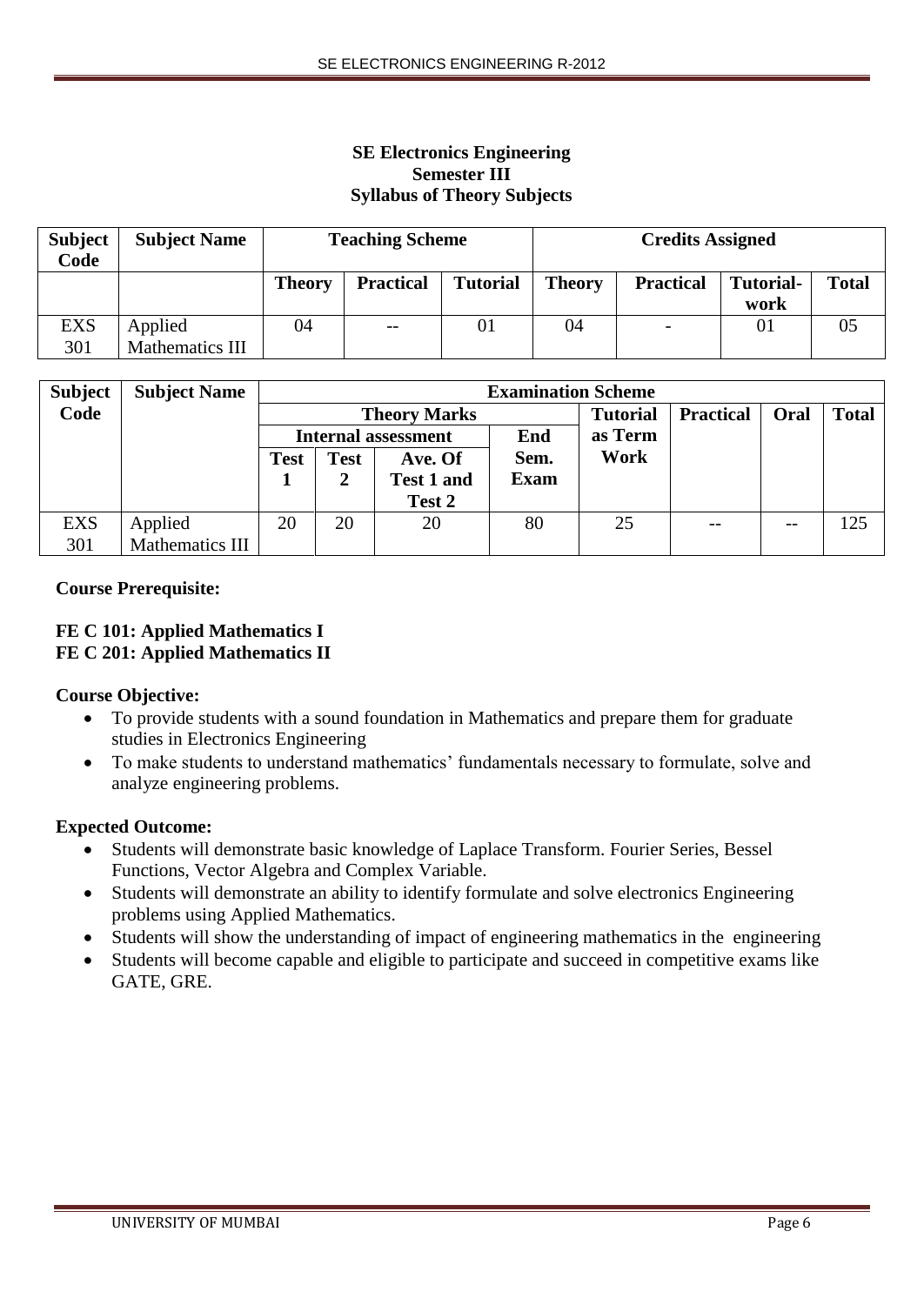| <b>Module</b> | Unit | <b>Topics</b>                                                                                   | Hrs.      |
|---------------|------|-------------------------------------------------------------------------------------------------|-----------|
| No.           | No.  |                                                                                                 |           |
| 1.0           |      | <b>Laplace Transform</b>                                                                        | 12        |
|               | 1.1  | Laplace transform (LT) of standard functions:<br>Definition.                                    |           |
|               |      | Unilateral and bilateral Laplace transform, LT of $sin(at)$ , $cos(at)$ ,                       |           |
|               |      | $e^{at}$ , $t^n$ , sinh(at), cosh(at), erf(t), Heavi-side unit step, direct-delta               |           |
|               |      | function, LT of periodic function                                                               |           |
|               | 1.2  | Properties of Laplace transform: linearity, first shifting theorem,                             |           |
|               |      | second shifting theorem, multiplication by $t^n$ , division by $t$ ,                            |           |
|               |      | Laplace transform derivatives and integrals, change of scale,                                   |           |
|               |      | convolution theorem, initial and final value theorem, Parsevel's                                |           |
|               |      | identity                                                                                        |           |
|               | 1.3  | Inverse Laplace Transform: Partial fraction method, long division                               |           |
|               |      | method, residue method, theorem of LT to find inverse                                           |           |
|               | 1.4  | Laplace transform : Solution of ordinary<br><b>Applications</b><br>of<br>differential equations |           |
| 2.0           |      | <b>Fourier Series</b>                                                                           | <b>10</b> |
|               | 2.1  | Introduction: Definition, Dirichlet's conditions, Euler's formulae                              |           |
|               | 2.2  | Fourier series of functions: exponential, trigonometric functions,                              |           |
|               |      | even and odd functions, half range sine and cosine series                                       |           |
|               | 2.3  | Complex form of Fourier series, Fourier integral representation                                 |           |
| 3.0           |      | <b>Bessel functions</b>                                                                         | 08        |
|               | 3.1  | Solution of Bessel differential equation: series method, recurrence                             |           |
|               |      | relation, properties of Bessel Function of order $+1/2$ and $-1/2$                              |           |
|               | 3.2  | Generating function, orthogonality property                                                     |           |
|               | 3.3  | Bessel Fourier series of a functions                                                            |           |
| 4.0           |      | Vector Algebra                                                                                  | 12        |
|               | 4.1  | Scalar and vector product: Scalar and vector product of three and                               |           |
|               |      | four vectors and their properties                                                               |           |
|               | 4.2  | Vector differentiation : Gradient of scalar point function, divergence                          |           |
|               |      | and curl of vector pint function                                                                |           |
|               | 4.3  | <b>Properties:</b> Solenoidal and Irrotational vector fields, conservative<br>vector field      |           |
|               | 4.4  | Vector integral: Line integral, Green's theorem in a plane, Gauss                               |           |
|               |      | Divergence theorem, Stokes' theorem                                                             |           |
| 5.0           |      | <b>Complex Variable</b>                                                                         | <b>10</b> |
|               | 5.1  | <b>Analytic function:</b><br>Necessary and sufficient conditions, Cauchy                        |           |
|               |      | Reiman equations in polar form                                                                  |           |
|               | 5.2  | Harmonic function, orthogonal trajectories                                                      |           |
|               | 5.3  | Mapping: Conformal mapping, bilinear transformations, cross ratio,                              |           |
|               |      | fixed points, bilinear transformation of straight lines and circles.                            |           |
|               |      | <b>Total</b>                                                                                    | 52        |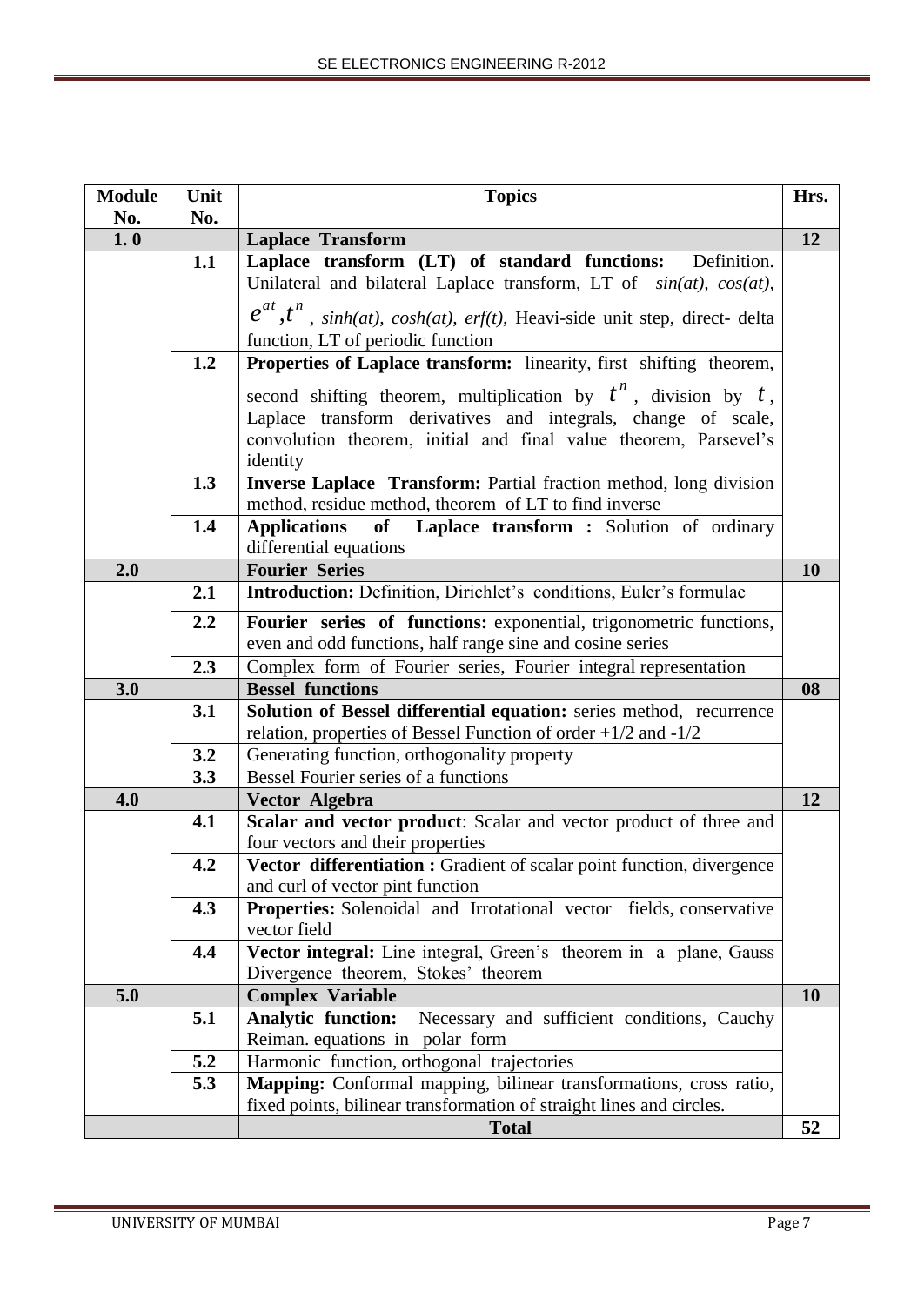## **Recommended Books**

- 1. P. N. Wartikar and J. N. Wartikar, *"A Text Book of Applied Mathematic",* Vol. I & II, Vidyarthi Griha Prakashan, Pune
- *2.* A Datta, *"Mathematical Methods in Science and Engineerin",* 2012
- *3.* Dr. B.S. Grewal, *"Higher Engineering Mathematics",* Khanna Publication
- 4. B. S. Tyagi, "*Functions of a Complex Variable*," Kedarnath Ram Nath Publication
- 5. B V Ramana, "*Higher Engineering Mathematics*", Tata McGraw-Hill Publication
- 6. Wylie and Barret, "*Advanced Engineering Mathematics*", McGraw-Hill 6th Edition
- 7. Erwin Kreysizg, "*Advanced Engineering Mathematics*", John Wiley & Sons, Inc
- 8. Murry R. Spieget, "*Vector Analysis", Schaun's Out Line Series*, McGraw Hill Publication

## **Internal Assessment (IA):**

Two tests must be conducted which should cover 80% of syllabus. The average marks of two tests will be considered as final IA marks

## **End Semester Examination**:

- 1. Question paper will comprise of 6 questions, each carrying 20 marks.
- 2. The students need to solve total 4 questions.
- 3: Question No.1 will be compulsory and based on entire syllabus.
- 4: Remaining questions (Q.2 to Q.6) will be set on all the modules.
- 5: Weight age of marks will be as per Blueprint.

## **Term Work**:

At least **08** assignments covering entire syllabus must be given during the **Class Wise Tutorial.** The assignments should be students' centric and an attempt should be made to make assignments more meaningful, interesting and innovative. Term work assessment must be based on the **overall performance** of the student with **every assignment graded from time to time.** The grades should be converted into marks as per the **Credit and Grading System** manual and should be **added and averaged**. The grading and term work assessment should be done based on this scheme.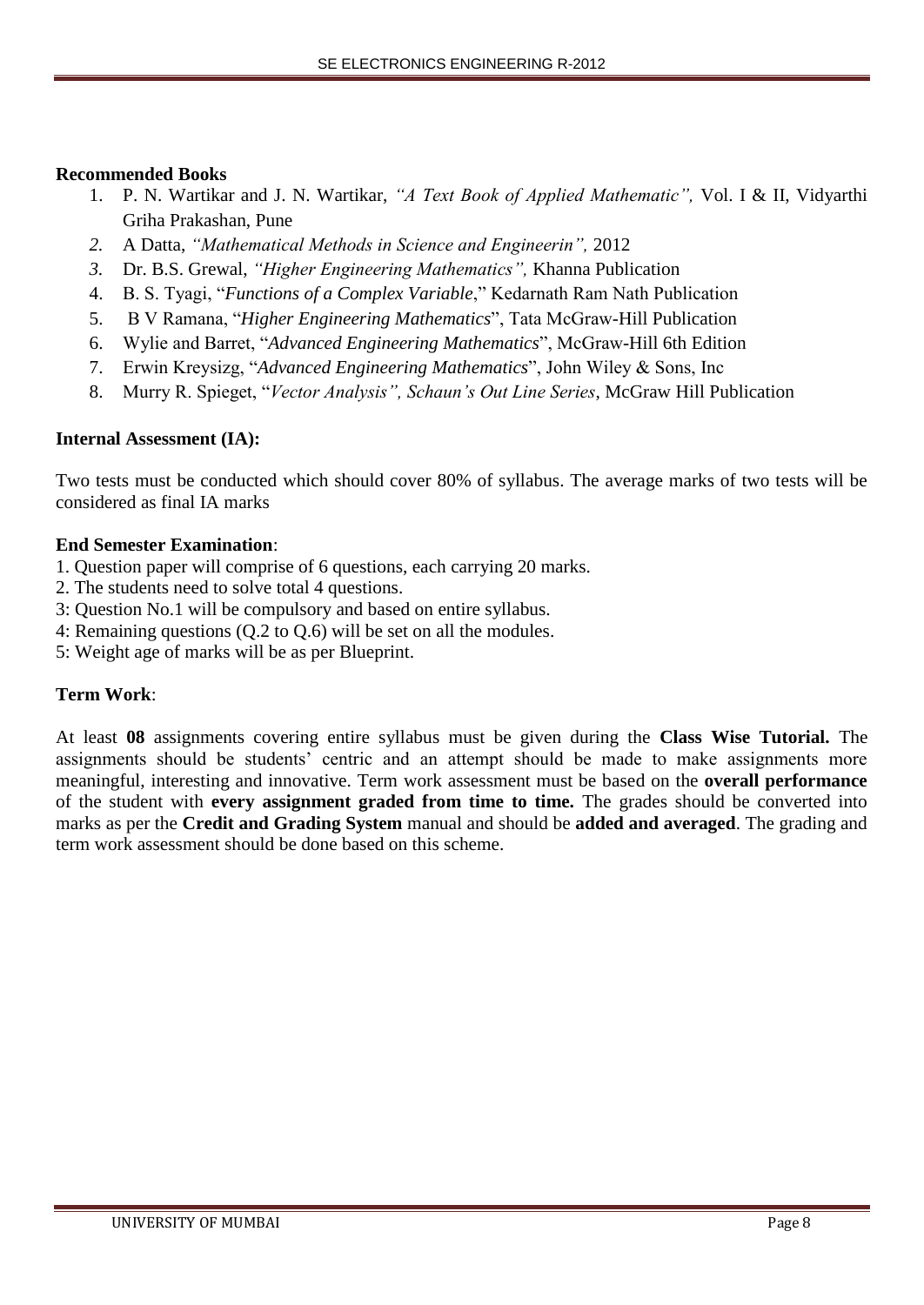| Subject<br>Code | Subject Name              |        | <b>Teaching Scheme</b> |      |        | Credits Assigned               |       |
|-----------------|---------------------------|--------|------------------------|------|--------|--------------------------------|-------|
|                 |                           | Theory | Practical              | Tut. | Theory | $\vert$ TW/Pract. $\vert$ Tut. | Total |
| <b>EXC302</b>   | <b>Electronic Devices</b> | 04     |                        |      | 04     |                                | 04    |

|               | Subject Name          |                     | <b>Examination Scheme</b>  |                             |                  |      |              |       |       |
|---------------|-----------------------|---------------------|----------------------------|-----------------------------|------------------|------|--------------|-------|-------|
| Sub.          |                       | <b>Theory Marks</b> |                            |                             |                  | TW   | Pract<br>and | Oral  | Total |
| Code          |                       |                     | <b>Internal Assessment</b> |                             | End              |      | Oral.        |       |       |
| <b>EXC302</b> | Electronic<br>Devices | Test 1              | Test 2                     | Average of<br>Test1 & Test2 | Semester<br>Exam |      |              |       |       |
|               |                       | 20                  | 20                         | 20                          | 80               | $ -$ |              | $- -$ | 100   |

## **Prerequisite: FEC105 Basic Electrical & Electronics Engineering Course Objectives:**

- 1. To deliver the knowledge about physics of basic semiconductor devices
- 2. To enhance comprehension capabilities of students through understanding of electronic devices
- 3. To introduce and motivate students to the use of advanced microelectronic devices
- 4. To create foundation for forthcoming circuit design courses

## **Course Outcome:**

- 1. Ability to understand semiconductor devices through energy band diagrams
- 2. Ability to analyze characteristics of semiconductor junctions
- 3. Ability to differentiate between bipolar and unipolar conduction
- 4. Ability to understand physics of optical devices
- 5. Ability to understand working principle of power devices
- 6. Knowledge about advanced semiconductor devices used in research
- 7. Ability to appreciate the role of semiconductor devices in various applications

| <b>Module No.</b> | <b>Topics</b>                                                                           | Hrs.      |
|-------------------|-----------------------------------------------------------------------------------------|-----------|
| 1.0               | <b>Junction Analysis</b>                                                                | <b>14</b> |
| 1.1               | PN junction Diode: Basic Structure, Energy Band Diagrams, Zero Applied Bias, Forward    |           |
|                   | Applied Bias, Reverse Applied Bias, PN Junction current, Small signal model of PN       |           |
|                   | junction, Generation and recombination of currents, junction breakdown.                 |           |
|                   | Zener Diode: Breakdown mechanisms, Characteristics, Effect of Temperature,              |           |
|                   | Application as voltage regulator and backward diode                                     |           |
|                   | Varactor diode: Working and characteristics                                             |           |
|                   | <b>Tunnel diode:</b> V-I Characteristics and working                                    |           |
|                   | TED (Transferred Electron Device): Basic concept, Negative differential resistance, V-I |           |
|                   | Characteristics and working of Gunn Diode                                               |           |
|                   | <b>IMPATT:</b> Static and Dynamic Characteristics                                       |           |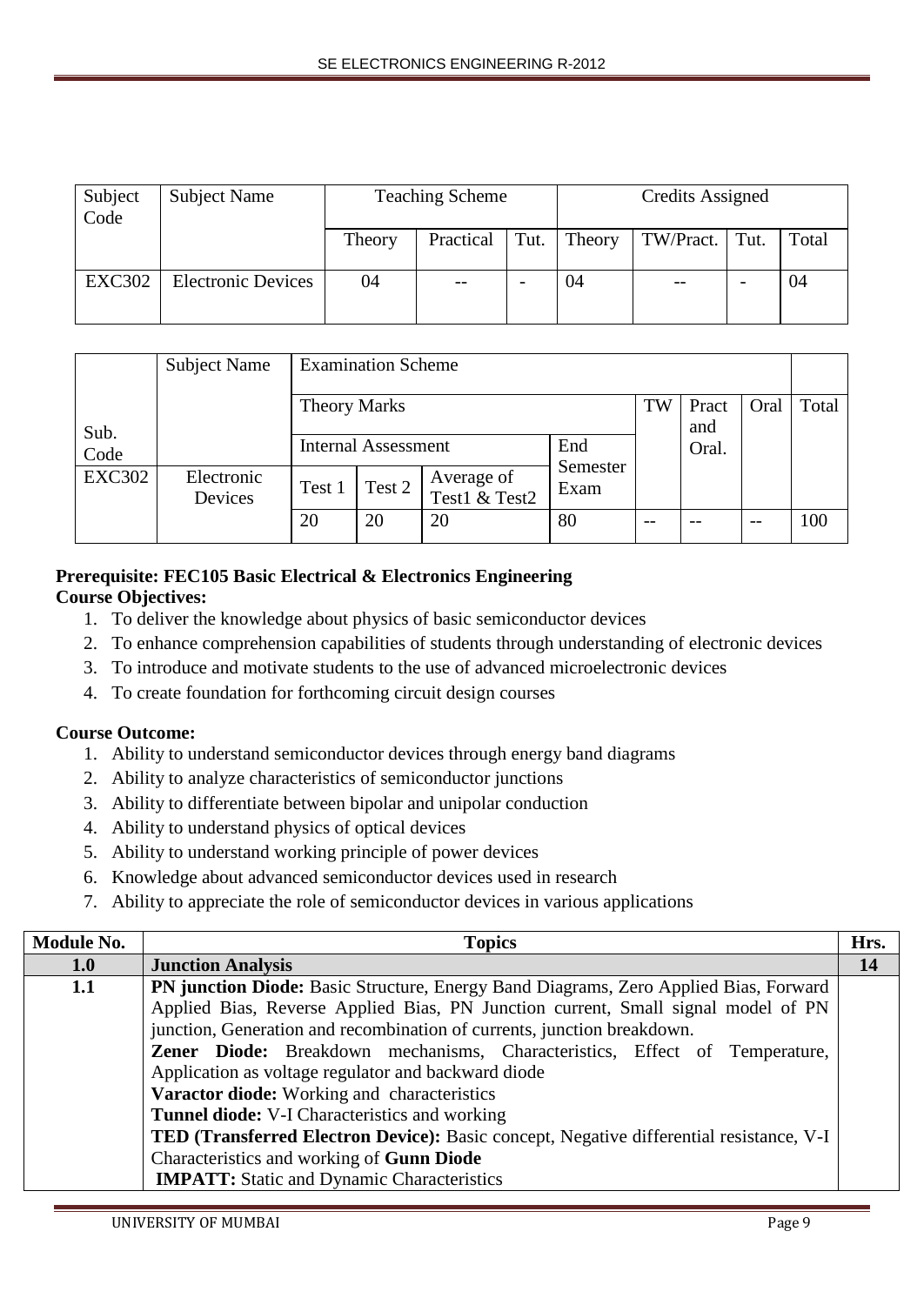| 1.2            | Metal semiconductor and semiconductor Heterojunctions:<br>Schottkey barrier diode: Qualitative characteristics, Ideal junction properties, Nonideal<br>effects on barrier height and V-I characteristics<br>Metal-semiconductor ohmic contacts: Ideal Non rectifying barriers, Tunneling Barrier,<br>Specific contact resistance<br>Heterojunctions: Heterojunction materials, Energy Band Diagrams, Two dimensional<br>electron gas. |           |
|----------------|---------------------------------------------------------------------------------------------------------------------------------------------------------------------------------------------------------------------------------------------------------------------------------------------------------------------------------------------------------------------------------------------------------------------------------------|-----------|
| $\overline{2}$ | <b>Bipolar Devices</b>                                                                                                                                                                                                                                                                                                                                                                                                                | 08        |
| 2.1            | BJT: The bipolar transistor action, minority carrier distribution, low-frequency common-<br>base current gain, non-ideal effects, Ebers-Moll Model, Gummel-Poon Model, Hybrid-Pi<br>Model, Frequency Limitations                                                                                                                                                                                                                      |           |
| 2.2            | HBT (Heterojunction bipolar transistor): Current gain in HBT, Basic n-p-n HBT structure<br>with band diagram                                                                                                                                                                                                                                                                                                                          |           |
| 3.0            | <b>Field Effect Devices</b>                                                                                                                                                                                                                                                                                                                                                                                                           | <b>16</b> |
| 3.1            | JFET: Construction, operation and device characteristics. V-I relationship and<br>transconductance. Small signal equivalent model, frequency limitation factors and cutoff<br>frequency                                                                                                                                                                                                                                               |           |
| 3.2            | MOSFET: Two terminal MOS structure, MOSFET construction, Band diagrams under<br>equilibrium and external bias, Threshold Voltage, V-I and CV characteristics, Channel<br>length modulation, Short Channel effects, MOSFET Model                                                                                                                                                                                                       |           |
| 3.3            | MESFET: Device structure, principle of operation, V-I characteristics, High frequency<br>performance<br><b>MODFET</b> (i.e HEMT) : Fundamentals, V-I Characteristics, Cutoff Frequency                                                                                                                                                                                                                                                |           |
| 4.0            | <b>Optical Devices</b>                                                                                                                                                                                                                                                                                                                                                                                                                | 06        |
| 4.1            | Optical absorption: Photon absorption coefficient, EHP generation rate<br>Solar Cells: The pn junction, heterojunction and amorphous silicon solar cells                                                                                                                                                                                                                                                                              |           |
| 4.2            | Photodetectors: Photoconductor, photodiode, PIN photodiode, APD (avalanche<br>photodiode), phototransistor<br><b>Optocouplers:</b> Operation, construction, specifications and applications                                                                                                                                                                                                                                           |           |
| 5.0            | <b>Power Devices</b>                                                                                                                                                                                                                                                                                                                                                                                                                  | 08        |
| 5.1            | <b>PNPN Diode:</b> Basic structure and characteristics<br><b>SCR:</b> Basic structure, characteristics, Two transistor analogy.<br><b>DIAC and TRIAC:</b> Basic Structure and characteristics                                                                                                                                                                                                                                         |           |
| 5.2            | GTO: Basic structure and characteristics<br><b>PUT:</b> Operation and characteristics<br>UJT: Operation, characteristics, parameters and UJT as a relaxation oscillator<br>IGBT: Device structure, equivalent circuit and characteristics                                                                                                                                                                                             |           |
|                | <b>Total</b>                                                                                                                                                                                                                                                                                                                                                                                                                          | 52        |
|                |                                                                                                                                                                                                                                                                                                                                                                                                                                       |           |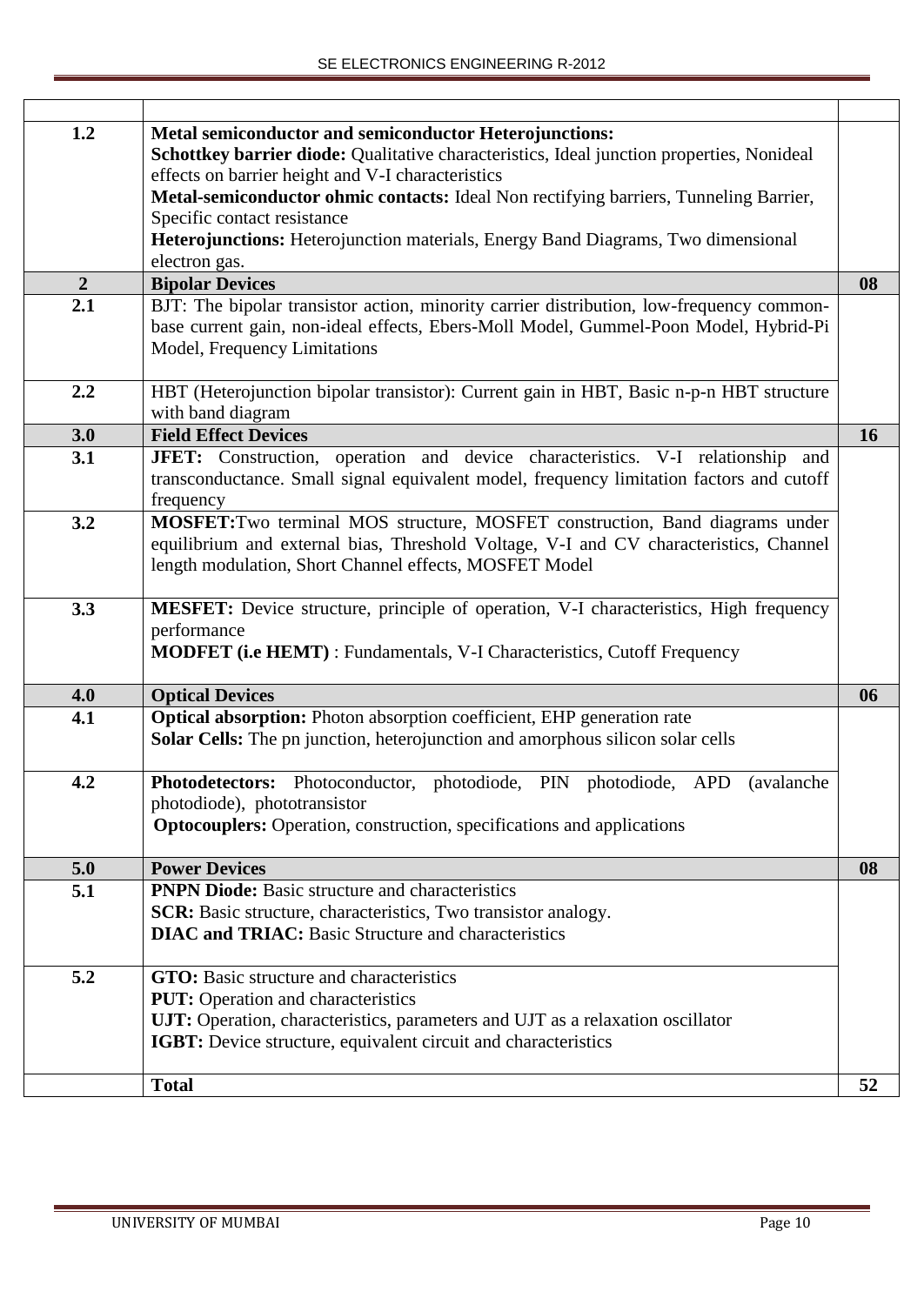## **Recommended Books:**

- 1. Donald A. Neamen, "*Semiconductor Physics and Devices*" Tata MCGraw Hill, Third Edition
- 2. S. M. Sze, "*Semiconductor Devices: Physics and Technology*", Wiley, Second Edition
- 3. [Sung-Mo Kang](https://www.google.co.in/search?hl=en&sa=G&biw=1170&bih=491&tbm=bks&tbm=bks&q=inauthor:%22Sung-Mo+Kang%22&ei=MTBxUZ6FI8SmrAet64DACg&ved=0CDIQ9AgwAA)[,Yusuf Leblebici,](https://www.google.co.in/search?hl=en&sa=G&biw=1170&bih=491&tbm=bks&tbm=bks&q=inauthor:%22Yusuf+Leblebici%22&ei=MTBxUZ6FI8SmrAet64DACg&ved=0CDMQ9AgwAA) "*CMOS Digital Integrated Circuits*", Tata McGraw Hill, Third Edition
- 4. David Bell, "Electronic Devices and Circuits", Oxford, Fifth Edition.
- 5. S Slivahanan and N. Suresh Kumar, "*Electronic Devices and Circuits*", McGraw Hill, Third Edition
- 6. Gordon W. Roberts and Adel S. Sedra, "*Spice*", Oxford, Second Edition

### **Internal Assessment (IA):**

Two tests must be conducted which should cover at least 80% of syllabus. The average marks of both the test will be considered as final IA marks

- 1. Question paper will comprise of 6 questions, each carrying 20 marks.
- 2. The students need to solve total 4 questions.
- 3: Question No.1 will be compulsory and based on entire syllabus.
- 4: Remaining question (Q.2 to Q.6) will be set from all the modules.
- 5: Weightage of marks will be as per Blueprint.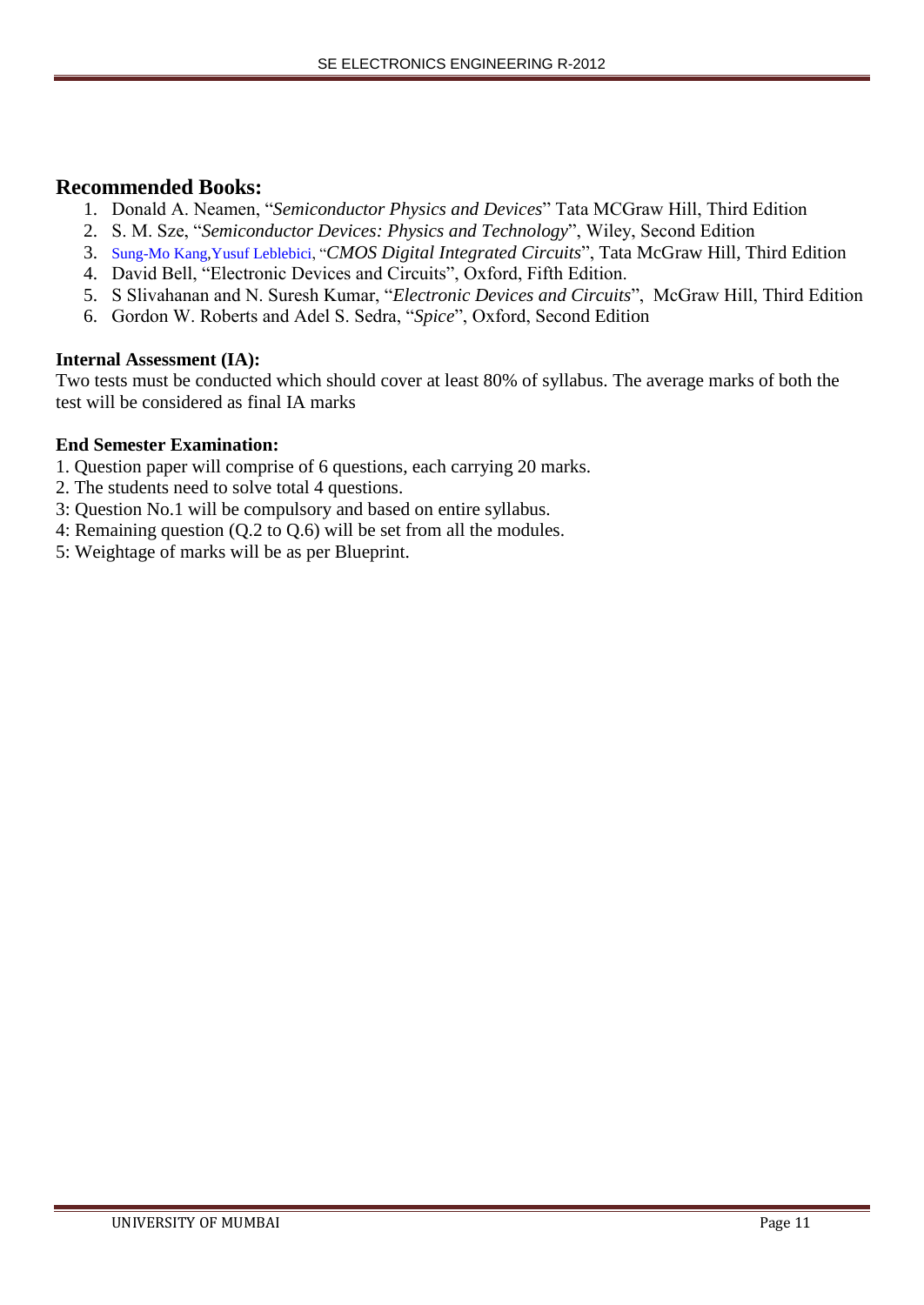| Subject<br>Code | <b>Subject Name</b>            |        | <b>Teaching Scheme</b> |      |        | Credits Assigned  |      |       |
|-----------------|--------------------------------|--------|------------------------|------|--------|-------------------|------|-------|
|                 |                                | Theory | Pract.                 | Tut. | Theory | TW/Pract.         | Tut. | Total |
| <b>EXC303</b>   | Digital Circuits and<br>Design | 04     | $- -$                  |      | 04     | $\qquad \qquad -$ |      | 04    |

|               | <b>Subject Name</b>            |                     | <b>Examination Scheme</b>  |                             |                 |        |      |       |     |
|---------------|--------------------------------|---------------------|----------------------------|-----------------------------|-----------------|--------|------|-------|-----|
|               |                                | <b>Theory Marks</b> |                            |                             | TW              | Pract. | Oral | Total |     |
| Sub.<br>Code  |                                |                     | <b>Internal Assessment</b> |                             | End<br>Semester |        |      |       |     |
| <b>EXC303</b> | Digital Circuits and<br>Design | Test 1              | Test 2                     | Average of<br>Test1 & Test2 | Exam            |        |      |       |     |
|               |                                | 20                  | 20                         | 20                          | 80              | --     |      |       | 100 |

## **Prerequisite: FEC105 Basic Electrical & Electronics Engineering**

## **Course Objectives:**

- 1. To deliver the knowledge, motivate and train students in logic design
- 2. To introduce the students to various logic gates, SOP, POS and their minimization techniques.
- 3. To explain and describe various logic families and to provide information on different IC's.
- 4. To teach the working of combinational circuits and their applications.
- 5. To make students aware of characteristics of various types of SSI, LSI and MSI devices and their use in various applications.
- 6. To teach students to analyze, understand and design sequential circuits.
- 7. To describe State Machines and explain their design using state diagrams.
- 8. To explain various types of programmable devices
- 9. To train students in writing program with hardware description languages.
- 10. To prepare students for understanding courses like microprocessors, microcontrollers, VLSI design, embedded systems and digital communications

## **Course Outcome:**

- 1. Ability to develop a logic and apply it to solve real life problems
- 2. Ability to understand current applications, trends and new directions in logic design
- 3. Ability to reduce SOP and POS equations.
- 4. Ability to understand differences between logic families TTL and CMOS
- 5. Ability to understand various SSI, LSI and MSI devices
- 6. Ability to use SSI, LSI and MSI devices in various applications
- 7. Ability to analyze, design and implement combinational circuits
- 8. Ability to analyze, design and implement sequential circuits
- 9. Ability to solve state machines
- 10. Ability to design state machines using state diagrams, State Reduction techniques and State machine synthesis using transition lists
- 11. Ability to understand the concept of simulation, synthesis and implementation
- 12. Ability to use hardware description languages for logic circuit design.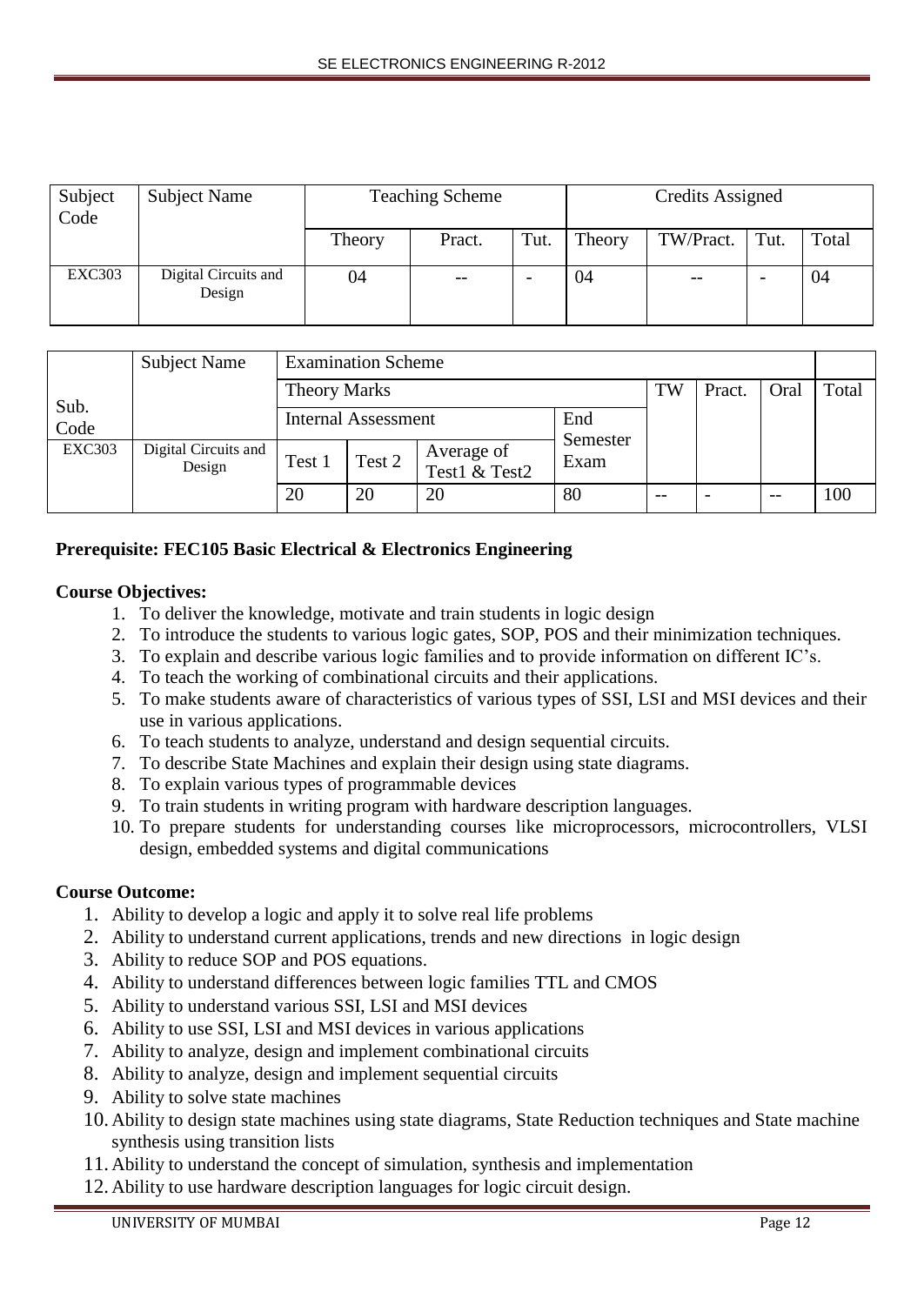## 13. Ability to understand programmable logic devices

14. Ability to program CPLD and FPGA

| <b>Module</b><br>No. | <b>Topics</b>                                                                                                                                                                                                                                                                             | Hrs. |
|----------------------|-------------------------------------------------------------------------------------------------------------------------------------------------------------------------------------------------------------------------------------------------------------------------------------------|------|
| 1.0                  | <b>Fundamentals of Digital Design</b>                                                                                                                                                                                                                                                     | 14   |
| 1.1                  | Logic Gates: Review of basic gates, Universal gates, Sum of products and products<br>of sum, minimization with Karnaugh Map (upto four variables) and realization.                                                                                                                        |      |
| 1.2                  | Logic Families: Types of logic families (TTL and CMOS), characteristic parameters<br>(propagation delays, power dissipation, Noise Margin, Fan-out and Fan-in), transfer<br>characteristics of TTL NAND, Interfacing CMOS to TTL and TTL to CMOS.                                         |      |
| 1.3                  | Combinational Circuits using basic gates as well as MSI devices: Half adder, Full<br>adder, Half Subtractor, Full Subtractor,<br>multiplexer, demultiplexer, decoder,<br>Comparator (Multiplexer and demultiplexer gate level upto 4:1).<br>MSI devices IC7483, IC74151, IC74138, IC7485. |      |
| 2.0                  | <b>Elements of Sequential Logic Design:</b>                                                                                                                                                                                                                                               | 10   |
| 2.1                  | Sequential Logic: Latches and Flip-Flops (Conversions, timing considerations and<br>metastability are not expected)                                                                                                                                                                       |      |
| 2.2                  | Counters: Asynchronous, Synchronous Counters, Up Down Counters, Mod<br>Counters, Ring Counters Shift Registers, Universal Shift Register                                                                                                                                                  |      |
| 3.0                  | <b>Sequential Logic Design:</b>                                                                                                                                                                                                                                                           | 10   |
| 3.1                  | Mealy and Moore Machines, Clocked synchronous state machine analysis, State<br>reduction techniques and state assignment, Clocked synchronous state machine                                                                                                                               |      |
|                      |                                                                                                                                                                                                                                                                                           |      |
| 3.2                  | design. (Complex word problems like traffic light controller etc. are not expected)<br>MSI counters (7490, 74163, 74169) and applications, MSI Shift registers (74194) and                                                                                                                |      |
| 4.0                  | their applications<br><b>Programmable Logic Devices:</b>                                                                                                                                                                                                                                  | 07   |
| 4.1                  | Concepts of PAL and PLA. Simple logic implementation using PAL and PLA.<br>Introduction to CPLD and FPGA architectures.                                                                                                                                                                   |      |
| 5.0                  | <b>Simulation:</b>                                                                                                                                                                                                                                                                        | 07   |
| 5.1                  | Functional Simulation, Timing simulation, Logic Synthesis, RTL                                                                                                                                                                                                                            |      |
| 5.2                  | Introduction to VHDL, Framework of VHDL Program.                                                                                                                                                                                                                                          |      |
| 6.0                  | <b>Testability:</b>                                                                                                                                                                                                                                                                       | 06   |
| 6.1                  | Fault Models, Stuck at faults, Bridging faults, Controllability and Observability                                                                                                                                                                                                         |      |
| 6.2                  | Path sensitization, ATPG, Design for Testability, Boundary Scan Logic, JTAG and<br>Built in self test.                                                                                                                                                                                    |      |

# **Recommended Books**

- 1. William I. Fletcher, 'An Engineering Approach to Digital Design', PHI.
- 2. B. Holdsworth and R. C. Woods, 'Digital Logic Design', Newnes, 4<sup>th</sup> Edition
- 3. Morris Mano, Digital Design, Pearson Education, Asia 2002.
- 4. John F. Wakerley, Digital Design Principles And Practices, third Edition Updated, Pearson Education, Singapore, 2002
- 5. Anil K. Maini, Digital Electronics, Principles, Devices and Applications, Wiley
- 6. Stephen Brown and Zvonko Vranesic, Fundamentals of digital logic design with VHDL, McGraw Hill, 2<sup>nd</sup> Edition.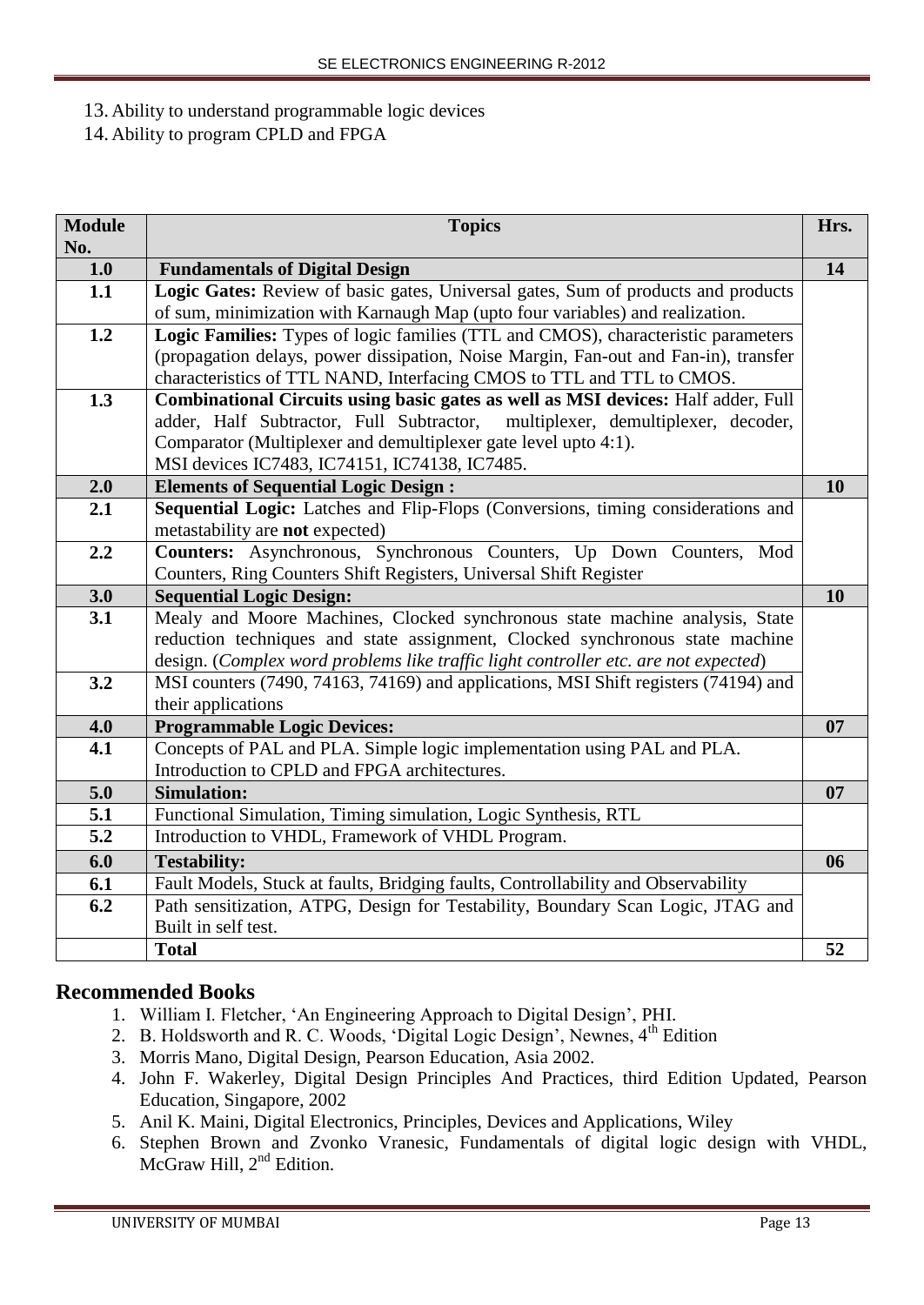### **Internal Assessment (IA):**

Two tests must be conducted which should cover at least 80% of syllabus. The average marks of both the test will be considered as final IA marks

- 1. Question paper will comprise of 6 questions, each carrying 20 marks.
- 2. The students need to solve total 4 questions.
- 3: Question No.1 will be compulsory and based on entire syllabus.
- 4: Remaining question (Q.2 to Q.6) will be set from all the modules.
- 5: Weightage of marks will be as per Blueprint.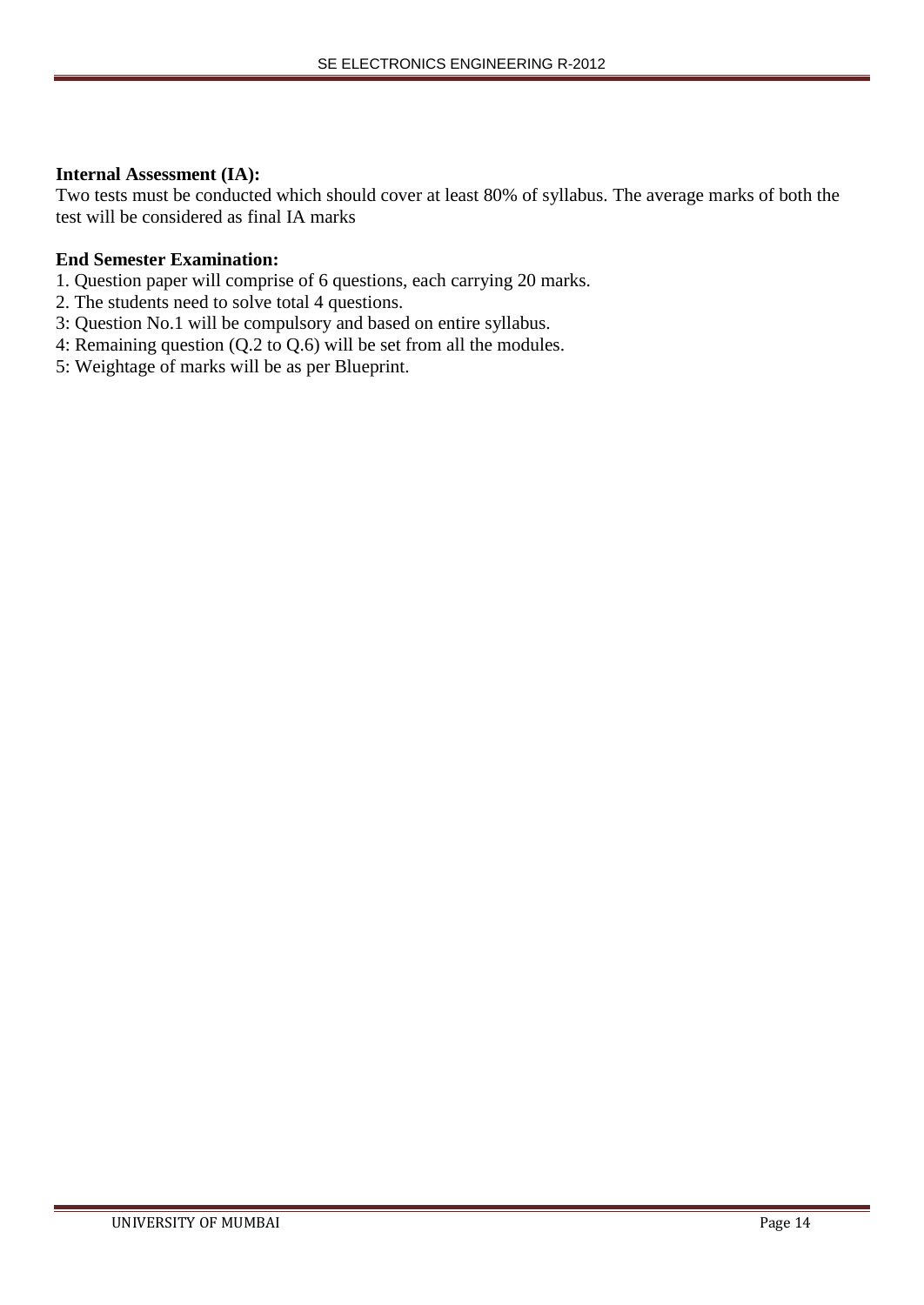| <b>Subject</b><br>Code | <b>Subject</b><br><b>Name</b> |               | <b>Teaching Scheme</b>   |                 | <b>Credits Assigned</b> |       |                 |              |  |  |
|------------------------|-------------------------------|---------------|--------------------------|-----------------|-------------------------|-------|-----------------|--------------|--|--|
|                        |                               | <b>Theory</b> | <b>Practical</b>         | <b>Tutorial</b> | <b>Theory</b>           | TW    | <b>Tutorial</b> | <b>Total</b> |  |  |
| <b>EXC304</b>          | <b>Circuit</b><br>Theory      | 04            | $\overline{\phantom{m}}$ | $- -$           | 04                      | $- -$ | $- -$           | 04           |  |  |

| <b>Subject</b> | <b>Subject</b> |             | <b>Examination Scheme</b> |                            |             |       |                  |       |              |  |  |
|----------------|----------------|-------------|---------------------------|----------------------------|-------------|-------|------------------|-------|--------------|--|--|
| Code           | <b>Name</b>    |             |                           | <b>Theory Marks</b>        |             | Term  | <b>Practical</b> | Oral  | <b>Total</b> |  |  |
|                |                |             |                           | <b>Internal assessment</b> | End Sem.    | Work  |                  |       |              |  |  |
|                |                | <b>Test</b> | <b>Test</b>               | Ave. of 2                  | <b>Exam</b> |       |                  |       |              |  |  |
|                |                |             |                           | <b>Tests</b>               |             |       |                  |       |              |  |  |
| <b>EXC304</b>  | Circuit        | 20          | 20                        | 20                         | 80          | $- -$ | $- -$            | $- -$ | 100          |  |  |
|                | Theory         |             |                           |                            |             |       |                  |       |              |  |  |

## **Course Pre-requisite:**

FEC 105: Basic Electrical and Electronics Engineering

Partial fraction expansion, matrices, determinants calculus and differential equations,

## **Course Objectives:**

- 1. To analyze the circuits in time and frequency domain
- 2. To study network functions, inter relationship among various circuit parameters, solve more complex network using these parameters.
- 3. To analyze and synthesize circuits and to become familiar with the propagation of signals/wave through transmission lines.

## **Course Outcome:**

- 1. Through test and laboratory exercises, students will be able to apply their knowledge in solving complex circuits.
- 2. Students will be able to evaluate the time and frequency response which is useful in understanding behavior of electronic circuits and control system.
- 3. Student will be able to understand how the power or information in terms of electromagnetic energy is transmitted through the transmission lines and importance of impedance matching.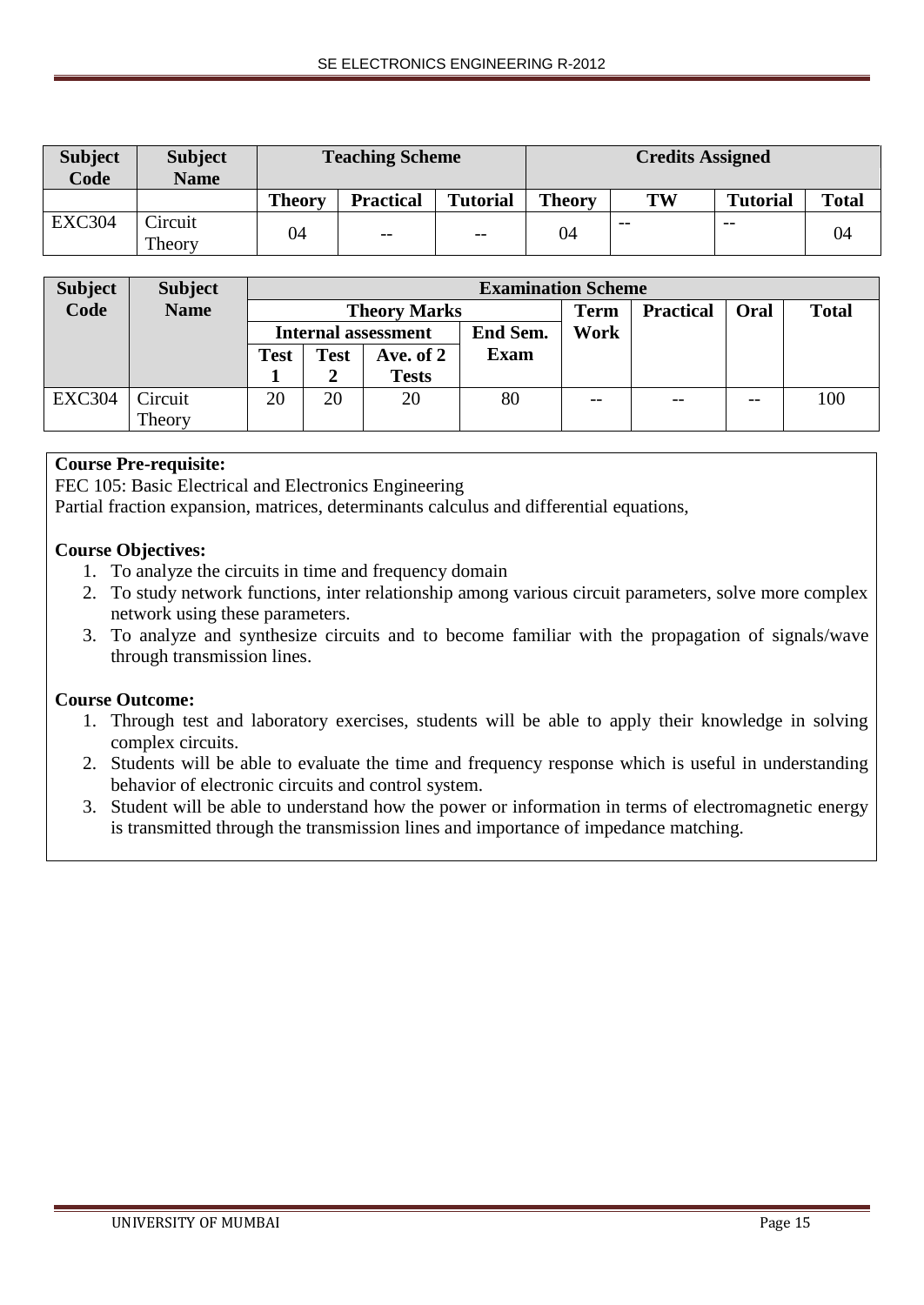| <b>Module</b> | Unit | <b>Topics</b>                                                                                                                                                                          | <b>Hrs</b> |
|---------------|------|----------------------------------------------------------------------------------------------------------------------------------------------------------------------------------------|------------|
| No.           | No.  |                                                                                                                                                                                        |            |
| 1.0           |      | <b>Analysis of Electrical Circuits</b>                                                                                                                                                 | 09         |
|               | 1.1  | Analysis of DC circuits: Analysis of circuits with and without controlled sources using                                                                                                |            |
|               |      | generalized loop, node matrix, Superposition, Thevenin, Norton, Millman theorems                                                                                                       |            |
|               | 1.2  | Analysis of coupled circuits: Self and mutual inductances, coefficient of coupling, Dot                                                                                                |            |
|               |      | convention, equivalent circuit, solution using loop analysis                                                                                                                           |            |
|               | 1.3  | Series and parallel resonance circuits: Selectivity, bandwidth, quality factor                                                                                                         |            |
| 2.0           |      | <b>Time and Frequency Domain Analysis</b>                                                                                                                                              | 12         |
|               | 2.1  | Time domain analysis of R-L and R-C circuits: Forced and natural response, time                                                                                                        |            |
|               |      | constant, initial and final values                                                                                                                                                     |            |
|               |      | Solution using first order equation for standard input signals: Transient and steady                                                                                                   |            |
|               |      | state time response, solution using universal formula                                                                                                                                  |            |
|               | 2.2  | Time domain analysis of R-L-C circuits: Forced and natural response, effect of                                                                                                         |            |
|               |      | damping<br>Solution using second order equation for standard input signals: Transient and steady                                                                                       |            |
|               |      | state time response                                                                                                                                                                    |            |
|               | 2.3  | Frequency domain analysis of RLC circuits: S-domain representation, applications of                                                                                                    |            |
|               |      | Laplace Transform in solving electrical networks, driving point and transfer function,                                                                                                 |            |
|               |      | Poles and Zeros, calculation of residues by analytical and graphical method, frequency                                                                                                 |            |
|               |      | response                                                                                                                                                                               |            |
| 3.0           |      | <b>Synthesis of RLC Circuits</b>                                                                                                                                                       | 06         |
|               | 3.1  | Positive real functions: Concept of positive real function, testing for Hurwitz                                                                                                        |            |
|               |      | polynomials, testing for necessary and sufficient conditions for positive real functions                                                                                               |            |
|               | 3.2  | Synthesis of RC, RL, LC circuits: Concepts of synthesis of RC, RL, LC driving point                                                                                                    |            |
|               |      | functions (numerical problems not expected on 3.2)                                                                                                                                     |            |
| 4.0           |      | <b>Two Port Networks</b>                                                                                                                                                               | 08         |
|               | 4.1  | Parameters: Open Circuit, Short Circuit, Transmission and Hybrid parameters,                                                                                                           |            |
|               |      | relationships among parameters, reciprocity and symmetry conditions                                                                                                                    |            |
|               | 4.2  | Series/parallel connection: T and Pi representations, interconnection of Two-Port                                                                                                      |            |
| 5.0           |      | networks,<br><b>Flirters and attenuators</b>                                                                                                                                           | 08         |
|               |      |                                                                                                                                                                                        |            |
|               | 5.1  | <b>Basic filter circuits:</b> Low pass, high pass, band pass and band stop filters, transfer<br>function, frequency response, cutoff frequency, bandwidth, quality factor, attenuation |            |
|               |      | constant, phase shift, characteristic impedance                                                                                                                                        |            |
|               | 5.2  | Concept of design and analysis of filters: Constant K, M derived and composite filters                                                                                                 |            |
|               |      | (numerical problems not expected on 5.2)                                                                                                                                               |            |
|               | 5.3  | Attenuators: Basic concepts, classification, attenuation in dB, K factor (impedance                                                                                                    |            |
|               |      | factor) and design concepts (numerical problems not expected on 5.3)                                                                                                                   |            |
| 6.0           |      | <b>Transmission Lines</b>                                                                                                                                                              | 09         |
|               | 6.1  | <b>Power frequency lines:</b> Representation, losses and efficiency in power lines, effect of                                                                                          |            |
|               |      | length, calculation of inductance and capacitance (numerical problems not expected)                                                                                                    |            |
|               | 6.2  | Radio frequency lines: Representation, propagation constant, attenuation constant, phase                                                                                               |            |
|               |      | constant, group velocity, input impedance, characteristic impedance, reflection                                                                                                        |            |
|               |      | coefficient, standing wave ratio, VSWR, ISWR, S-parameters                                                                                                                             |            |
|               | 6.3  | Smith Chart: Impedance locus diagram, impedance matching                                                                                                                               |            |
|               |      | <b>Total</b>                                                                                                                                                                           | 52         |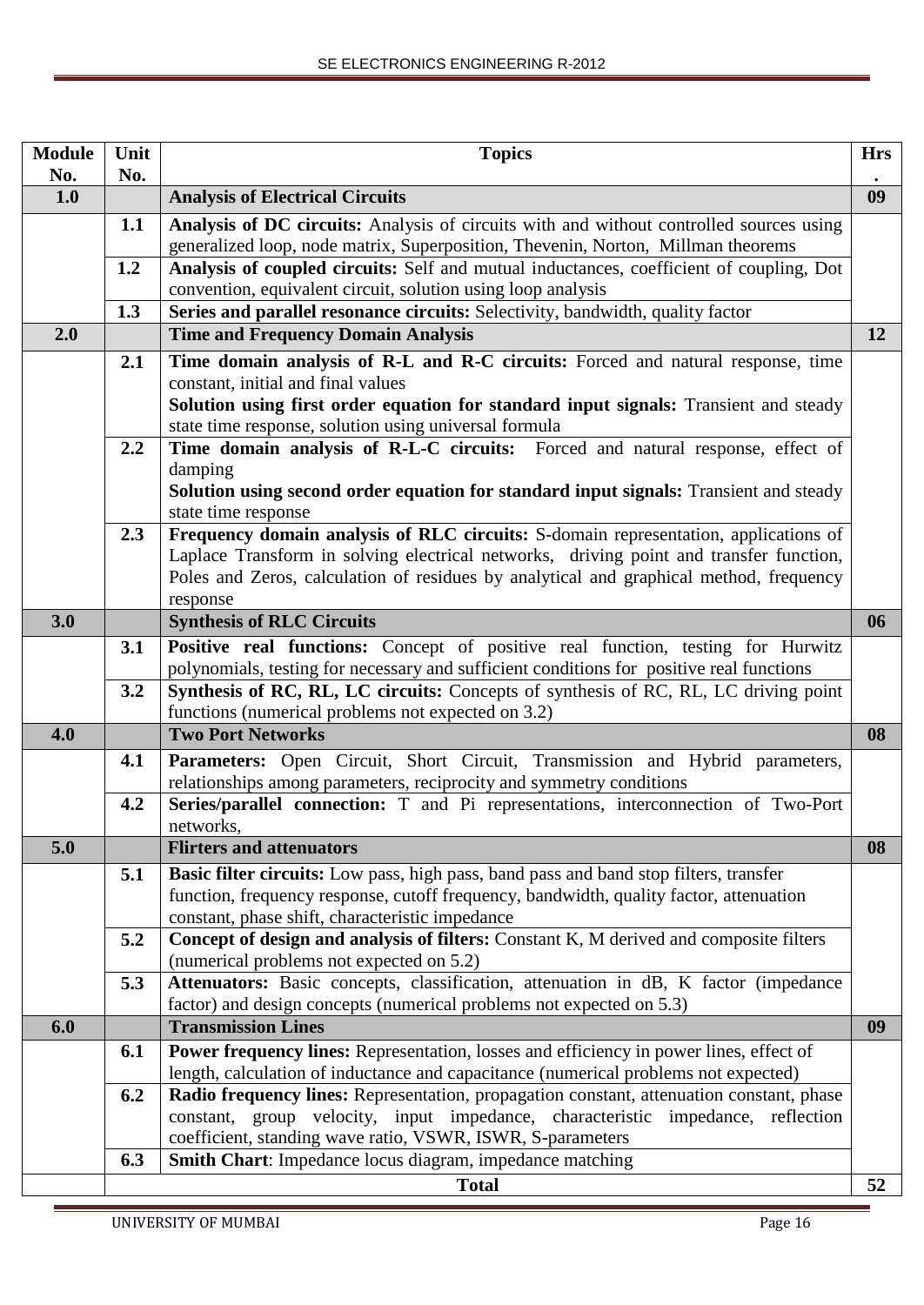## **Recommended Books:**

- 1. Franklin F Kuo, *"Network Analysis and Synthesis",* Wiley Toppan,
- 2. M E Van Valkenburg, *"Network Analysis",* Prentice-Hall of India Pvt Ltd, New Delhi
- 3. K V V Murty and M S Kamth*, "Basic Circuit Analysis",* Jaico Publishing house, London
- 4. A. Chakrabarti*, "Circuit Theory",* Dhanpat Rai and Co.,New Delhi
- 5. Reinhold Ludwig and Pavel Bretchko, "*RF Circuit Design"*, Pearson Education, Asia
- 6. Joseph J. Carr, "*Secrets of RF Circuit Design"*, Tata McGraw-Hill, New Delhi

## **Internal Assessment (IA):**

Two tests must be conducted which should cover at least 80% of syllabus. The average marks of both the test will be considered as final IA marks

- 1. Question paper will comprise of 6 questions, each carrying 20 marks.
- 2. The students need to solve total 4 questions.
- 3: Question No.1 will be compulsory and based on entire syllabus.
- 4: Remaining question (Q.2 to Q.6) will be set from all the modules.
- 5: Weightage of marks will be as per Blueprint.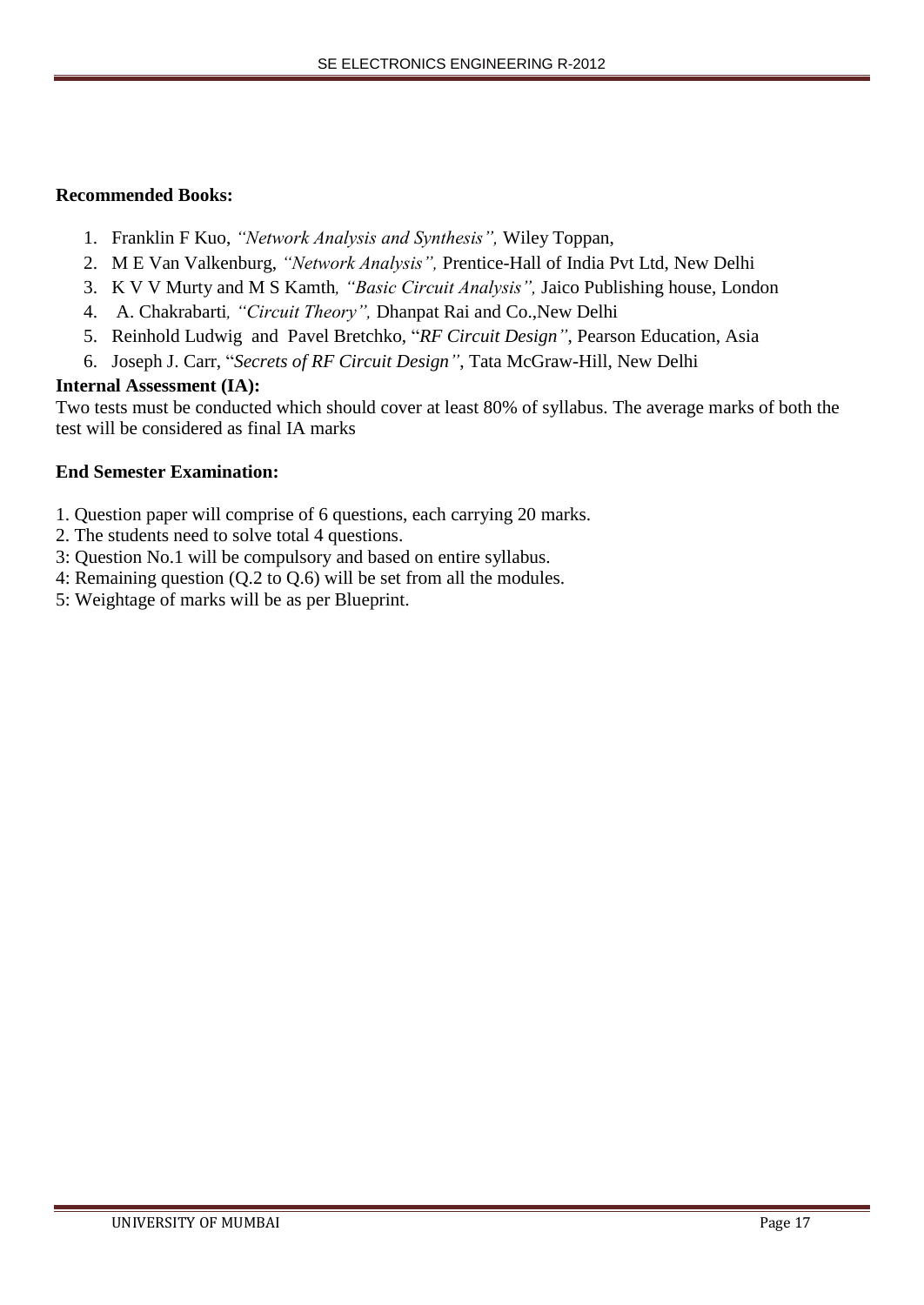| <b>Subject</b><br>Code | <b>Subject Name</b>                              |               | <b>Teaching Scheme</b> |                 | <b>Credits Assigned</b> |                  |                 |              |  |
|------------------------|--------------------------------------------------|---------------|------------------------|-----------------|-------------------------|------------------|-----------------|--------------|--|
|                        |                                                  | <b>Theory</b> | <b>Practical</b>       | <b>Tutorial</b> | <b>Theory</b>           | TW/              | <b>Tutorial</b> | <b>Total</b> |  |
|                        |                                                  |               |                        |                 |                         | <b>Practical</b> |                 |              |  |
| <b>EXC 305</b>         | Electronic<br>Instruments<br>and<br>Measurements | 04            | --                     | $- -$           | 04                      | $--$             |                 | 04           |  |

| <b>Subject</b> | <b>Subject Name</b> |             |             |                            | <b>Examination Scheme</b> |             |                  |       |              |
|----------------|---------------------|-------------|-------------|----------------------------|---------------------------|-------------|------------------|-------|--------------|
| Code           |                     |             |             | <b>Theory Marks</b>        |                           | <b>Term</b> | <b>Practical</b> | Oral  | <b>Total</b> |
|                |                     |             |             | <b>Internal assessment</b> | End Sem.                  | Work        |                  |       |              |
|                |                     | <b>Test</b> | <b>Test</b> | Ave. Of                    | Exam                      |             |                  |       |              |
|                |                     |             | 2           | Test 1                     |                           |             |                  |       |              |
|                |                     |             |             | and Test                   |                           |             |                  |       |              |
|                |                     |             |             | 2                          |                           |             |                  |       |              |
| <b>EXC305</b>  | Electronic          | 20          | 20          | 20                         | 80                        | $- -$       |                  | $- -$ | 100          |
|                | Instruments and     |             |             |                            |                           |             |                  |       |              |
|                | <b>Measurements</b> |             |             |                            |                           |             |                  |       |              |
|                |                     |             |             |                            |                           |             |                  |       |              |

### **Prerequisite Topics***:*

System of units, Measuring Instrument.

## **Course Objective:**

Objectives of this course are:

- 1. In depth knowledge of measurement methods and instruments of electrical quantities.
- 2. Understanding design aspects and performance criterion for measuring instruments.
- 3. Implementation of the different signal generators and its analysis techniques.
- 4. To understand the working principle of the transducers.
- 5. To aware the students about the advances in Instrumentation.

## **Course Outcomes:**

The outcomes of this course are**:**

- 1. An ability to apply knowledge of electronic instrumentation for measurement of electrical quantities.
- 2. Ability to apply the principles and practices for instrument design and development to real world problems.
- 3. Ability to select and use latest hardware for measurements and instrumentation.
- 4. An ability to design and conduct experiments for measurement and ability to analyze and interprets data.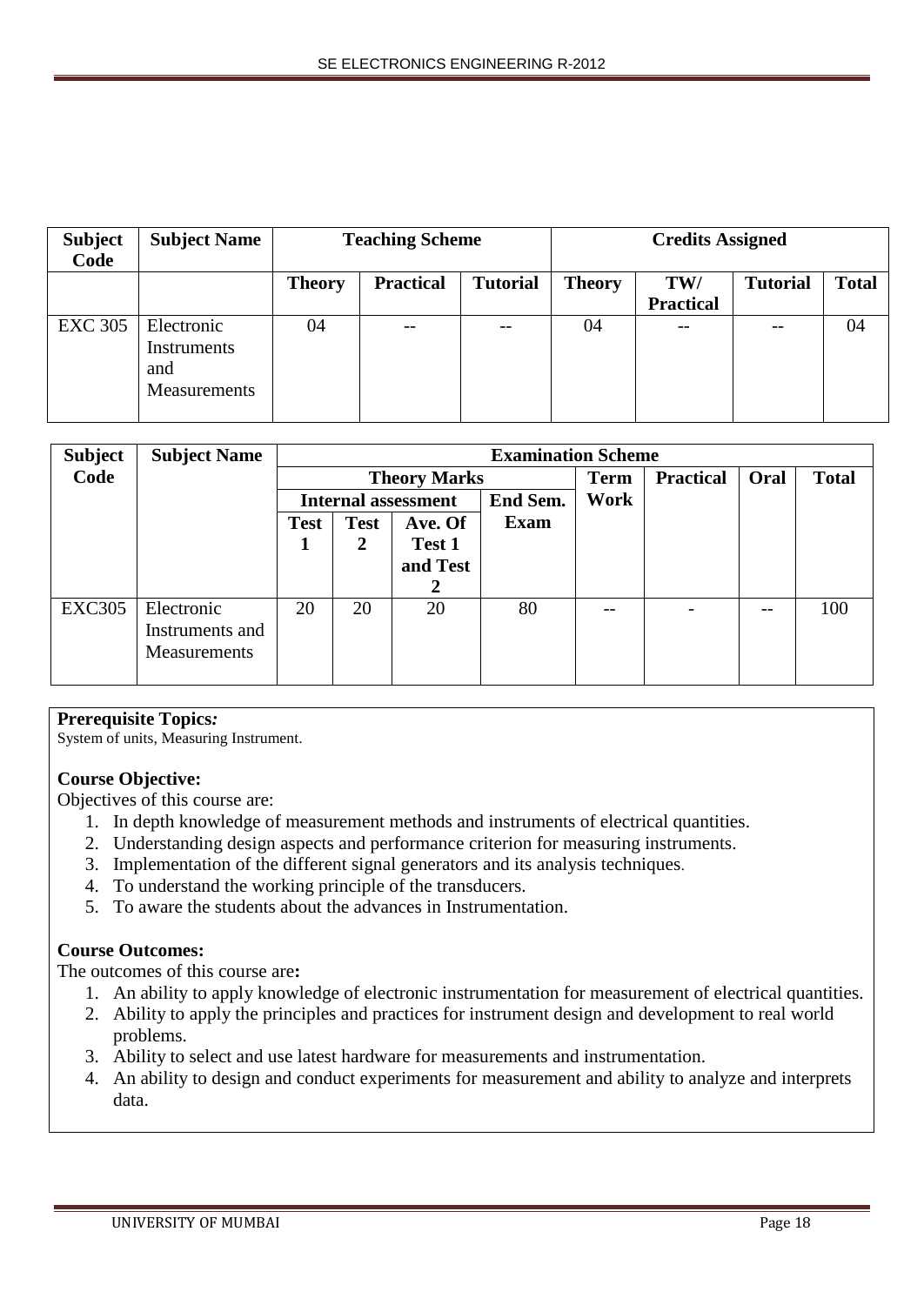| <b>Module</b>  | <b>Topics</b>                                                                                                                                        | Hrs. |
|----------------|------------------------------------------------------------------------------------------------------------------------------------------------------|------|
| N <sub>0</sub> |                                                                                                                                                      |      |
| 1.             | <b>Principles of Measurement</b>                                                                                                                     | 06   |
|                | 1.1 Introduction to Basic Instruments: Components of Generalized measurement                                                                         |      |
|                | system, applications of instrument systems, static and dynamic characteristics of                                                                    |      |
|                | instruments, Concepts of Accuracy, Precision, Linearity, Sensitivity, Resolution,                                                                    |      |
|                | Hysteresis, Calibration etc.                                                                                                                         |      |
|                | 1.2 Errors in Measurement: Errors in Measurement, Classification of Errors, Remedies                                                                 |      |
|                | to Eliminate/Reduce Errors.                                                                                                                          |      |
| $\overline{2}$ | <b>Test and Measuring Instruments</b>                                                                                                                | 10   |
|                | 2.1 Analog Multi-meters: Multi-range, Multi-parameter Measurement, Electronics                                                                       |      |
|                | Voltmeter using Transistors, FETs and Opamps. Specifications of a multi-meter.                                                                       |      |
|                | 2.2 RLC and Q-meter: Measurement of Low, Medium and High Resistance using                                                                            |      |
|                | Wheatstone bridge, Kelvin's Double Bridge and Mega ohm Bridge; Measurement of                                                                        |      |
|                | Inductance using Maxwell Bridge and Hey Bridge; Measurement of Capacitance using                                                                     |      |
|                | Schering Bridge; Operating Principle and Applications of Q-Meter.                                                                                    |      |
|                | 2.3 Digital Multi-meters: DMM; Automation, Auto Ranging and Auto Zero Adjustments                                                                    |      |
|                | in Digital Instruments.                                                                                                                              |      |
| 3              | <b>Oscilloscopes</b>                                                                                                                                 | 10   |
|                | 3.1 Cathode Ray Oscilloscope: Block Diagram based Study of CRO, Specifications,                                                                      |      |
|                | Controls, Sweep Modes, Role of Delay Line, Single- and Dual-Beam Dual-Trace CROs,                                                                    |      |
|                | Chop and Alternate Modes.                                                                                                                            |      |
|                | 3.2 Measurement using Oscilloscope: Measurement of Voltage, Frequency, Rise Time,                                                                    |      |
|                | Fall Time and Phase Difference. Lissajous Figures in Detection of Frequency and Phase.                                                               |      |
|                | 3.3 Digital Storage Oscilloscope (DSO): Features like Roll, Refresh, Storage Mode and<br>Sampling Rate; Applications of DSO.                         |      |
| $\overline{4}$ |                                                                                                                                                      | 08   |
|                | <b>Transducers for Displacement and Temperature Measurement</b><br>4.1 Basics of Transducers/Sensors: Characteristics of Transducers; Requirement of |      |
|                | Transducers; Classification of transducers; Selection Criteria of Transducers.                                                                       |      |
|                | 4.2 Displacement: Potentiometers; Linear Variable Differential Transformer, Resistance                                                               |      |
|                | Strain Gauges, Capacitance Sensors.                                                                                                                  |      |
|                | 4.3 Temperature: RTD, Thermisters, Thermocouples- Their Ranges, and Applications.                                                                    |      |
| 5              | <b>Transducers for Pressure, Level and Flow Measurement</b>                                                                                          | 10   |
|                | 5.1 Pressure: Pressure gauges; Elastic Pressure Transducers; Dead Weight Tester;                                                                     |      |
|                | Vacuum Pressure Measurement- McLeod Gauge and Pirani Gauge.                                                                                          |      |
|                | 5.2 Level: Side glass tube method; Float type methods; Capacitance type method;                                                                      |      |
|                | Ultrasonic type transducer.                                                                                                                          |      |
|                | 5.3 Flow: Restriction type Flow meters-Orifice and Venturi; Rotameter; Magnetic Flow                                                                 |      |
|                | meter; Turbine Flow meter.                                                                                                                           |      |
| 6              | Data Acquisition and advances in Instrumentation Systems                                                                                             | 08   |
|                | 6.1 Monitoring Instruments : Indicators, Alarm, Recorders.                                                                                           |      |
|                | 6.2 Data Acquisition and Converters: Data logger; Data acquisition system (DAS)-                                                                     |      |
|                | Single channel, Multichannel.                                                                                                                        |      |
|                | 6.3 PC based Instrumentation: PC based Instrumentation System; Introduction to                                                                       |      |
|                | Programmable Logic Controller.                                                                                                                       |      |
|                | <b>Total</b>                                                                                                                                         | 52   |
|                |                                                                                                                                                      |      |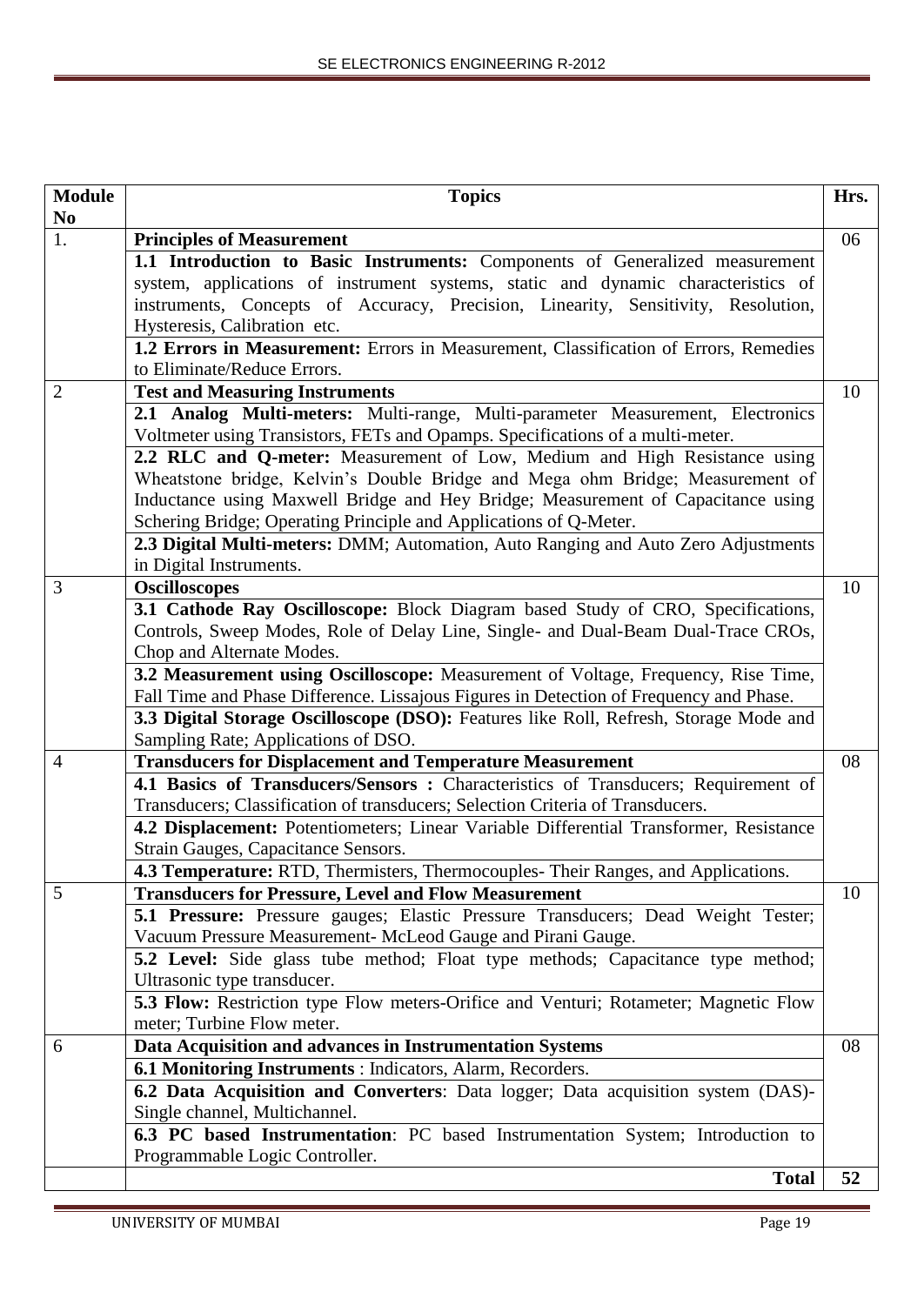### **Rcommended Books:**

- **1.** H. Oliver and J. M. Cage, Electronic Measurement and Instrumentation, McGraw Hill, 3rd edition.
- **2.** W. Cooper, A. Helfric, Electronic Instrumentation and Measurement Techniques, PHI, 4th edition.
- **3.** C. S. Rangan, G.R. Sarma, V.S.V. Mani, Instrumentation Devices and Systems, Tata McGraw Hill, 9<sup>th</sup> edition.
- **4.** A. K. Sawhney, Electrical & Electronic Instruments & Measurement, Dhanpat Rai and Sons, Eleventh ed., 2000.
- **5.** Dally, William F. Riley and Kenneth G, Instrumentation for Engineering Measurements, James John Wiley and Sons. Inc., 2nd Edition 1993.
- **6.** A.J. Bowens, Digital Instrumentation, McGraw-Hill, latest addition.
- **7.** J.J.Carr, Elements of Electronic Instrumentation and Control, Prentice Hall, 3rd edition.

## **Internal Assessment (IA):**

Two tests must be conducted which should cover at least 80% of syllabus. The average marks of both the test will be considered as final IA marks

- 1. Question paper will comprise of 6 questions, each carrying 20 marks.
- 2. The students need to solve total 4 questions.
- 3: Question No.1 will be compulsory and based on entire syllabus.
- 4: Remaining question (Q.2 to Q.6) will be set from all the modules.
- 5: Weightage of marks will be as per Blueprint.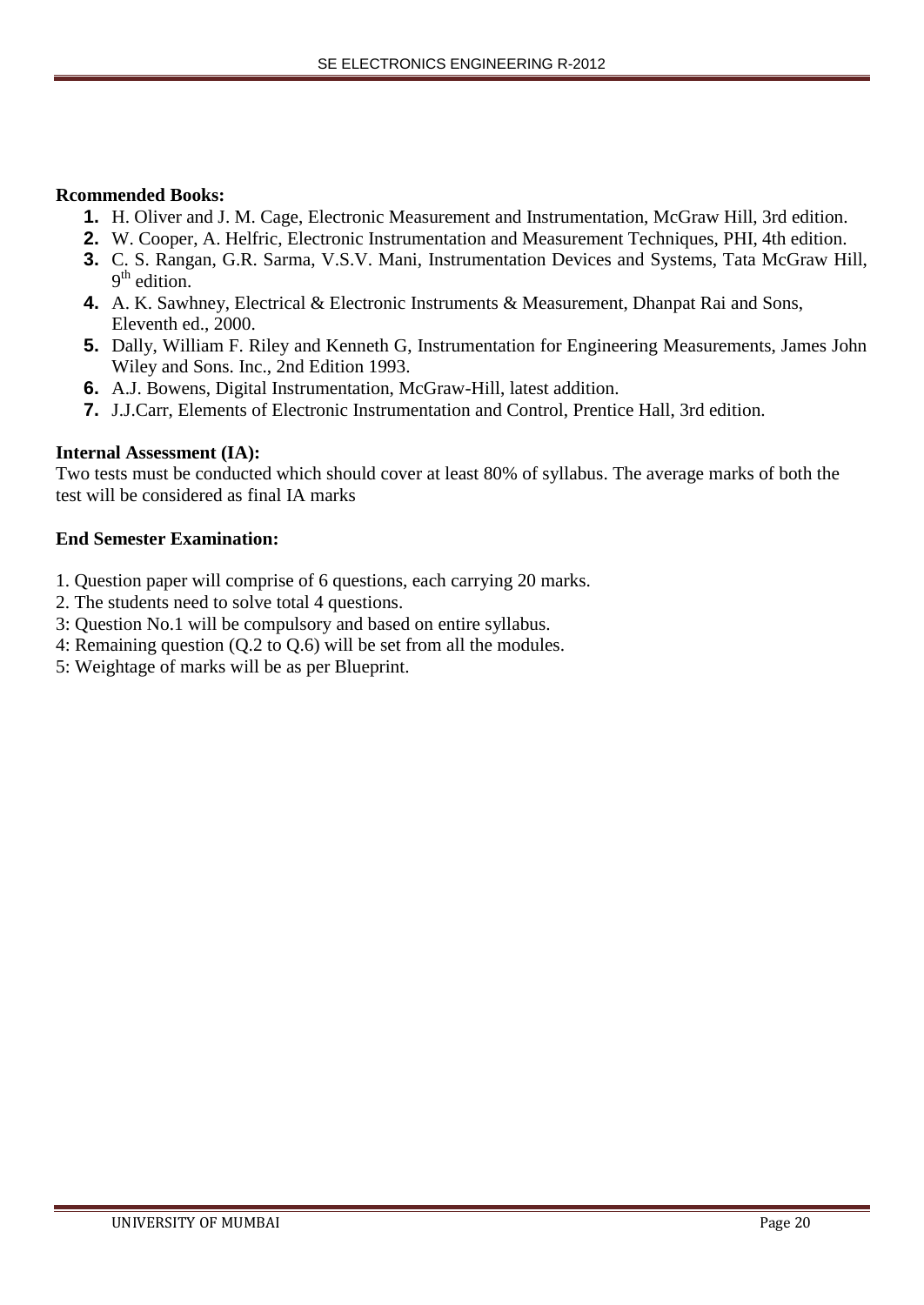## **SE Electronics Engineering Semester III Syllabus of Laboratory**

| Subject<br>Code | Subject Name                            |        | <b>Teaching Scheme</b> |        |                  | Credits Assigned         |       |  |
|-----------------|-----------------------------------------|--------|------------------------|--------|------------------|--------------------------|-------|--|
|                 |                                         | Theory | Practical              | Theory | TW/Pract.   Tut. |                          | Total |  |
| <b>EXL301</b>   | <b>Electronic Devices</b><br>Laboratory | $- -$  | 02                     | $- -$  | 01               | $\overline{\phantom{a}}$ | 01    |  |

|               | Subject Name          |                     | <b>Examination Scheme</b>  |                             |                  |       |              |      |       |
|---------------|-----------------------|---------------------|----------------------------|-----------------------------|------------------|-------|--------------|------|-------|
| Sub.          |                       | <b>Theory Marks</b> |                            |                             |                  | TW    | Pract<br>and | Oral | Total |
| Code          |                       |                     | <b>Internal Assessment</b> |                             |                  | Oral. |              |      |       |
| <b>EXL301</b> | Electronic<br>Devices | Test 1              | Test 2                     | Average of<br>Test1 & Test2 | Semester<br>Exam |       |              |      |       |
|               | Laboratory            | $\qquad \qquad -$   | $- -$                      |                             |                  | 25    | 50           | $ -$ | 75    |

### **Syllabus: Same as that of Subject EXC 302 Electronic Devices**

### **Term Work**:

At least **10** experiments covering entire syllabus of **EXC 302 (Electronic Devices)** should be set to have well predefined inference and conclusion. Computation/simulation based experiments are encouraged. **Therefore at least 5 simulation experiments to be carried out (out of total 10 Expts.).** The experiments should be students' centric and attempt should be made to make experiments more meaningful, interesting and innovative. Term work assessment must be based on the **overall performance** of the student with **every experiment graded from time to time.** The grades should be converted into marks as per the **Credit and Grading System** manual and should be **added and averaged**. The grading and term work assessment should be done based on this scheme.

The final certification and acceptance of term work ensures satisfactory performance of laboratory work and minimum passing marks in term work. Practical and Oral exam will be based on the entire syllabus.

### **Guidelines for Simulation Experiments:**

- 1. One SPICE simulations and implementation for junction analysis
- 2. One SPICE simulation and implementation for BJT characteristics
- 3. One SPICE simulation and implementation for JFET characteristics
- 4. One SPICE simulation and implementation for Optical devices
- 5. One SPICE simulation and implementation for power devices
- 6. One SPICE simulation for MOSFET characteristics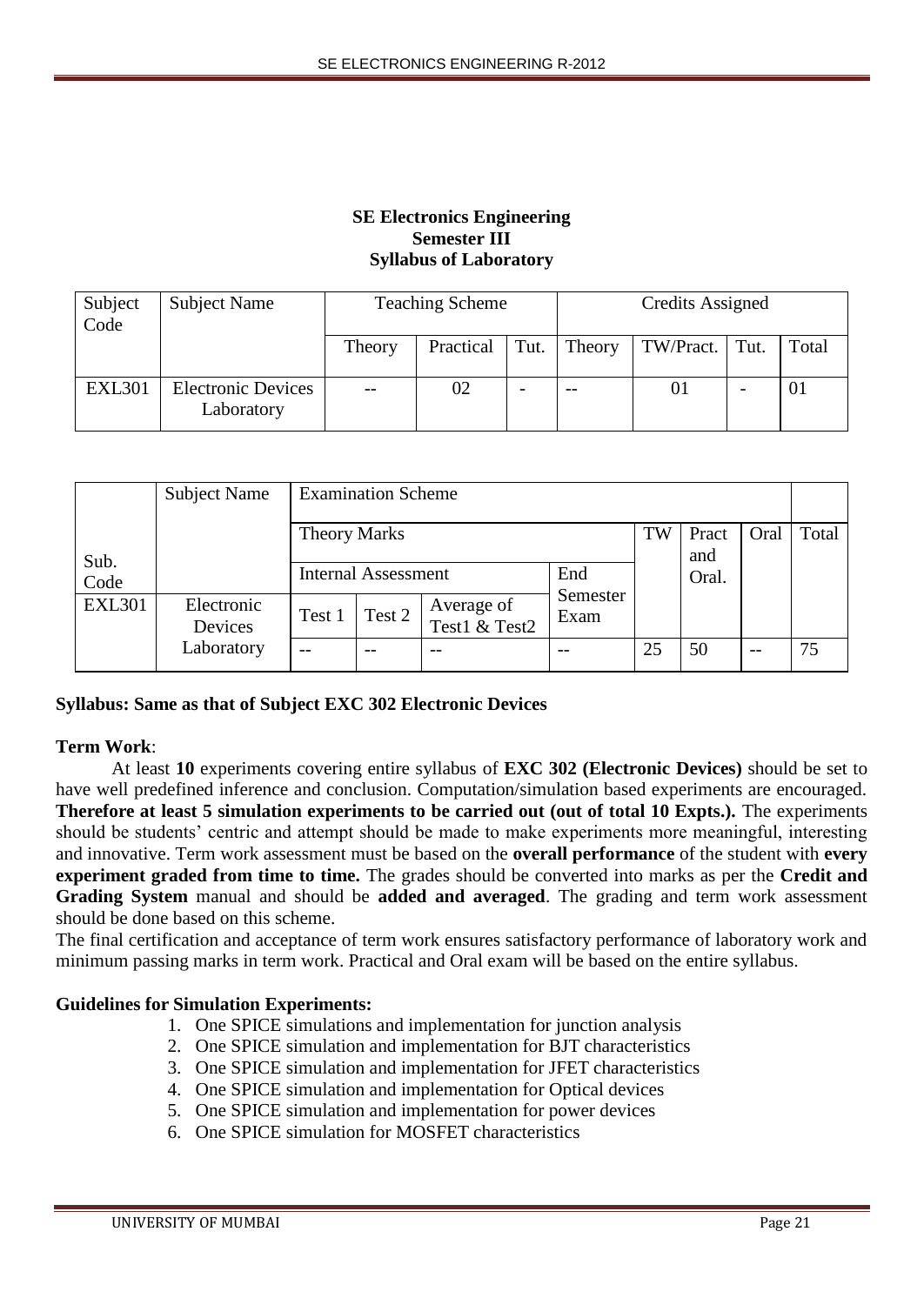| <b>Subject</b><br>Code | <b>Subject</b><br><b>Name</b> |               | <b>Teaching Scheme</b> |                 |               | <b>Credits Assigned</b> |                 |              |  |
|------------------------|-------------------------------|---------------|------------------------|-----------------|---------------|-------------------------|-----------------|--------------|--|
|                        |                               | <b>Theory</b> | <b>Practical</b>       | <b>Tutorial</b> | <b>Theory</b> | TW                      | <b>Tutorial</b> | <b>Total</b> |  |
| <b>EXL 302</b>         | Digital                       | $- -$         | 02                     | $- -$           | $- -$         | 01                      | $- -$           |              |  |
|                        | Circuits and                  |               |                        |                 |               |                         |                 |              |  |
|                        |                               |               |                        |                 |               |                         |                 |              |  |
|                        | Design<br>Laboratory          |               |                        |                 |               |                         |                 |              |  |

| <b>Subject</b> | <b>Subject</b> |             |             |                            | <b>Examination Scheme</b> |             |                  |      |              |  |
|----------------|----------------|-------------|-------------|----------------------------|---------------------------|-------------|------------------|------|--------------|--|
| Code           | <b>Name</b>    |             |             | <b>Theory Marks</b>        |                           | <b>Term</b> | <b>Practical</b> | Oral | <b>Total</b> |  |
|                |                |             |             | <b>Internal assessment</b> | <b>End Sem.</b>           | Work        | and              |      |              |  |
|                |                | <b>Test</b> | <b>Test</b> | Ave. Of Test               | <b>Exam</b>               |             | Oral             |      |              |  |
|                |                |             |             | and Test 2                 |                           |             |                  |      |              |  |
| <b>EXL 302</b> | Digital        | $- -$       | --          |                            | --                        | 25          | 50               |      | 75           |  |
|                | Circuits and   |             |             |                            |                           |             |                  |      |              |  |
|                | Design         |             |             |                            |                           |             |                  |      |              |  |
|                | Laboratory     |             |             |                            |                           |             |                  |      |              |  |

Syllabus: Same as **EXC 303 (Digital Circuits and Design)**

# **Term Work**:

At least **10** experiments covering entire syllabus of **EXC 303 (Digital Circuits and Design)** should be set to have well predefined inference and conclusion. Computation/simulation based experiments are encouraged. **Therefore, 5 simulation experiments be carried out (out of total 10 Expts.).** The experiments should be students' centric and attempt should be made to make experiments more meaningful, interesting and innovative. Term work assessment must be based on the **overall performance** of the student with **every experiment graded from time to time.** The grades should be converted into marks as per the **Credit and Grading System** manual and should be **added and averaged**. The grading and term work assessment should be done based on this scheme.

The final certification and acceptance of term work ensures satisfactory performance of laboratory work and minimum passing marks in term work. Practical and Oral exam will be based on the entire syllabus.

# **Suggested Experiments:**

- 1. SOP and POS Minimization (different problem statement for each student)
- 2. Characteristics of TTL and MOS logic family
- 3. Implementation of combinational circuits using MSI devices. (at least two)
- 4. Implementation of counters with flip-flops (at least one synchronous and one asynchronous)
- 5. Implementation of sequential circuits using MSI devices. (at least two)
- 6. Implementation of FSM (different problem statement for each student)
- 7. VHDL based simulations (Instructor should teach syntax and give different program to each student for simulation. Minimum Four programs covering behavioral, structural and dataflow modeling )
- 8. Verilog/VHDL based simulations (Instructor should teach syntax and give different program to each student for simulation. Minimum Four programs covering behavioral, structural, dataflow and switch level modeling )
- 9. Synthesis, downloading and Verification on CPLD and FPGA (for both VHDL and Verilog programs)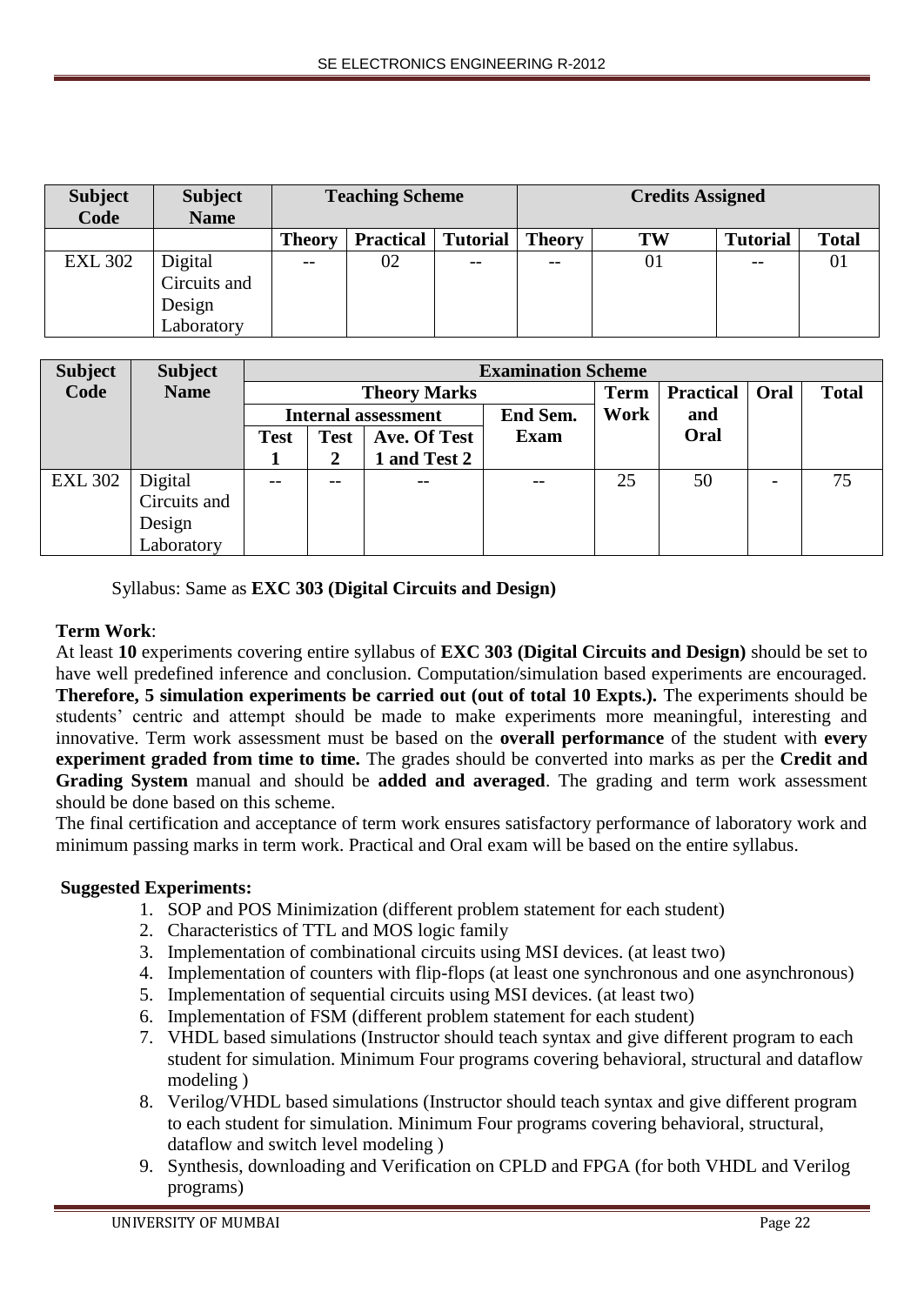## 10. Troubleshooting of given fault (teacher should generate set of faults in different circuits and ask students to troubleshoot)

| <b>Subject</b><br>Code | <b>Subject Name</b>                                     |               | <b>Teaching Scheme</b> |               | <b>Credits Assigned</b>  |                 |                   |    |
|------------------------|---------------------------------------------------------|---------------|------------------------|---------------|--------------------------|-----------------|-------------------|----|
|                        |                                                         | <b>Theory</b> | <b>Practical</b>       | <b>Theory</b> | TW                       | <b>Tutorial</b> | <b>Total</b>      |    |
| <b>EXL 303</b>         | Circuit Theory and<br><b>Measurements</b><br>∟aboratory | $- -$         | 02                     | $- -$         | $\overline{\phantom{m}}$ | 01              | $\qquad \qquad -$ | 01 |

| <b>Subject</b> | <b>Subject Name</b> |      | <b>Examination Scheme</b> |                            |             |             |                  |       |              |  |
|----------------|---------------------|------|---------------------------|----------------------------|-------------|-------------|------------------|-------|--------------|--|
| Code           |                     |      |                           | <b>Theory Marks</b>        |             | <b>Term</b> | <b>Practical</b> | Oral  | <b>Total</b> |  |
|                |                     |      |                           | <b>Internal assessment</b> | End Sem.    | Work        | and              |       |              |  |
|                |                     | Test | <b>Test</b>               | Ave. Of Test               | <b>Exam</b> |             | Oral             |       |              |  |
|                |                     |      |                           | 1 and Test 2               |             |             |                  |       |              |  |
| EXL            | Circuit Theory and  |      | $- -$                     | $- -$                      | $- -$       | 25          | $- -$            | $- -$ | 25           |  |
| 303            | Measurements        |      |                           |                            |             |             |                  |       |              |  |
|                | Laboratory          |      |                           |                            |             |             |                  |       |              |  |

### **Syllabus: EXC 304 (Circuit Theory) and**

### **EXC 305 (Electronic Instruments and Measurements)**

### **05 Experiments Each**

## **Term Work**:

At least **05 experiments on of EXC 304 (Circuit Theory) and 05 experiments on EXC 305 (Electronic Instruments and Measurements)** based on the entire syllabus should be set to have well predefined inference and conclusion. Computation/simulation based experiments are also encouraged. The experiments should be students' centric and attempt should be made to make experiments more meaningful, interesting and innovative. Term work assessment must be based on the **overall performance** of the student with **every experiment graded from time to time.** The grades should be converted into marks as per the **Credit and Grading System** manual and should be **added and averaged**. The grading and term work assessment should be done based on this scheme.

The final certification and acceptance of term work ensures satisfactory performance of laboratory work and minimum passing marks in term work. Practical and Oral exam will be based on the entire syllabus.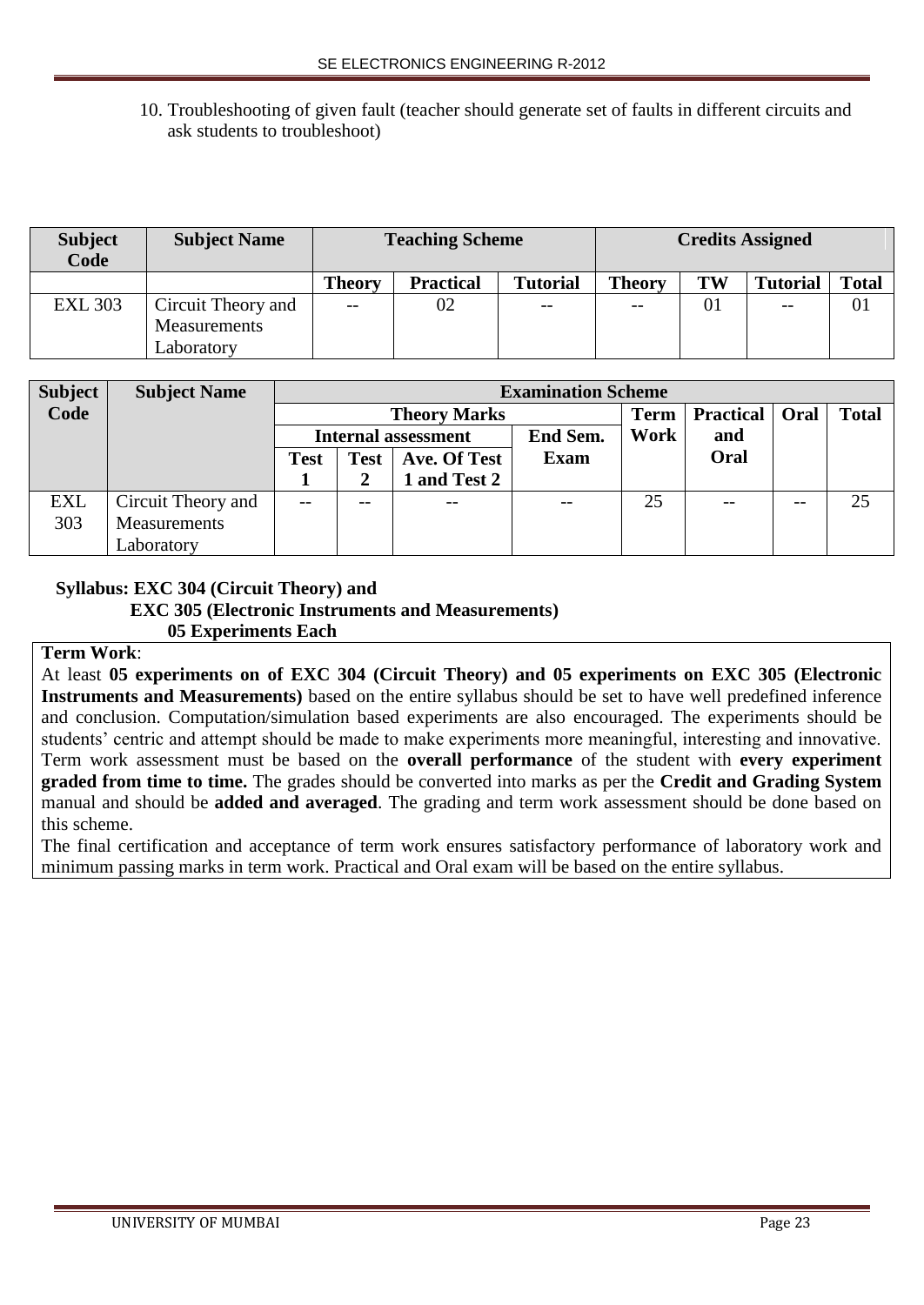| <b>Subject</b><br>Code | <b>Subject Name</b> | <b>Teaching Scheme</b>                        |           |               | <b>Credits Assigned</b> |                 |              |    |  |
|------------------------|---------------------|-----------------------------------------------|-----------|---------------|-------------------------|-----------------|--------------|----|--|
|                        |                     | Tutorial<br><b>Practical</b><br><b>Theory</b> |           | <b>Theory</b> | <b>Term Work</b>        | <b>Tutorial</b> | <b>Total</b> |    |  |
|                        |                     |                                               |           |               |                         | and Pract.      |              |    |  |
| <b>EXL 304</b>         | *Object             | $- -$                                         | $02+02**$ |               | $-$                     | 02              | --           | 02 |  |
|                        | Oriented            |                                               |           |               |                         |                 |              |    |  |
|                        | Programming         |                                               |           |               |                         |                 |              |    |  |
|                        | Methodology         |                                               |           |               |                         |                 |              |    |  |
|                        | Laboratory          |                                               |           |               |                         |                 |              |    |  |

| <b>Subject</b> | <b>Subject Name</b> |                            | <b>Examination Scheme</b> |                     |             |             |                  |                          |              |  |  |
|----------------|---------------------|----------------------------|---------------------------|---------------------|-------------|-------------|------------------|--------------------------|--------------|--|--|
| Code           |                     |                            |                           | <b>Theory Marks</b> |             | <b>Term</b> | <b>Practical</b> | Oral                     | <b>Total</b> |  |  |
|                |                     | <b>Internal assessment</b> |                           |                     | End Sem.    | Work        | and              |                          |              |  |  |
|                |                     | <b>Test</b>                | <b>Test</b>               | Ave. Of Test        | <b>Exam</b> |             | Oral             |                          |              |  |  |
|                |                     |                            | 2                         | 1 and Test 2        |             |             |                  |                          |              |  |  |
| <b>EXL 304</b> | *Object             |                            | --                        |                     |             | 25          | 50               | $\overline{\phantom{0}}$ | 75           |  |  |
|                | Oriented            |                            |                           |                     |             |             |                  |                          |              |  |  |
|                | Programming         |                            |                           |                     |             |             |                  |                          |              |  |  |
|                | Methodology         |                            |                           |                     |             |             |                  |                          |              |  |  |
|                | Laboratory          |                            |                           |                     |             |             |                  |                          |              |  |  |

\*\* 02 Hours be converted to theory hours for entire class theory discussion

**Pre-requites:** Course in Structured Programming Approach/ Any Programming Language

### **Course Objectives:**

- 1. To understand the concept of Object Oriented Programming
- 2. To help student to understand how to use a programming language such as JAVA to resolve problems.
- 3. To impart problems understanding, analyzing skills in order to formulate Algorithms.
- 4. To provide knowledge about JAVA fundamentals: data types, variables, keywords and control structures.
- 5. To understand methods, arrays, inheritance, Interface, package and multithreading.
- 6. To understand the concept of Applet.

### **Course Outcomes:**

- 1. Students will be able to code a program using JAVA constructs.
- 2. Given an algorithm a student will be able to formulate a program that correctly implements the algorithm.
- 3. Students will be able to generate different patterns and flows using control structures.
- 4. Students will be able to make use of recursion in their programs.
- 5. Students will be able to use thread methods, thread exceptions and thread priority.
- 6. Students will implement method overloading in their code.
- 7. Students will be able to demonstrate reusability with the help of inheritance.
- 8. Students will be able to make more efficient programs.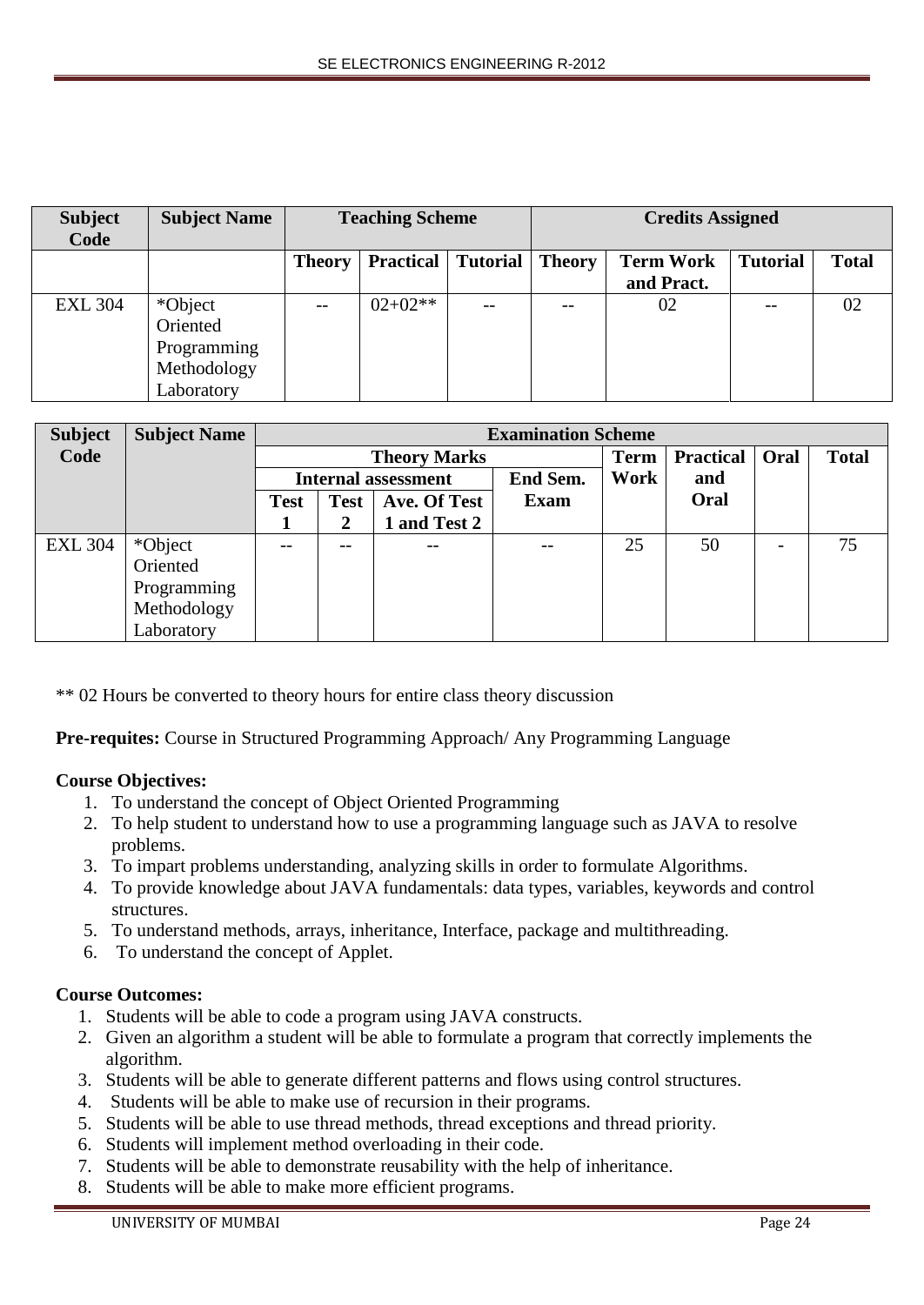| <b>Module</b>           | Unit | <b>Topic</b>                                                             | Hrs.                    |
|-------------------------|------|--------------------------------------------------------------------------|-------------------------|
| No.                     | No.  |                                                                          |                         |
| $\mathbf{1}$            |      | Fundamental concepts of object oriented programming                      | $\overline{\mathbf{4}}$ |
|                         | 1.1  | Overview of Programming                                                  |                         |
|                         | 1.2  | Introduction to the principles of object-oriented programming : Classes, |                         |
|                         |      | Objects, Messages, Abstraction, Encapsulation, Inheritance,              |                         |
|                         |      | Polymorphism, exception handling, and object-oriented containers         |                         |
|                         | 1.3  | Differences and Similarity between C++ and JAVA                          |                         |
| $\overline{2}$          |      | <b>Fundamental of Java Programming</b>                                   | $\boldsymbol{4}$        |
|                         | 2.1  | Features of Java<br><b>JDK</b> Environment & tools                       |                         |
|                         | 2.2  |                                                                          |                         |
|                         | 2.3  | Structure of java program                                                |                         |
|                         | 2.4  | Keywords, Data types, Variables, Operators, Expressions                  |                         |
|                         | 2.5  | Decision Making, Looping, Type Casting                                   |                         |
|                         | 2.6  | Input output using scanner class                                         |                         |
| $\overline{\mathbf{3}}$ |      | <b>Classes and Objects</b>                                               | 6                       |
|                         | 3.1  | Creating Classes and objects                                             |                         |
|                         | 3.2  | Memory allocation for objects                                            |                         |
|                         | 3.3  | Passing parameters to Methods                                            |                         |
|                         | 3.4  | Returning parameters                                                     |                         |
|                         | 3.5  | Method overloading                                                       |                         |
|                         | 3.6  | Constructor and finalize()                                               |                         |
|                         | 3.7  | Arrays: Creating an array                                                |                         |
|                         | 3.8  | Types of Array: One Dimensional arrays , Two Dimensional array           |                         |
| $\overline{\mathbf{4}}$ |      | <b>Inheritance, Interface and Package</b>                                | 6                       |
|                         | 4.1  | Types of Inheritance : Single , Multilevel, Hierarchical                 |                         |
|                         | 4.2  | Method Overriding, Super keyword, Final Keyword, Abstract Class          |                         |
|                         | 4.3  | Interface                                                                |                         |
|                         | 4.4  | Packages                                                                 |                         |
| 5                       |      | <b>Multithreading</b>                                                    | 4                       |
|                         | 5.1  | Life cycle of thread                                                     |                         |
|                         | 5.2  | Methods                                                                  |                         |
|                         | 5.3  | Priority in multithreading                                               |                         |
| 6                       |      | <b>Applet</b>                                                            | $\overline{2}$          |
|                         | 6.1  | Applet Life cycle                                                        |                         |
|                         | 6.2  | Creating applet                                                          |                         |
|                         | 6.3  | Applet tag                                                               |                         |
|                         |      | <b>Total</b>                                                             | 26                      |

## **Term Work**:

At least **10** experiments covering entire syllabus should be set to have well predefined inference and conclusion. The experiments should be students' centric and attempt should be made to make experiments more meaningful, interesting and innovative. Term work assessment must be based on the **overall performance** of the student with **every experiment graded from time to time.** The grades should be converted into marks as per the **Credit and Grading System** manual and should be **added and averaged**. The grading and term work assessment should be done based on this scheme.

The final certification and acceptance of term work ensures satisfactory performance of laboratory work and minimum passing marks in term work. Practical and Oral exam will be based on the entire syllabus.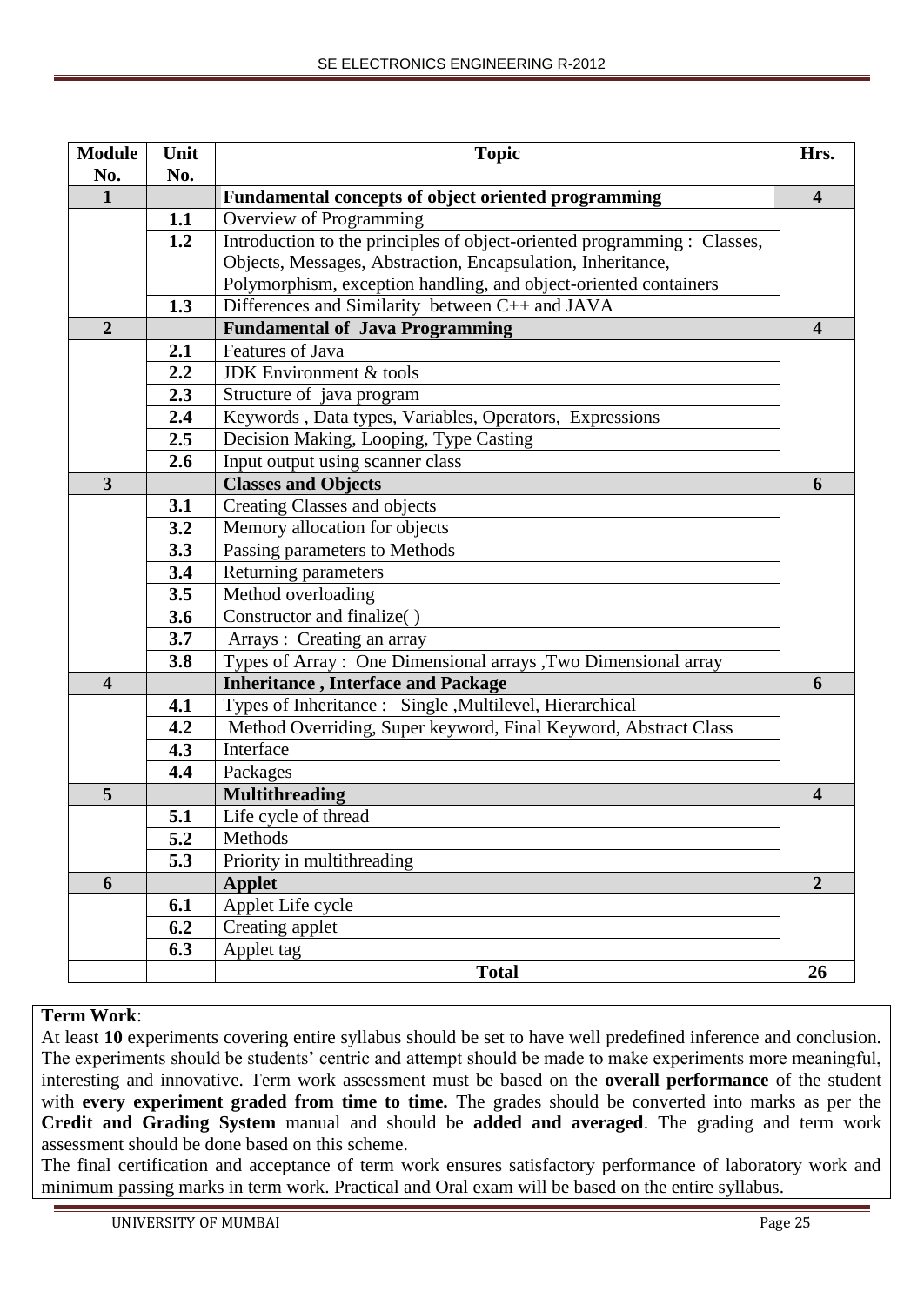| <b>SE Electronics Engineering</b>   |
|-------------------------------------|
| <b>Semester IV</b>                  |
| <b>Credit and Evaluation scheme</b> |
| Semester IV                         |

| Sub Code       | <b>Subject Name</b>              |        | Teaching Scheme(Hrs.) |          |        | <b>Credits Assigned</b> |          |       |
|----------------|----------------------------------|--------|-----------------------|----------|--------|-------------------------|----------|-------|
|                |                                  | Theory | Practical             | Tutorial | Theory | Practical               | Tutorial | Total |
| <b>EXS 401</b> | *Applied Mathematics IV          | 04     |                       | 01       | 04     | $-$                     | 01       | 05    |
| <b>EXC402</b>  | Discrete Electronic Circuits     | 04     |                       |          | 04     |                         |          | 04    |
| <b>EXC 403</b> | Microprocessor and               | 04     |                       |          | 04     |                         |          | 04    |
|                | Peripherals                      |        |                       |          |        |                         |          |       |
| <b>EXC404</b>  | Principles of Control            | 04     |                       |          | 04     |                         |          | 04    |
|                | <b>Systems</b>                   |        |                       |          |        |                         |          |       |
| <b>EXC405</b>  | Fundamentals of                  | 04     |                       |          | 04     |                         |          | 04    |
|                | <b>Communication Engineering</b> |        |                       |          |        |                         |          |       |
| <b>EXC406</b>  | <b>Electrical Machines</b>       | 03     |                       |          | 03     |                         |          | 03    |
| <b>EXL401</b>  | <b>Discrete Electronics</b>      |        | 02                    |          |        | 01                      |          | 01    |
|                | Laboratory                       |        |                       |          |        |                         |          |       |
| <b>EXL402</b>  | Microprocessor and               |        | 02                    |          |        | 01                      |          | 01    |
|                | Peripherals Laboratory           |        |                       |          |        |                         |          |       |
| <b>EXL403</b>  | Control System and               |        | 02                    |          |        | 01                      |          | 01    |
|                | <b>Electrical Machines</b>       |        |                       |          |        |                         |          |       |
|                | Laboratory                       |        |                       |          |        |                         |          |       |
| <b>EXL 404</b> | <b>Communication Engineering</b> |        | 02                    |          |        | 01                      |          | 01    |
|                | Laboratory                       |        |                       |          |        |                         |          |       |
| Total          |                                  | 23     | 08                    | 01       | 23     | 04                      | 01       | 28    |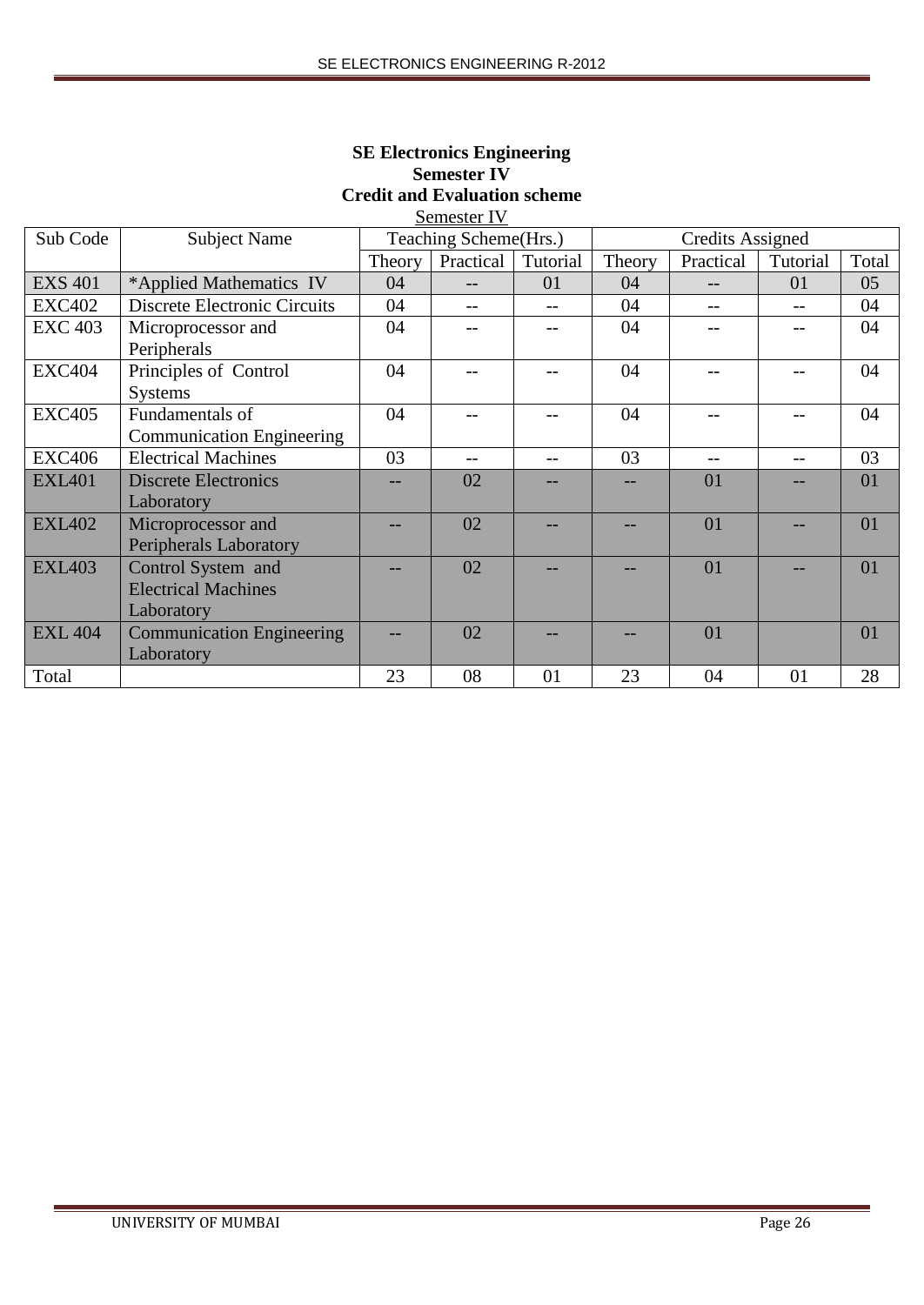| Subject        | <b>Subject Name</b>                 |             |        |                     | <b>Examination Scheme</b> |        |        |      |       |
|----------------|-------------------------------------|-------------|--------|---------------------|---------------------------|--------|--------|------|-------|
| Code           |                                     |             |        | <b>Theory Marks</b> |                           | Term   | Practi | Oral | Total |
|                |                                     |             |        |                     |                           | Work   | cal    |      |       |
|                |                                     |             |        | Internal assessment | End                       |        | and    |      |       |
|                |                                     | <b>Test</b> | Test 2 | Ave. of Test        | Sem.                      |        | Oral   |      |       |
|                |                                     | 1           |        | 1 and Test 2        | Exam                      |        |        |      |       |
| <b>EXS 401</b> | *Applied Mathematics IV             | 20          | 20     | 20                  | 80                        | $**25$ | $-$    | $-$  | 125   |
| <b>EXC402</b>  | <b>Discrete Electronic Circuits</b> | 20          | 20     | 20                  | 80                        | $-$    | --     | --   | 100   |
| <b>EXC 403</b> | Microprocessor and                  | 20          | 20     | 20                  | 80                        | $-$    |        | $-$  | 100   |
|                | Peripherals                         |             |        |                     |                           |        |        |      |       |
| <b>EXC404</b>  | Principles of Control               | 20          | 20     | 20                  | 80                        | $- -$  | --     | $-$  | 100   |
|                | <b>Systems</b>                      |             |        |                     |                           |        |        |      |       |
| <b>EXC405</b>  | Fundamentals of                     | 20          | 20     | 20                  | 80                        | $- -$  | --     | $-$  | 100   |
|                | Communication                       |             |        |                     |                           |        |        |      |       |
|                | Engineering                         |             |        |                     |                           |        |        |      |       |
| <b>EXC406</b>  | <b>Electrical Machines</b>          | 15          | 15     | 15                  | 60                        |        |        | $-$  | 75    |
| <b>EXL 401</b> | <b>Discrete Electronics</b>         |             |        |                     |                           | 25     | 50     | --   | 75    |
|                | Laboratory                          |             |        |                     |                           |        |        |      |       |
| <b>EXL 402</b> | Microprocessor and                  | --          |        |                     | --                        | 25     | $-$    | 25   | 50    |
|                | Peripherals Laboratory              |             |        |                     |                           |        |        |      |       |
| <b>EXL 403</b> | Control Systems and                 |             |        |                     |                           | 25     |        | 25   | 50    |
|                | <b>Electrical Machines</b>          |             |        |                     |                           |        |        |      |       |
|                | Laboratory                          |             |        |                     |                           |        |        |      |       |
| <b>EXL 404</b> | Communication                       |             |        |                     |                           | 25     | 50     |      | 75    |
|                | <b>Engineering Laboratory</b>       |             |        |                     |                           |        |        |      |       |
| Total          |                                     | --          |        | 115                 | 460                       | 125    | 100    | 50   | 850   |

\*Subject Common with EXTC, Electrical Engg, Instrumentation Engg, Biomedical Engg.

\*\* Tutorial work will be assessed as Term Work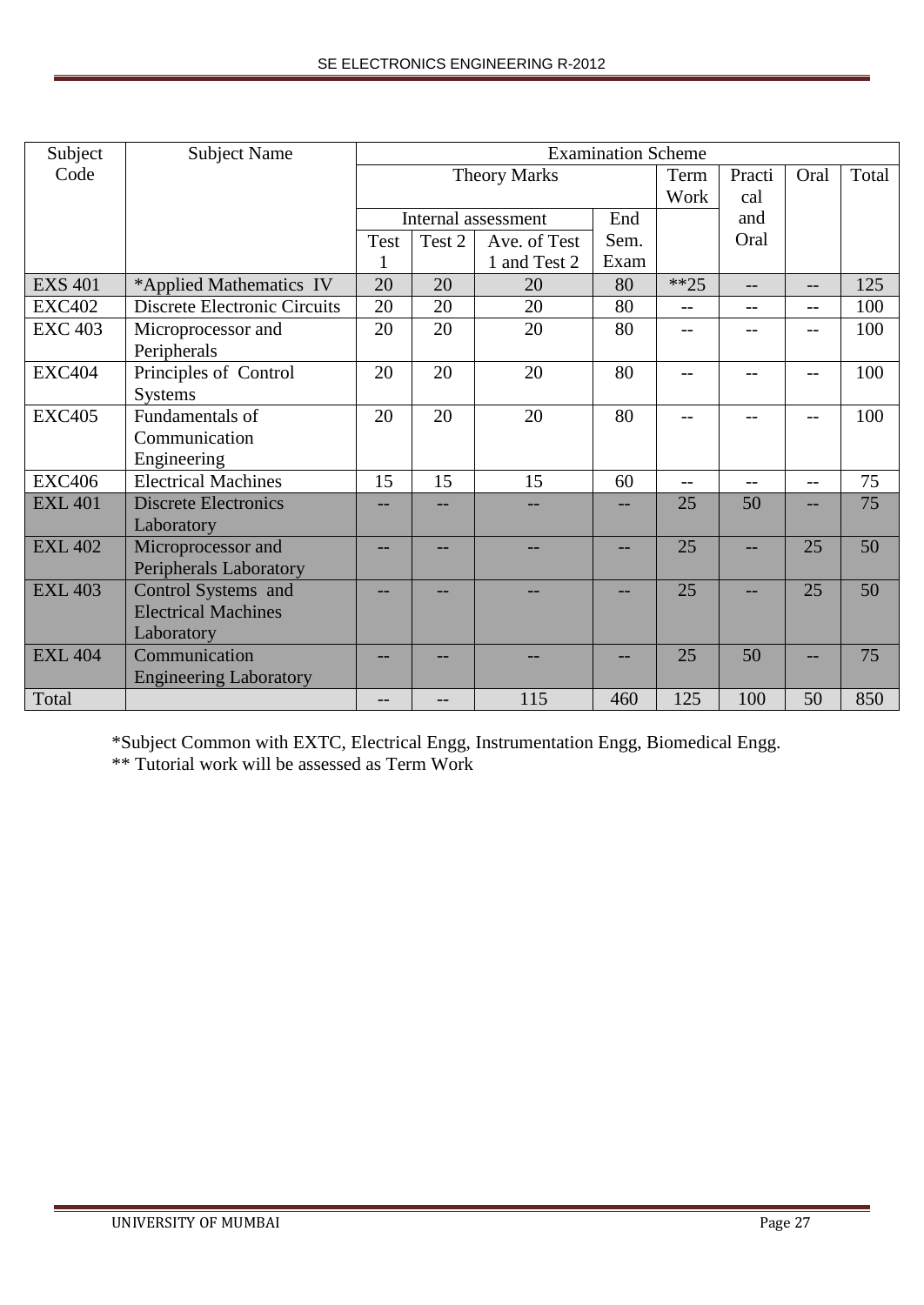## **SE Electronics Engineering Semester IV Syllabus of Theory Subjects**

| <b>Subject</b><br>Code | <b>Subject Name</b> |        | <b>Teaching Scheme</b> |          | <b>Credits Assigned</b> |           |          |       |  |
|------------------------|---------------------|--------|------------------------|----------|-------------------------|-----------|----------|-------|--|
|                        |                     | Theory | Practical              | Tutorial | Theory                  | Practical | Tutorial | Total |  |
| <b>EXS 401</b>         | Applied             | 04     | $- -$                  | 01       | 04                      | $- -$     | 01       | 05    |  |
|                        | Mathematics IV      |        |                        |          |                         |           |          |       |  |

| <b>Subject</b> | <b>Subject Name</b>   |                            | <b>Examination Scheme</b> |                   |             |         |                |      |              |  |
|----------------|-----------------------|----------------------------|---------------------------|-------------------|-------------|---------|----------------|------|--------------|--|
| Code           |                       |                            | <b>Theory Marks</b>       |                   |             |         | <b>Practic</b> | Oral | <b>Total</b> |  |
|                |                       | <b>Internal assessment</b> |                           |                   | End Sem.    | as Term | al             |      |              |  |
|                |                       | <b>Test</b>                | Test                      | Ave. Of           | <b>Exam</b> | Work    |                |      |              |  |
|                |                       |                            |                           | <b>Test 1 and</b> |             |         |                |      |              |  |
|                |                       |                            |                           | Test 2            |             |         |                |      |              |  |
| <b>EXS401</b>  | Applied               | 20                         | 20                        | 20                | 80          | 25      | $- -$          | --   | 125          |  |
|                | <b>Mathematics IV</b> |                            |                           |                   |             |         |                |      |              |  |

## **Course Prerequisite: Applied Mathematics III**

### **Course Objective:**

This course will present the method of calculus of variations (CoV), basic concepts of vector spaces, matrix theory, concept of ROC and residue theory with applications.

### **Expected Outcome:**

Students in this course will apply the method of CoV to specific systems, demonstrate ability to manipulate matrices and compute eigenvalues and eigenvectors, Identify and classify zeros, singular points, residues and their applications. After completion of this course students will be: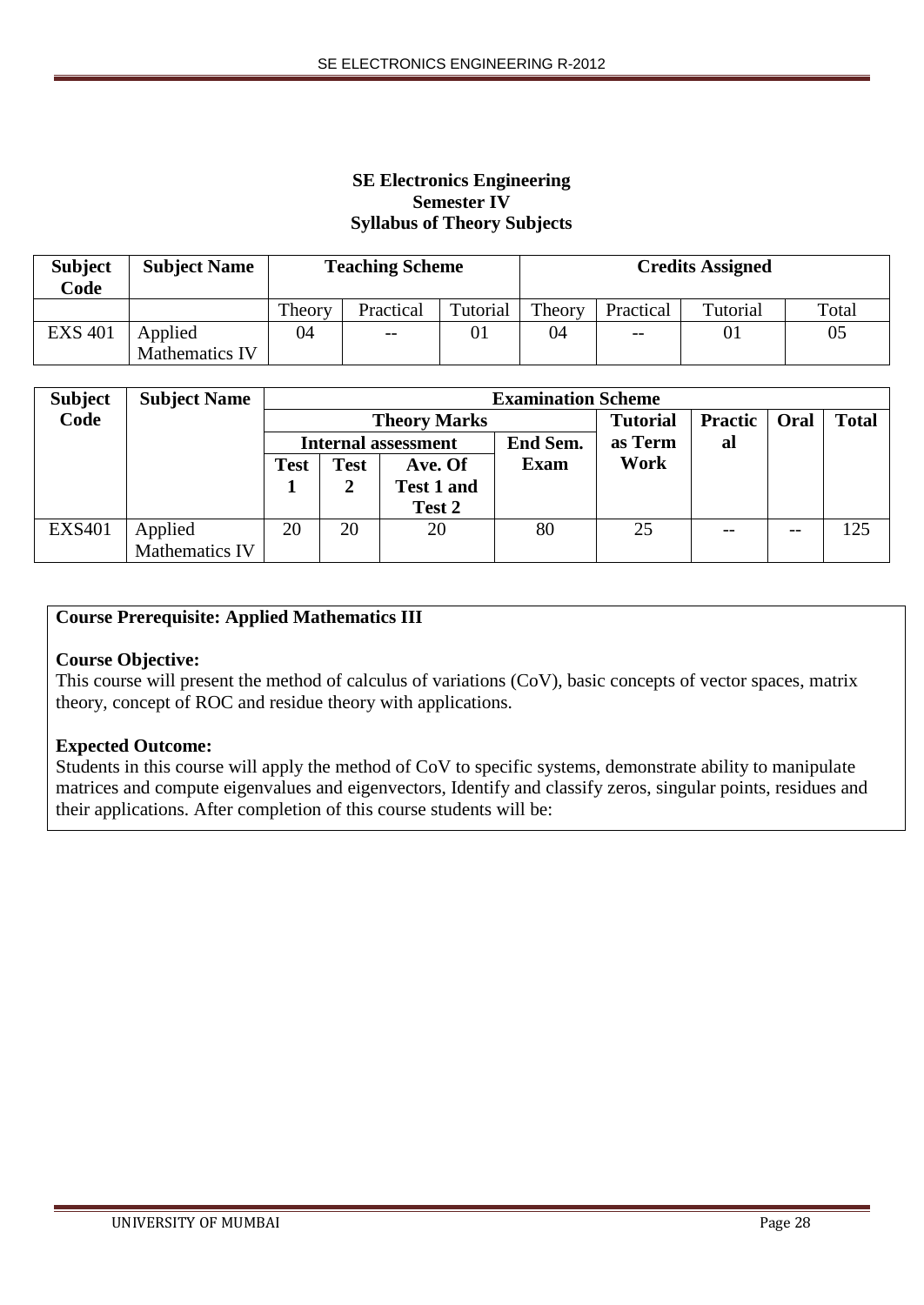| <b>Module</b> | Unit | <b>Topics</b>                                                                       | Hrs. |
|---------------|------|-------------------------------------------------------------------------------------|------|
| No.           | No.  |                                                                                     |      |
| 1.0           | 1.0  | <b>Calculus of variation</b>                                                        | 10   |
|               | 1.1  | Euler's Langrange equation, solution of Euler's Langrange equation<br>a.            |      |
|               |      | (only results for different cases for function) independent of a variable,          |      |
|               |      | independent of another variable, independent of differentiation of a variable and   |      |
|               |      | independent of both variables                                                       |      |
|               | 1.2  | b. Isoperimetric problems, several dependent variables                              |      |
|               | 1.3  | Functions involving higher order derivatives: Rayleigh-Ritz method                  |      |
| 2.0           | 2.0  | <b>Linear Algebra: Vector spaces</b>                                                | 12   |
|               | 2.1  | Vectors in n-dimensional vector space: properties, dot product, norm and            |      |
|               |      | distance properties in n-dimensional vector space.                                  |      |
|               | 2.2  | Metric spaces, vector spaces over real field, properties of vector spaces over real |      |
|               |      | field, subspaces.                                                                   |      |
|               | 2.3  | Norms and normed vector spaces                                                      |      |
|               | 2.4  | Inner products and inner product spaces                                             |      |
|               | 2.5  | The Cauchy-Schwarz inequality, Orthogonal Subspaces, Gram-Schmidt process           |      |
| 3.0           | 3.0  | <b>Linear Algebra: Matrix Theory</b>                                                | 15   |
|               | 3.1  | Characteristic equation, Eigen values and Eigen vectors, properties of Eigen        |      |
|               |      | values and Eigen vectors                                                            |      |
|               | 3.2  | Cayley-Hamilton theorem, examples based on verification of Cayley-Hamilton          |      |
|               |      | theorem                                                                             |      |
|               | 3.3  | Similarity of matrices, Diagonalisation of matrix                                   |      |
|               | 3.4  | Functions of square matrix, derogatory and non-derogatory matrices                  |      |
|               | 3.5  | Quadratic forms over real field, reduction of Quadratic form to a diagonal          |      |
|               |      | canonical form, rank, index, signature of quadratic form, Sylvester's law of        |      |
|               |      | inertia, value-class of a quadratic form of definite, semi-definite and indefinite  |      |
|               | 3.6  | <b>Singular Value Decomposition</b>                                                 |      |
| 4.0           | 4.0  | <b>Complex Variables: Integration</b>                                               | 15   |
|               | 4.1  | Complex Integration: Line Integral, Cauchy's Integral theorem for simply            |      |
|               |      | connected regions, Cauchy's Integral formula                                        |      |
|               | 4.2  | Taylor's and Laurent's series                                                       |      |
|               | 4.3  | Zeros, singularities, poles of f(z), residues, Cauchy's Residue theorem             |      |
|               | 4.4  | Applications of Residue theorem to evaluate real Integrals of                       |      |
|               |      | 2П<br>$f(\sin\theta, \cos\theta) d\theta$ and $\int$<br>f(x)dx                      |      |
|               |      | $\mathbf{0}$                                                                        |      |
|               |      | <b>Total</b>                                                                        | 52   |
|               |      |                                                                                     |      |

## **Recommended books:**

- 1. *A Text Book of Applied Mathematics* Vol. I & II by P.N.Wartilar & J.N.Wartikar, Pune, Vidyarthi Griha Prakashan., Pune
- 2. *Mathematical Methods in science and Engineering* , A Datta (2012)
- 3. *Higher Engg. Mathematics* by Dr. B.S. Grewal, Khanna Publication
- 4. Todd K.Moon and Wynn C. Stirling, *Mathematical Methods and algorithms for Signal Processing*, Pearson Education..
- 5. Kreyszig E., *Advanced Engineering Mathematics*, 9<sup>th</sup> edition, John Wiley, 2006.
- 6. *Linear Algebra* Hoffman & Kunze (Indian editions) 2002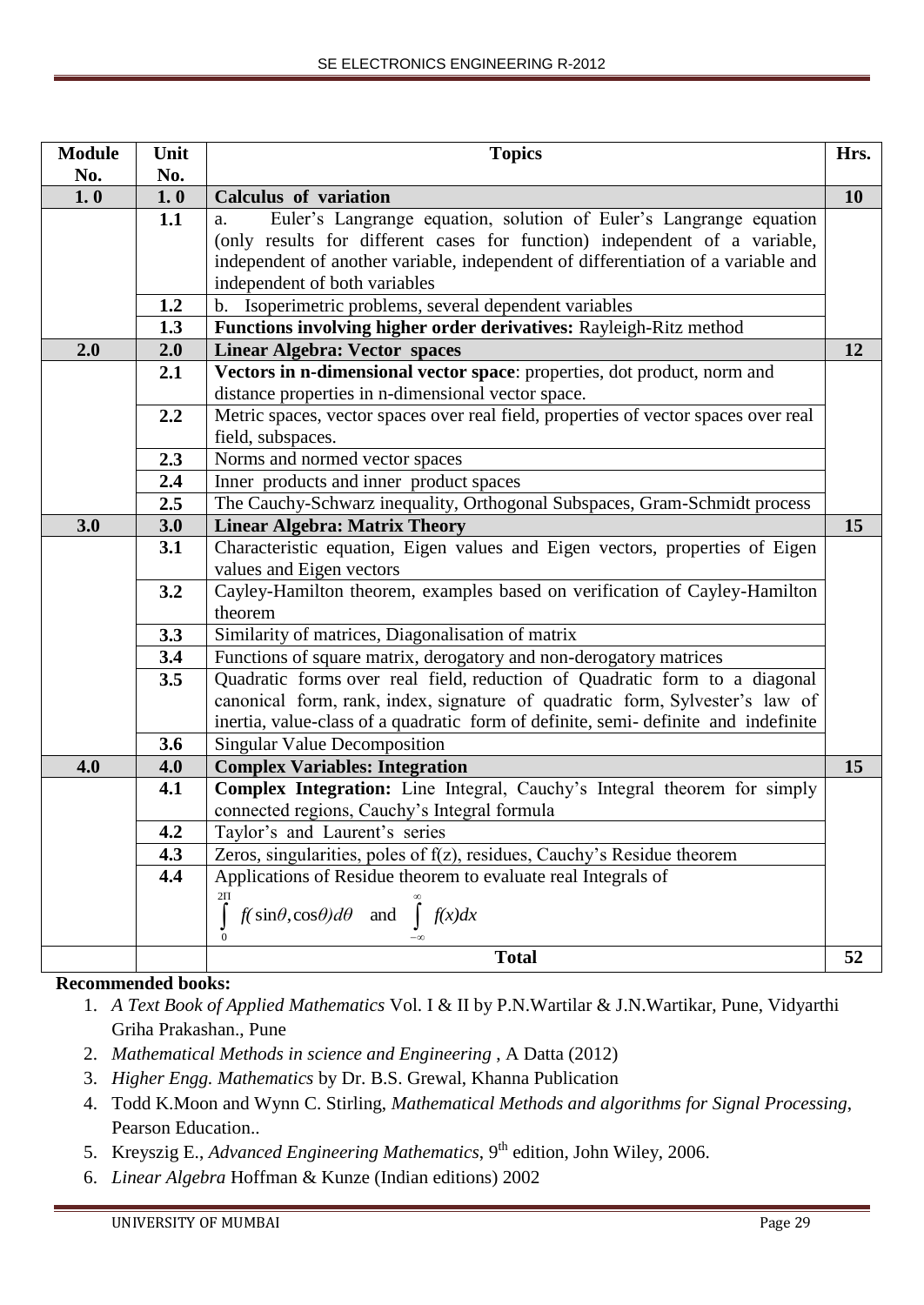- 7. Linear Algebra Anton & Torres(2012) 9<sup>th</sup> Indian Edition.
- 8. *Complex Analysis* Schaum Series.

## **Internal Assessment (IA):**

Two tests must be conducted which should cover at least 80% of syllabus. The average marks of both the test will be considered as final IA marks

## **End Semester Examination:**

- 1. Question paper will comprise of 6 questions, each carrying 20 marks.
- 2. The students need to solve total 4 questions.
- 3: Question No.1 will be compulsory and based on entire syllabus.
- 4: Remaining questions (Q.2 to Q.6) will be set on all the modules.
- 5: Weightage of marks will be as per Blueprint.

## **Term Work**:

At least **08** assignments covering entire syllabus must be given during the **Class Wise Tutorial.** The assignments should be students' centric and an attempt should be made to make assignments more meaningful, interesting and innovative. Term work assessment must be based on the **overall performance** of the student with **every assignment graded from time to time.** The grades should be converted into marks as per the **Credit and Grading System** manual and should be **added and averaged**. The grading and term work assessment should be done based on this scheme.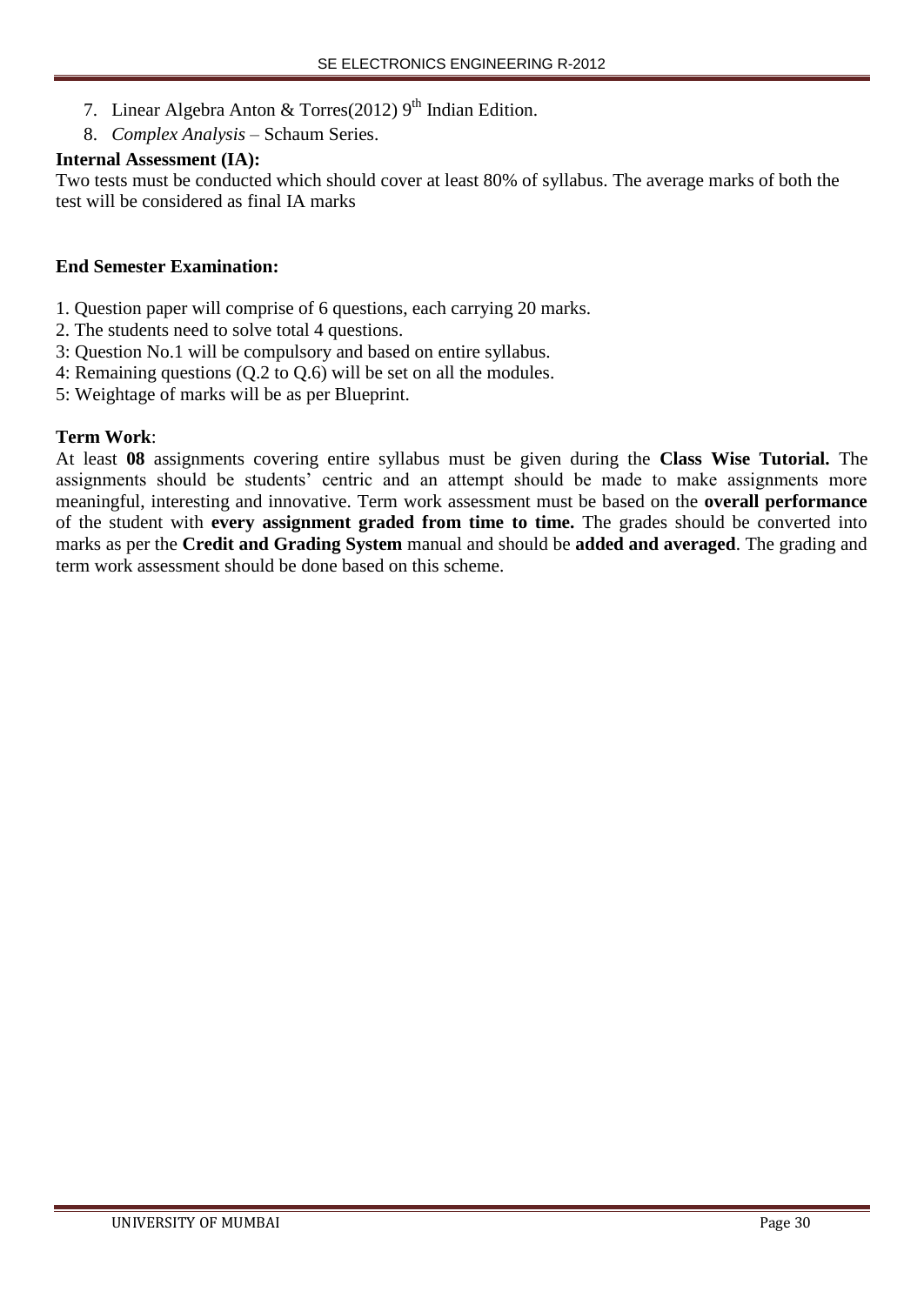| Subject<br>Code | <b>Subject Name</b>             |        | <b>Teaching Scheme</b> | Credits Assigned |        |           |      |       |
|-----------------|---------------------------------|--------|------------------------|------------------|--------|-----------|------|-------|
|                 |                                 | Theory | Pract.                 | Tut.             | Theory | TW/Pract. | Tut. | Total |
| <b>EXC 402</b>  | Discrete Electronic<br>Circuits | 04     |                        |                  | 04     | $- -$     |      | 04    |

|                   | <b>Subject Name</b>    | <b>Examination Scheme</b>  |        |                             |                 |    |       |       |     |
|-------------------|------------------------|----------------------------|--------|-----------------------------|-----------------|----|-------|-------|-----|
|                   |                        | <b>Theory Marks</b>        | Oral   | Total                       |                 |    |       |       |     |
| Sub.<br>Code      |                        | <b>Internal Assessment</b> |        |                             | End<br>Semester |    |       |       |     |
| <b>EXC</b><br>402 | Discrete<br>Electronic | Test 1                     | Test 2 | Average of<br>Test1 & Test2 | Exam            |    |       |       |     |
|                   | Circuits               | 20                         | 20     | 20                          | 80              | -- | $- -$ | $- -$ | 100 |

## **Prerequisite: FEC105 Basic Electrical & Electronics Engineering and EXC 302 Electronic Devices Course Objectives:**

- 1. To understand DC biasing needed for various applications.
- 2. To understand DC and AC models of semiconductor devices and usefulness of the devices for various applications like amplifiers, oscillators etc..
- 3. To apply concepts of DC and AC modeling of semiconductor devices for the design and analysis.
- 4. To understand theoretical concepts and verify through laboratory and simulation experiments.
- 5. To deliver the core concepts and reinforce the analytical skills learned in Electronic Devices
- 6. To motivate students to use MOS devices for designing and analyzing electronic circuits which will help them to understand the fundamentals required for further part of Engineering

# **Course Outcome:**

- 1. Students will be able to understand and the usefulness of semiconductor devices in circuit making.
- 2. Students will be Able to perform dc and ac analysis of the basic electronic circuits useful to conclude an application based on these.
- 3. They will be able to analyze and design multistage electronic circuits.
- 4. Mainly understanding of discrete and integrated biasing will be understood and very useful for mixed mode designs..
- 5. They will understand the difference between small signal and large signal amplifiers.
- 6. They will be able to use these basic circuits to develop various useful applications.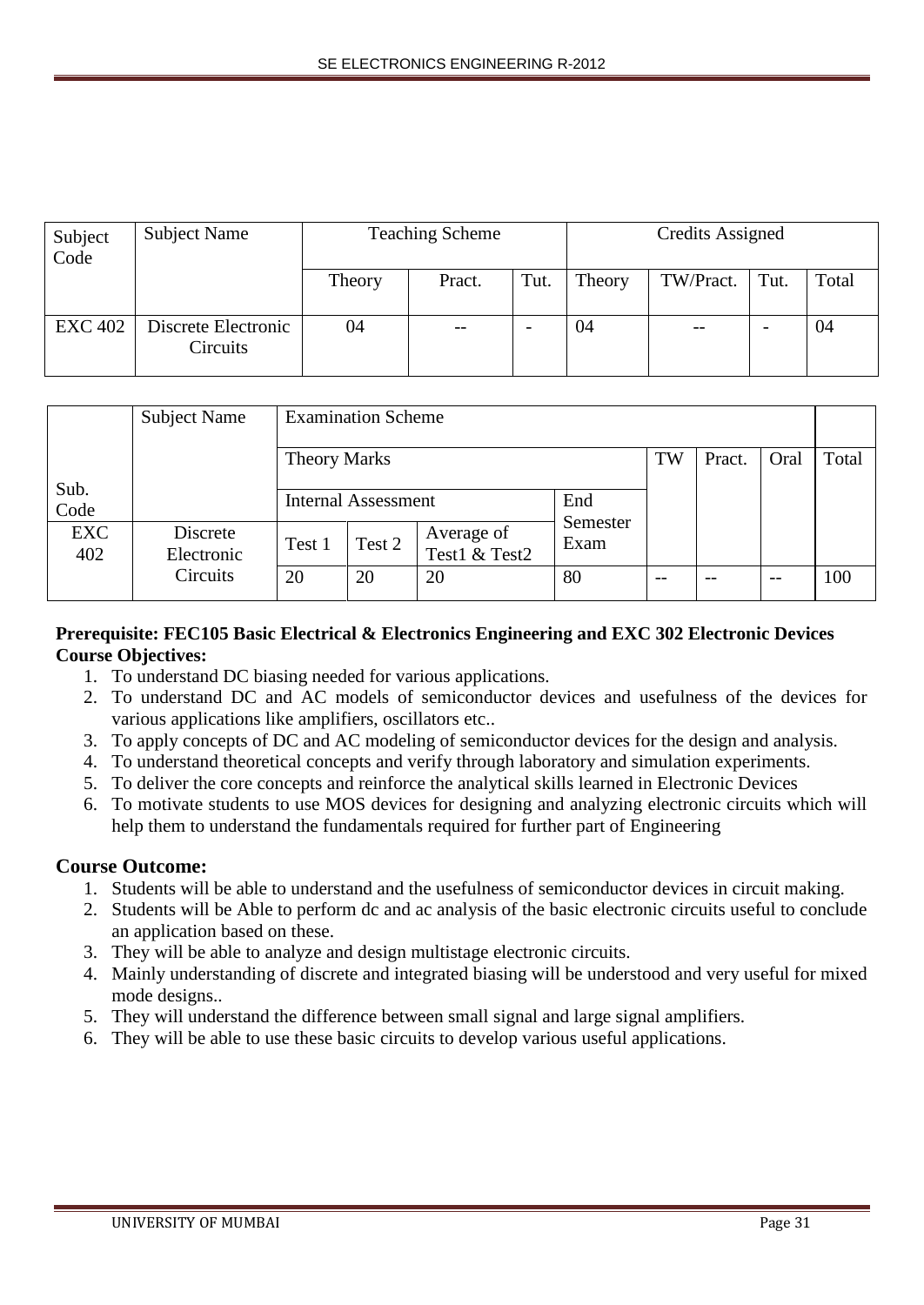| Module No.     | <b>Topics</b>                                                                                                                                                                                                                                                                                                                                          | Hrs.      |
|----------------|--------------------------------------------------------------------------------------------------------------------------------------------------------------------------------------------------------------------------------------------------------------------------------------------------------------------------------------------------------|-----------|
| 1.0            | <b>Bipolar device based circuit analysis</b>                                                                                                                                                                                                                                                                                                           | 08        |
| 1.1            | Review of Diode Based circuits: Analytical analysis of Single level clippers, Double<br>level Clippers and clampers (both only explanation, no analytical analysis)                                                                                                                                                                                    |           |
| 1.2            | DC Circuit Analysis of BJT: DC load line and region of Operation, Common Bipolar<br>Transistor Configurations, Single base resistor biasing, voltage divider biasing and bias<br>stability, Analysis and Design of biasing circuits                                                                                                                    |           |
| 1.3            | AC Analysis of BJT Amplifiers: Bipolar Junction Transistor (BJT): Graphical<br>Analysis and AC Equivalents Circuits, Small Signal hybrid-pi model (no other models),<br>early effect, Common-Emitter Amplifiers, Common-Collector Amplifiers, Common-Base<br>Amplifiers.                                                                               |           |
| $\overline{2}$ | <b>Field Effect devices based circuit analysis</b>                                                                                                                                                                                                                                                                                                     | <b>10</b> |
| 2.1            | <b>DC Circuit Analysis:</b><br>Junction Field Effect Transistor (JFET): Self bias, Voltage divider bias, Design and<br>Analysis of Biasing Circuits<br>Metal-Oxide Field Effect Transistor (MOSFET): Common-Source circuits, DC load<br>line and region of operation, Common-MOSFETs configurations, Analysis and Design of<br><b>Biasing Circuits</b> |           |
| 2.2            | <b>AC Analysis:</b><br><b>JFET Amplifiers:</b> Small-Signal Equivalent Circuit, Small-Signal Analysis<br>MOSFET Amplifiers: Graphical Analysis, load line and Small-Signal parameters, AC<br>Equivalent Circuit, Small-Signal Model. Common-Source, Source Follower, Common-<br>Gate                                                                   |           |
| 3.0            | <b>Multistage analysis and Frequency Analysis of Amplifiers</b>                                                                                                                                                                                                                                                                                        | 10        |
| 3.1            | Multistage (CS-CS), (CS-CE) cascode (CS-CG) Amplifiers & Darlington pair.                                                                                                                                                                                                                                                                              |           |
| 3.2            | Effect of capacitors (coupling, bypass, load) on frequency response of JFET and<br>MOSFET Amplifiers, High frequency hybrid-pi equivalent circuits of MOSFET, Miller<br>Effect and Miller capacitance, unity gain bandwidth, Low and high frequency response of<br>single stage (CS,CG, CD) and multistage (CS-CS).                                    |           |
| 4.0            | <b>Feedback Amplifiers and Oscillators</b>                                                                                                                                                                                                                                                                                                             | 08        |
| 4.1            | Types of Negative Feedback, block diagram representation, Effect of negative feedback on<br>Input impedance, Output impedance, Gain and Bandwidth with derivation, feedback<br>topologies (analysis of different feedback circuits is not expected).                                                                                                   |           |
| 4.2            | Positive feedback and principle of oscillations, RC oscillators: Phase shift (no derivations),<br>Wien bridge, LC Oscillators: Hartley, Colpitts and clapp, Tunned Oscillator (no derivations),<br>Twin T Oscillator (no derivations), Crystal Oscillator (BJT circuits analysis).                                                                     |           |
| 5.0            | <b>Differential Amplifiers</b>                                                                                                                                                                                                                                                                                                                         | 10        |
|                |                                                                                                                                                                                                                                                                                                                                                        |           |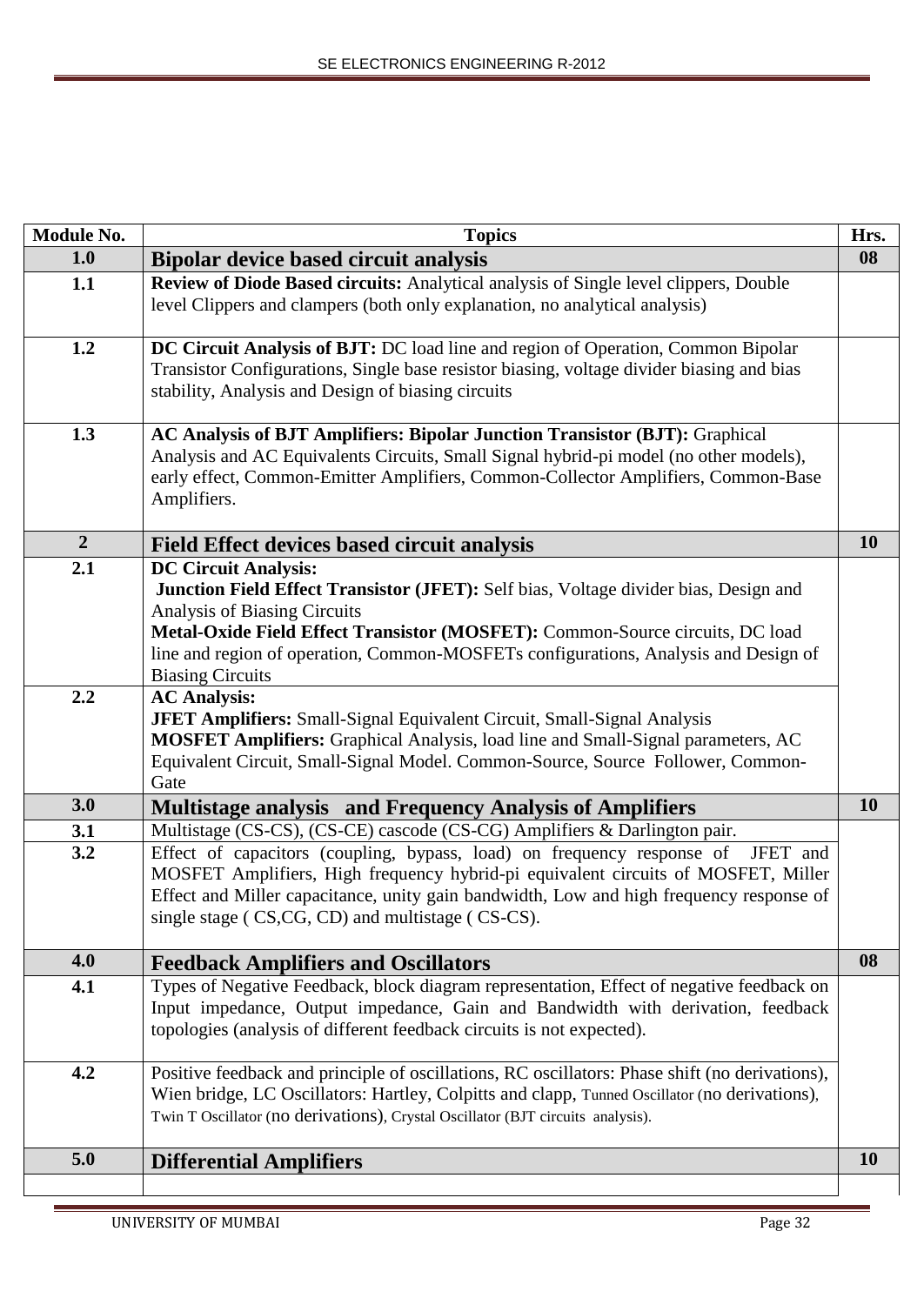| 5.1 | <b>BJT Differential Amplifier:</b> Terminology and qualitative description, DC transfer    |    |
|-----|--------------------------------------------------------------------------------------------|----|
|     | characteristics, Small signal Analysis, differential and common mode gain, CMRR,           |    |
|     | differential and common mode input impedance.                                              |    |
|     |                                                                                            |    |
| 5.2 | <b>MOSFET Differential Amplifiers:</b> DC Transfer characteristics, Small signal Analysis, |    |
|     | differential and common mode gain, CMRR, differential and common mode input                |    |
|     | impedance.                                                                                 |    |
|     |                                                                                            |    |
| 5.3 | <b>Constant Current Sources:</b> Two transistor (BJT, MOSFET) current source, current      |    |
|     | relationship, output resistance. Improved three transistor (BJT, MOSFET) current source,   |    |
|     | Cascode (BJT, MOSFET) current source, Wilson and Widlar current source                     |    |
|     |                                                                                            |    |
| 6.0 | <b>Power Amplifiers</b>                                                                    | 06 |
| 6.1 | Power BJTs, Power MOSFETs, Heat Sinks, Class A, Class B, Class C and Class AB              |    |
|     | operation, Power efficiency, Class AB output stage with diode biasing, VBE multiplier      |    |
|     | biasing, input buffer transistors, Darlington configuration.                               |    |
|     |                                                                                            |    |
|     | <b>Total</b>                                                                               | 52 |
|     |                                                                                            |    |

# **Recommended Books:**

- 1. Donald A. Neamen, "*Electronic Circuit Analysis and Design*", TATA McGraw Hill, 2nd Edition
- 2. Adel S. Sedra, Kenneth C. Smith and Arun N Chandorkar," *Microelectronic Circuits Theory and*
- *Applications*", International Version, OXFORD International Students Edition, Fifth Edition.
- 3. David A. Bell, "*Electronic Devices and Circuits*", Oxford, Fifth Edition.
- 4. S. Salivahanan*,* N. Suresh Kumar,*"Electronic Devices and Circuits",* Tata McGraw Hill, 3<sup>rd</sup> Edition
- *5.* Jacob Millman*,* Christos C Halkias, and Satyabratata TIT, *"Millman's Electronic Devices and Circuits",* McGrawHill, 3rd Edition
- 6. Muhammad H. Rashid, *"Microelectronics Circuits Analysis and Design",* Cengage Learning,  $2<sup>nd</sup>$  Edition
- 7. Jacob Millman and Arvin Grabel, "Mircroelectronics", Tata McGraw-Hill Second Edition

# **Internal Assessment (IA):**

Two tests must be conducted which should cover at least 80% of syllabus. The average marks of both the test will be considered as final IA marks

- 1. Question paper will comprise of 6 questions, each carrying 20 marks.
- 2. The students need to solve total 4 questions.
- 3: Question No.1 will be compulsory and based on entire syllabus.
- 4: Remaining question (Q.2 to Q.6) will be set from all the modules.
- 5: Weightage of marks will be as per Blueprint.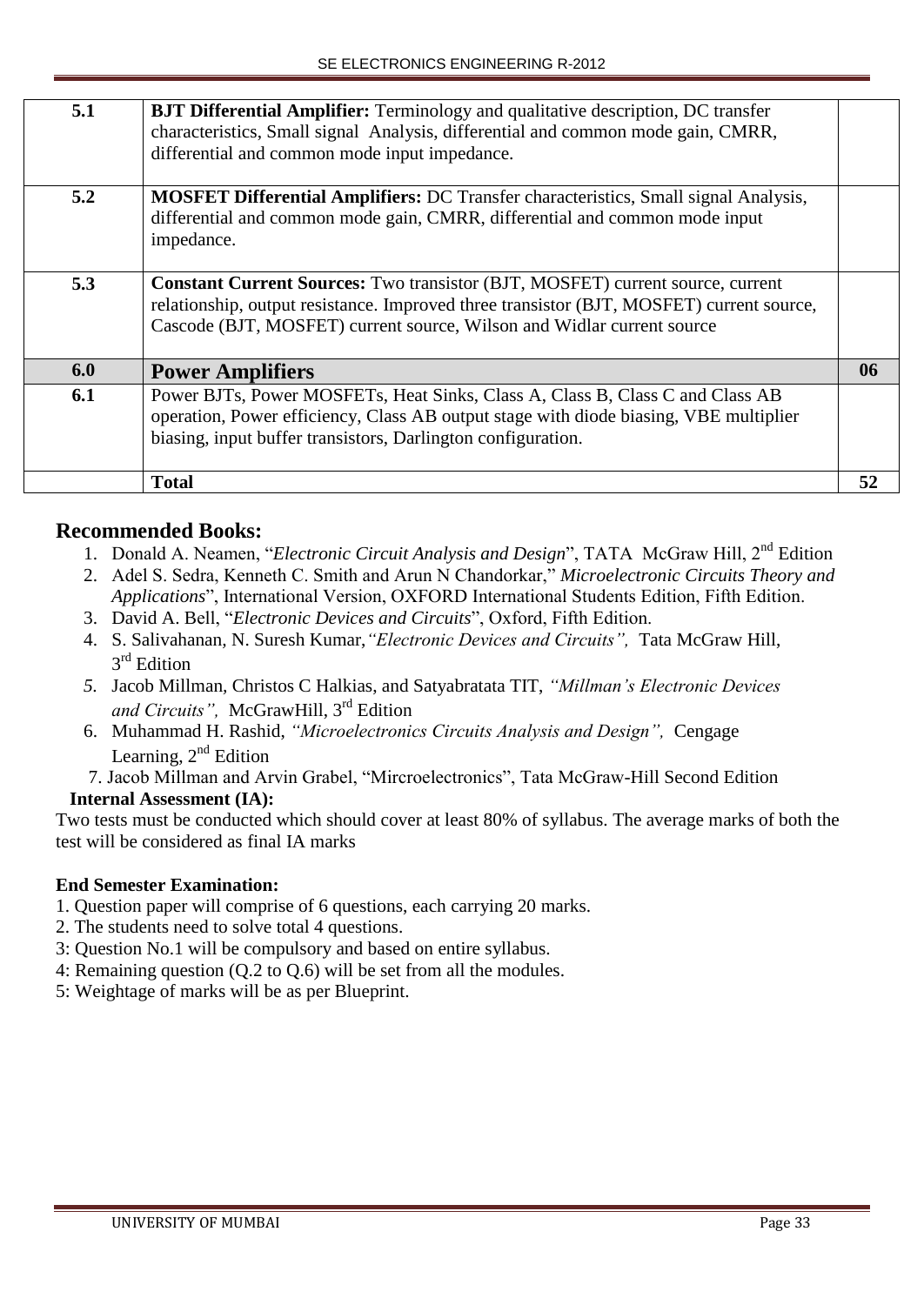| <b>Subject</b><br>Code | <b>Subject Name</b> |        | <b>Teaching Scheme</b> |                 |               | <b>Credits Assigned</b> |                 |              |  |
|------------------------|---------------------|--------|------------------------|-----------------|---------------|-------------------------|-----------------|--------------|--|
|                        |                     | Theory | <b>Practical</b>       | <b>Tutorial</b> | <b>Theory</b> | TW                      | <b>Tutorial</b> | <b>Total</b> |  |
| <b>EXC 403</b>         | Microprocessor      | 04     | $- -$                  | $- -$           | 04            | $- -$                   | $- -$           | 04           |  |
|                        | and                 |        |                        |                 |               |                         |                 |              |  |
|                        | Peripherals         |        |                        |                 |               |                         |                 |              |  |

| <b>Subject</b> | <b>Subject Name</b> |             | <b>Examination Scheme</b> |                            |      |             |                  |      |              |  |
|----------------|---------------------|-------------|---------------------------|----------------------------|------|-------------|------------------|------|--------------|--|
| Code           |                     |             |                           | <b>Theory Marks</b>        |      | <b>Term</b> | <b>Practical</b> | Oral | <b>Total</b> |  |
|                |                     |             |                           | <b>Internal assessment</b> | End  | Work        | and              |      |              |  |
|                |                     | <b>Test</b> | <b>Test</b>               | Ave. Of Test               | Sem. |             | Oral             |      |              |  |
|                |                     |             |                           | and Test 2                 | Exam |             |                  |      |              |  |
| <b>EXC 403</b> | Microprocessor and  | 20          | 20                        | 20                         | 80   | --          | $- -$            |      | 100          |  |
|                | Peripherals         |             |                           |                            |      |             |                  |      |              |  |

## **Course Objective:**

To create a strong foundation by studying the basics of Microprocessors and interfacing to various peripherals which will lead to a well designed Microprocessor based System. The course is a pre-requisite for all further courses in Microcontrollers and Embedded systems.

Course Outcome:

- 1. Students will be able to understand and design Microprocessor based systems.
- 2. Students will be able to understand assembly language programming
- 3. Students will be able to learn and understand concept of interfacing of peripheral devices and their applications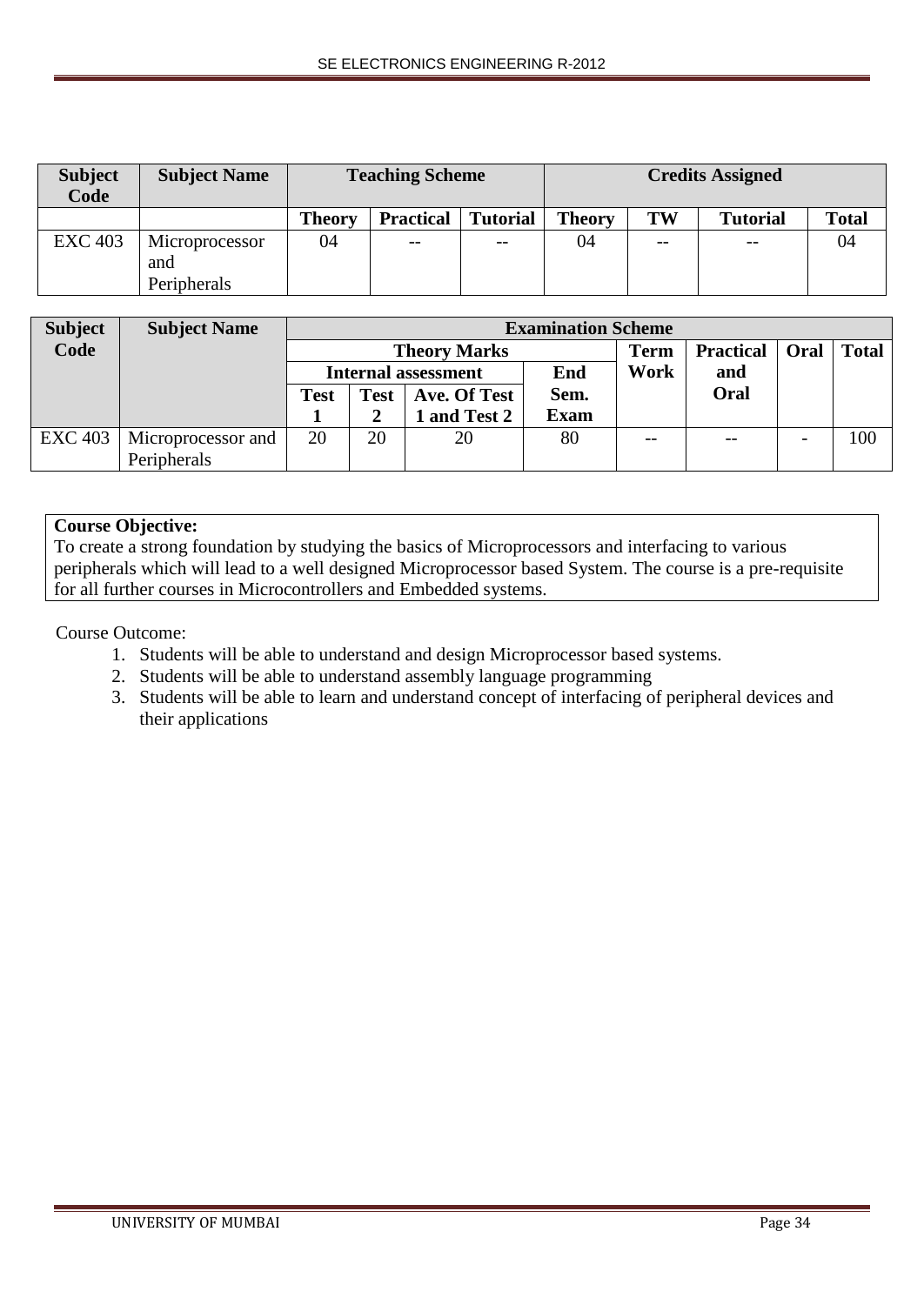| <b>Module No.</b> | <b>Topics</b>                                                            | Hrs. |
|-------------------|--------------------------------------------------------------------------|------|
|                   | Introduction to Intel 8085 Microprocessor: Basic functions of the        |      |
| $\mathbf{1}$      | microprocessor, System bus, Architecture, Pin Configuration and          | 06   |
|                   | Programmer's model of Intel 8085 Microprocessor.                         |      |
|                   | Intel 8086 Architecture: Major features of 8086 processor, 8086/88       |      |
| $\overline{2}$    | CPU Architecture and the pipelined operation, Programmer's Model         | 06   |
|                   | and Memory Segmentation                                                  |      |
|                   | Instruction Set of 8086 and Programming: Instruction Set of              |      |
|                   | 8086 microprocessor in details, Addressing modes of 8086/88,             |      |
| 3                 | Programming the 8086 in assembly language, Mixed mode                    | 10   |
|                   | Programming with C-language and assembly language. Assembler             |      |
|                   | Directives Procedures and Macros.                                        |      |
| $\overline{4}$    | 8086 Interrupts: Interrupt types in 8086, Dedicated interrupts, Software | 04   |
|                   | interrupts,                                                              |      |
|                   | Designing the 8086 CPU module: 8086 pin description in details,          |      |
| 5                 | Generating the 8086 System Clock and Reset Signals, 8086                 | 10   |
|                   | Minimum and Maximum Mode CPU Modules, Memory interfacing with            |      |
|                   | timing consideration, Minimum and Maximum Mode Timing Diagrams           |      |
|                   | Peripheral Controllers for 8086 family and System Design:                |      |
|                   | Functional Block Diagram and description, Control Word Formats,          |      |
| 6                 | Operating Modes and Applications of the Peripheral Controller            | 08   |
|                   | namely 8255-PPI, , 8259- PIC and 8237-DMAC.                              |      |
|                   | Interfacing of the above Peripheral Controllers. Keyword and             |      |
|                   | Display Interface using 8255.                                            |      |
|                   | <b>Multiprocessor Systems:</b>                                           |      |
|                   | Study of Multiprocessor Configurations namely Closely Coupled            |      |
| $\tau$            | System (CCS) and Loosely Coupled System (LCS), CCS with the              | 08   |
|                   | case study of the Maths Coprocessor, Various System Bus Arbitration      |      |
|                   | Schemes in LCS, and Role of the Bus Arbiter (Intel 8289) in the LCS.     |      |
|                   | Total                                                                    | 52   |

## **Recommended Books:**

1) Microprocessor architecture and applications with 8085: By Ramesh Gaonkar (Penram International Publication).

- 2) 8086/8088 family: Design Programming and Interfacing: By John Uffenbeck (Pearson Education).
- 3) 8086 Microprocessor Programming and Interfacing the PC: By Kenneth Ayala
- 4) Microcomputer Systems: 8086/8088 family Architecture, Programming and Design: ByLiu & Gibson (PHI Publication).
- 5) Microprocessor and Interfacing: By Douglas Hall (TMH Publication).

## **Internal Assessment (IA):**

Two tests must be conducted which should cover at least 80% of syllabus. The average marks of both the test will be considered as final IA marks

- 1. Question paper will comprise of 6 questions, each carrying 20 marks.
- 2. The students need to solve total 4 questions.
- 3: Question No.1 will be compulsory and based on entire syllabus.
- 4: Remaining question (Q.2 to Q.6) will be set from all the modules.
- 5: Weightage of marks will be as per Blueprint.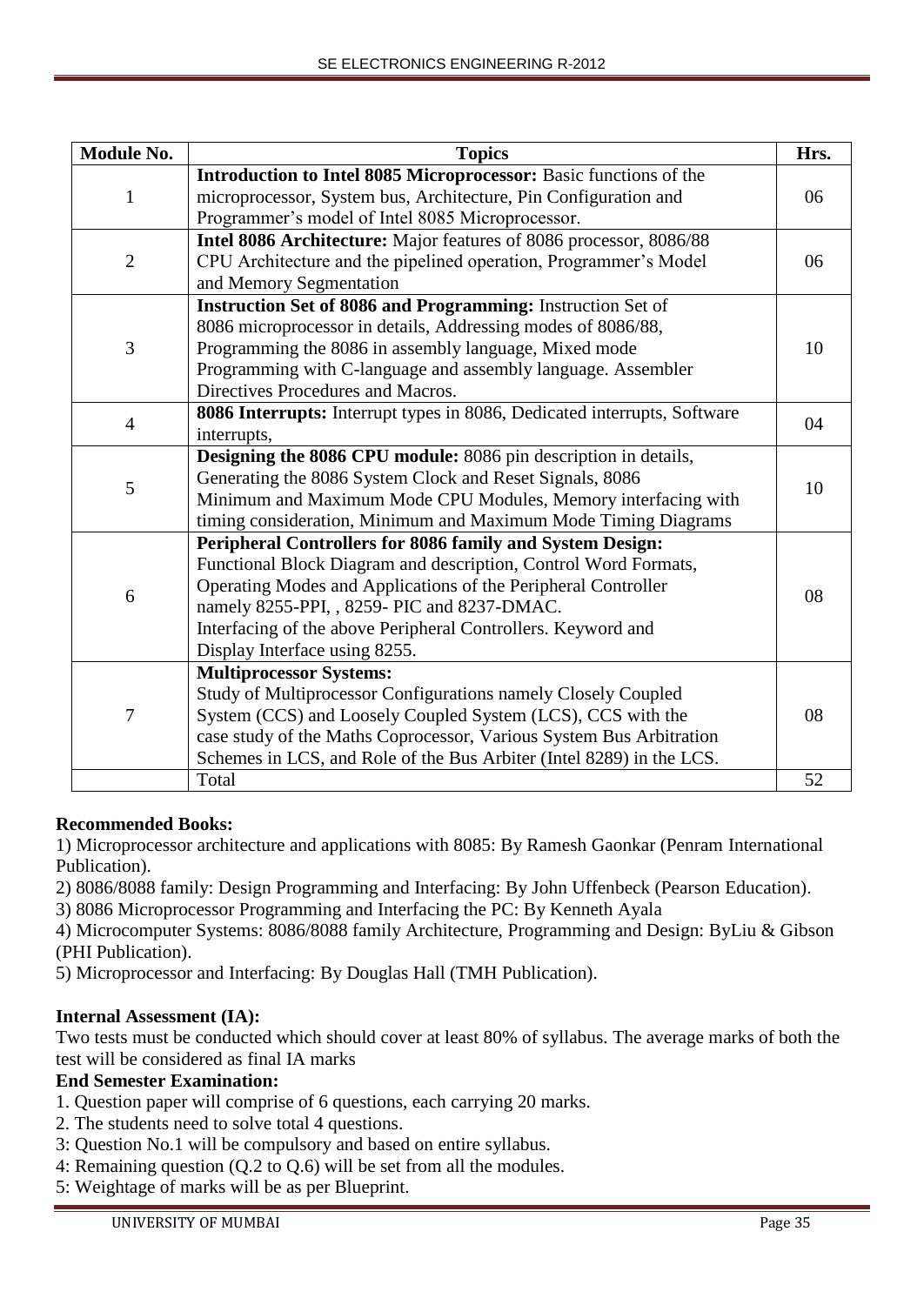| <b>Subject</b><br>Code | <b>Subject</b><br><b>Name</b> |               | <b>Teaching Scheme</b>              |       |    | <b>Credits Assigned</b> |                 |              |  |
|------------------------|-------------------------------|---------------|-------------------------------------|-------|----|-------------------------|-----------------|--------------|--|
|                        |                               | <b>Theory</b> | <b>Tutorial</b><br><b>Practical</b> |       |    | TW/                     | <b>Tutorial</b> | <b>Total</b> |  |
|                        |                               |               |                                     |       |    | <b>Practical</b>        |                 |              |  |
| <b>EXC</b>             | Principles of                 | 04            | $\overline{\phantom{m}}$            | $- -$ | 04 | $-$                     | --              | 04           |  |
| 404                    | Control                       |               |                                     |       |    |                         |                 |              |  |
|                        | <b>Systems</b>                |               |                                     |       |    |                         |                 |              |  |

| <b>Subject</b> | <b>Subject Name</b>    |             | <b>Examination Scheme</b> |                            |             |             |                  |      |              |  |  |  |
|----------------|------------------------|-------------|---------------------------|----------------------------|-------------|-------------|------------------|------|--------------|--|--|--|
| Code           |                        |             |                           | <b>Theory Marks</b>        |             | <b>Term</b> | <b>Practical</b> | Oral | <b>Total</b> |  |  |  |
|                |                        |             |                           | <b>Internal assessment</b> | End         | Work        |                  |      |              |  |  |  |
|                |                        | <b>Test</b> | <b>Test</b>               | Ave. Of                    | Sem.        |             |                  |      |              |  |  |  |
|                |                        |             |                           | <b>Test 1 and</b>          | <b>Exam</b> |             |                  |      |              |  |  |  |
|                |                        |             |                           | Test 2                     |             |             |                  |      |              |  |  |  |
| <b>EXC</b>     | Principles of          | 20          | 20                        | 20                         | 80          |             |                  |      | 100          |  |  |  |
| 404            | <b>Control Systems</b> |             |                           |                            |             |             |                  |      |              |  |  |  |

## **Prerequisite Topics***:*

Differential equations; Laplace transforms and Matrices.

## **Course Objectives:**

Objectives of this course are:

- 1. To study the fundamental concepts of Control systems and mathematical modeling of the system.
- 2. To study the concept of time response and frequency response of the system.
- 3. To study the basics of stability analysis of the system and design of simple controllers

## **Course Outcome:**

- 1. Students will be able to derive the mathematical model of different type of the systems.
- 2. Students will understand the basic concepts of control system.
- 3. Students will understand the analysis of systems in time and frequency domain.
- 4. Students will be able to apply the control theory to design the conventional PID controller widely used in the industries.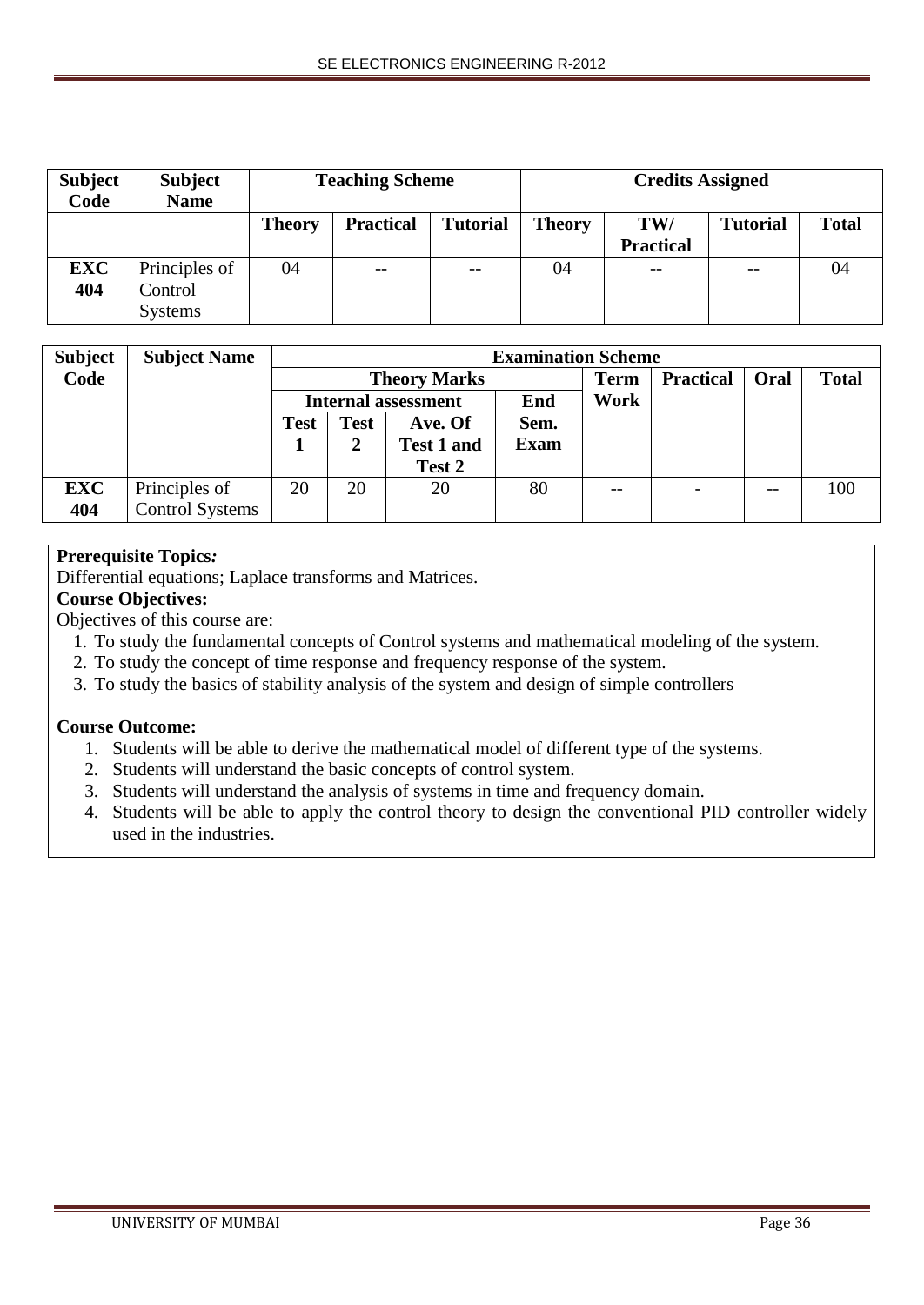| <b>Module</b>  | <b>Topics</b>                                                                                                         | Hrs. |  |  |  |  |
|----------------|-----------------------------------------------------------------------------------------------------------------------|------|--|--|--|--|
| No.            |                                                                                                                       |      |  |  |  |  |
|                | Introduction to control system analysis                                                                               |      |  |  |  |  |
|                | 1.1 Introduction: Open loop and closed loop systems; feedback and                                                     |      |  |  |  |  |
|                | feedforward control structure; examples of control systems.                                                           |      |  |  |  |  |
| 1.             | 1.2 Modeling: Types of models; Impulse response model; State variable model;<br>Transfer function model.              | 06   |  |  |  |  |
|                | 1.3 Dynamic Response: Standard test signals; Transient and steady state                                               |      |  |  |  |  |
|                | behavior of first and second order systems; Steady state errors in feedback                                           |      |  |  |  |  |
|                | control systems and their types.                                                                                      |      |  |  |  |  |
|                | <b>Mathematical modeling of systems</b>                                                                               |      |  |  |  |  |
|                | 2.1 Transfer function models of various systems: Models of mechanical                                                 |      |  |  |  |  |
| $\overline{2}$ | systems; Models of electrical systems; Models of thermal systems.                                                     | 08   |  |  |  |  |
|                | 2.2 Manipulations: Block diagram reduction; Signal flow graph and the                                                 |      |  |  |  |  |
|                | Mason's gain rule.                                                                                                    |      |  |  |  |  |
|                | <b>State Variable Models</b>                                                                                          |      |  |  |  |  |
|                | 3.1 State variable models of various systems: State variable models of                                                |      |  |  |  |  |
|                | mechanical systems; State variable models of electrical systems; State variable                                       |      |  |  |  |  |
|                | models of thermal systems.                                                                                            |      |  |  |  |  |
|                | 3.2 State transition equation: Concept of state transition matrix; Properties of                                      |      |  |  |  |  |
| 3              | state transition matrix; Solution of homogeneous systems; solution of non-                                            | 12   |  |  |  |  |
|                | homogeneous systems.                                                                                                  |      |  |  |  |  |
|                | and observability: Concept of controllability;<br><b>Controllability</b><br>3.3                                       |      |  |  |  |  |
|                | Controllability analysis of LTI systems; Concept of observability; Observability                                      |      |  |  |  |  |
|                | analysis of LTI systems using Kalman approach.                                                                        |      |  |  |  |  |
|                | Stability analysis in time domain                                                                                     |      |  |  |  |  |
|                | 4.1 Concepts of Stability: Concept of absolute, relative and robust stability;                                        |      |  |  |  |  |
| $\overline{4}$ | Routh stability criterion.                                                                                            | 06   |  |  |  |  |
|                | 4.2 Root locus analysis: Root-locus concepts; General rules for constructing                                          |      |  |  |  |  |
|                | root-locus; Root-locus analysis of control systems.                                                                   |      |  |  |  |  |
|                | <b>Stability analysis in frequency domain</b>                                                                         |      |  |  |  |  |
|                | <b>5.1 Introduction:</b> Frequency domain specifications, Response peak and peak                                      |      |  |  |  |  |
|                | resonating frequency; Relationship between time and frequency domain                                                  |      |  |  |  |  |
| 5              | specification of system; Stability margins.<br>5.2 Bode plot: Magnitude and phase plot; Method of plotting Bode plot; | 10   |  |  |  |  |
|                | Stability margins on the Bode plots; Stability analysis using Bode plot.                                              |      |  |  |  |  |
|                | 5.3 Nyquist Criterion: Polar plots, Nyquist stability criterions; Nyquist plot;                                       |      |  |  |  |  |
|                | Gain and phase margins.                                                                                               |      |  |  |  |  |
|                | <b>Compensators and controllers</b>                                                                                   |      |  |  |  |  |
|                | 6.1 Compensators: Types of compensation; Need of compensation; Lag                                                    |      |  |  |  |  |
|                | compensator; Lead compensator.                                                                                        | 10   |  |  |  |  |
| 6              | 6.2 Controllers: Concept of ON/OFF controllers; Concept of P, PI, PD and                                              |      |  |  |  |  |
|                | PID Controllers.                                                                                                      |      |  |  |  |  |
|                | 6.3 Advances in Control Systems: Introduction to Robust Control, Adaptive                                             |      |  |  |  |  |
|                | control and Model predictive control.                                                                                 |      |  |  |  |  |
|                | <b>Total</b>                                                                                                          | 52   |  |  |  |  |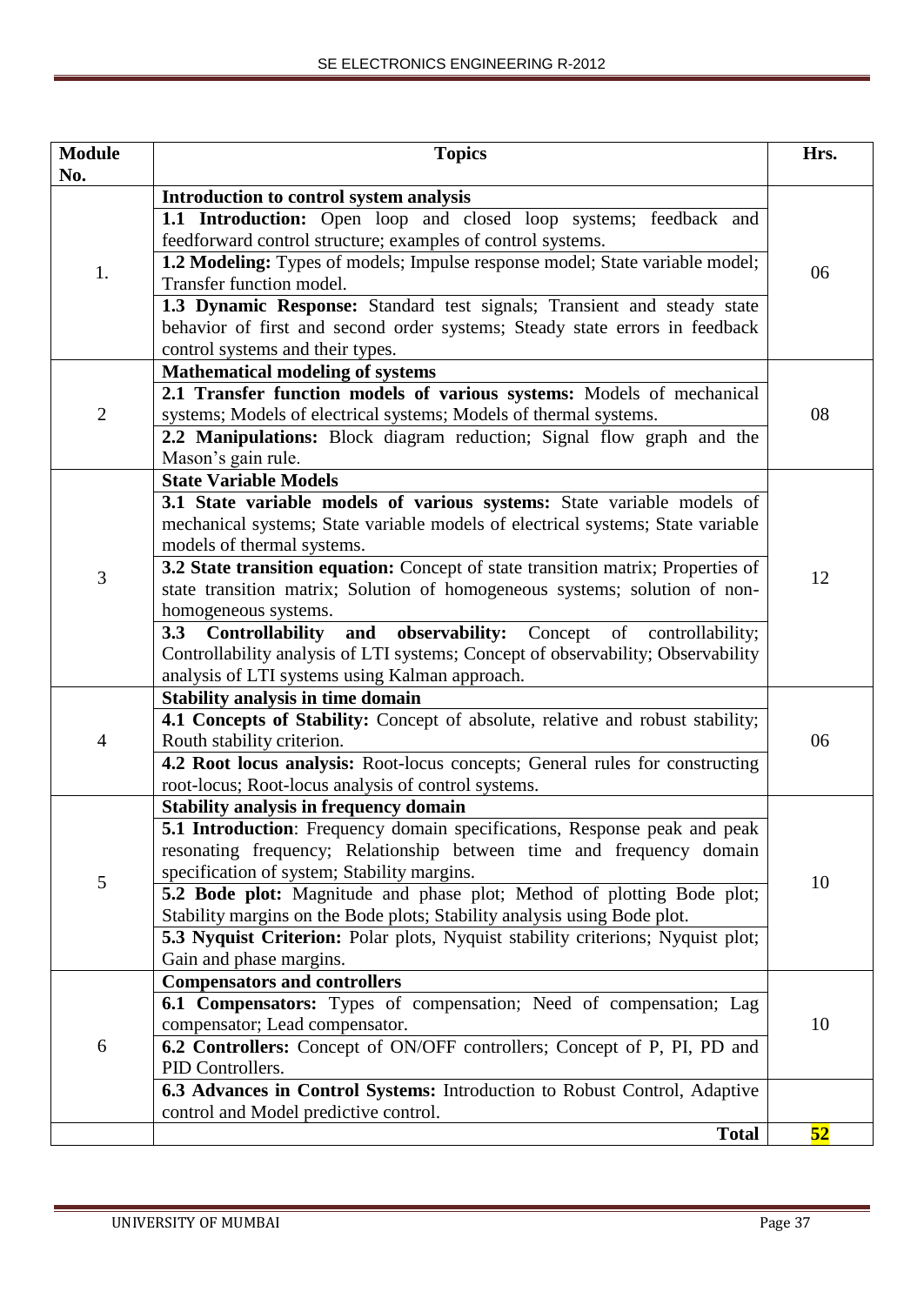### **Recommended Books**

- 1. I. J. Nagrath, M. Gopal, Control Systems Engineering, New Age International, Fifth Edition, 2012.
- 2 Dhanesh N. Manik, Control Systems, Cengage Learning, First Edition, 2012.
- 3. M. Gopal, Control Systems: Principle and design, Tata McGraw Hill, First Edition, 1998
- 4. Richard C. Dorf and Robert H. Bishop, Modern Control System, Pearson, Eleventh Edition, 2013.
- 5. Norman S. Nice, Control Systems Engineering, John Wiley and Sons, Fifth Edition, 2010
- 6. Rajeev Gupta, Control Systems Engineering, Wiley India, First Edition, 2011.

## **Internal Assessment (IA):**

Two tests must be conducted which should cover at least 80% of syllabus. The average marks of both the test will be considered as final IA marks

- 1. Question paper will comprise of 6 questions, each carrying 20 marks.
- 2. The students need to solve total 4 questions.
- 3: Question No.1 will be compulsory and based on entire syllabus.
- 4: Remaining question (Q.2 to Q.6) will be set from all the modules.
- 5: Weightage of marks will be as per Blueprint.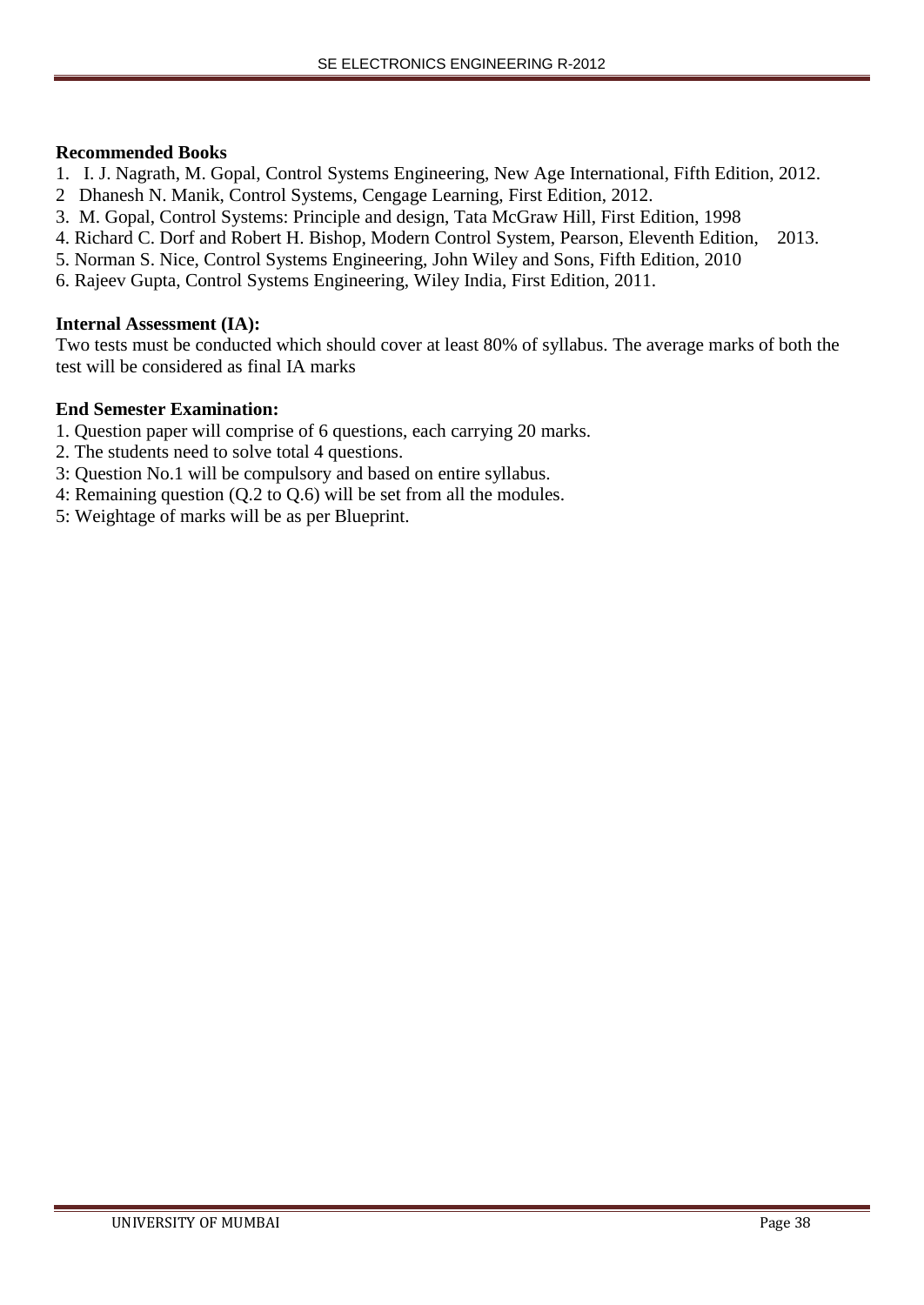| <b>Subject</b><br>Code | <b>Subject Name</b> |        | <b>Teaching Scheme</b> |                 | <b>Credits Assigned</b> |                  |                 |              |
|------------------------|---------------------|--------|------------------------|-----------------|-------------------------|------------------|-----------------|--------------|
|                        |                     | Theory | <b>Practical</b>       | <b>Tutorial</b> | <b>Theory</b>           | <b>Practical</b> | <b>Tutorial</b> | <b>Total</b> |
| <b>EXC</b>             | Fundamentals of     | 04     | $- -$                  | $- -$           | 04                      | $- -$            | --              | 04           |
| 405                    | Communication       |        |                        |                 |                         |                  |                 |              |
|                        | Engineering         |        |                        |                 |                         |                  |                 |              |

| <b>Subject</b> | <b>Subject Name</b> |                            | <b>Examination Scheme</b> |                   |             |       |                  |       |              |  |  |
|----------------|---------------------|----------------------------|---------------------------|-------------------|-------------|-------|------------------|-------|--------------|--|--|
| Code           |                     |                            | <b>Theory Marks</b>       |                   |             |       | <b>Practical</b> | Oral  | <b>Total</b> |  |  |
|                |                     | <b>Internal assessment</b> |                           |                   | End Sem.    | Work  | <b>And Oral</b>  |       |              |  |  |
|                |                     | <b>Tes</b>                 | <b>Test</b>               | Ave. Of           | <b>Exam</b> |       |                  |       |              |  |  |
|                |                     | t 1                        | 2                         | <b>Test 1 and</b> |             |       |                  |       |              |  |  |
|                |                     |                            |                           | Test 2            |             |       |                  |       |              |  |  |
| EXC            | Fundamentals of     | 20                         | 20                        | 20                | 80          | $- -$ |                  | $- -$ | 100          |  |  |
| 405            | Communication       |                            |                           |                   |             |       |                  |       |              |  |  |
|                | Engineering         |                            |                           |                   |             |       |                  |       |              |  |  |

**Prerequisite Topics***:* Basic Electronic Devices and Circuits and measurements

## **Course Objective:**

- **1. To understand basics of wireless communication systems.**
- **2. To understand modulation and demodulation techniques.**
- **3. To understand working of transmitters and receivers**
- **4. To understand the basic concept of Digital communication**

### **Course Outcome:**

- **1. Students will be able to understand the components of wireless communication systems**
- **2. Students will be able to understand various modulation techniques and their applications**
- **3. Students will be able to understand difference between analog and digital communication**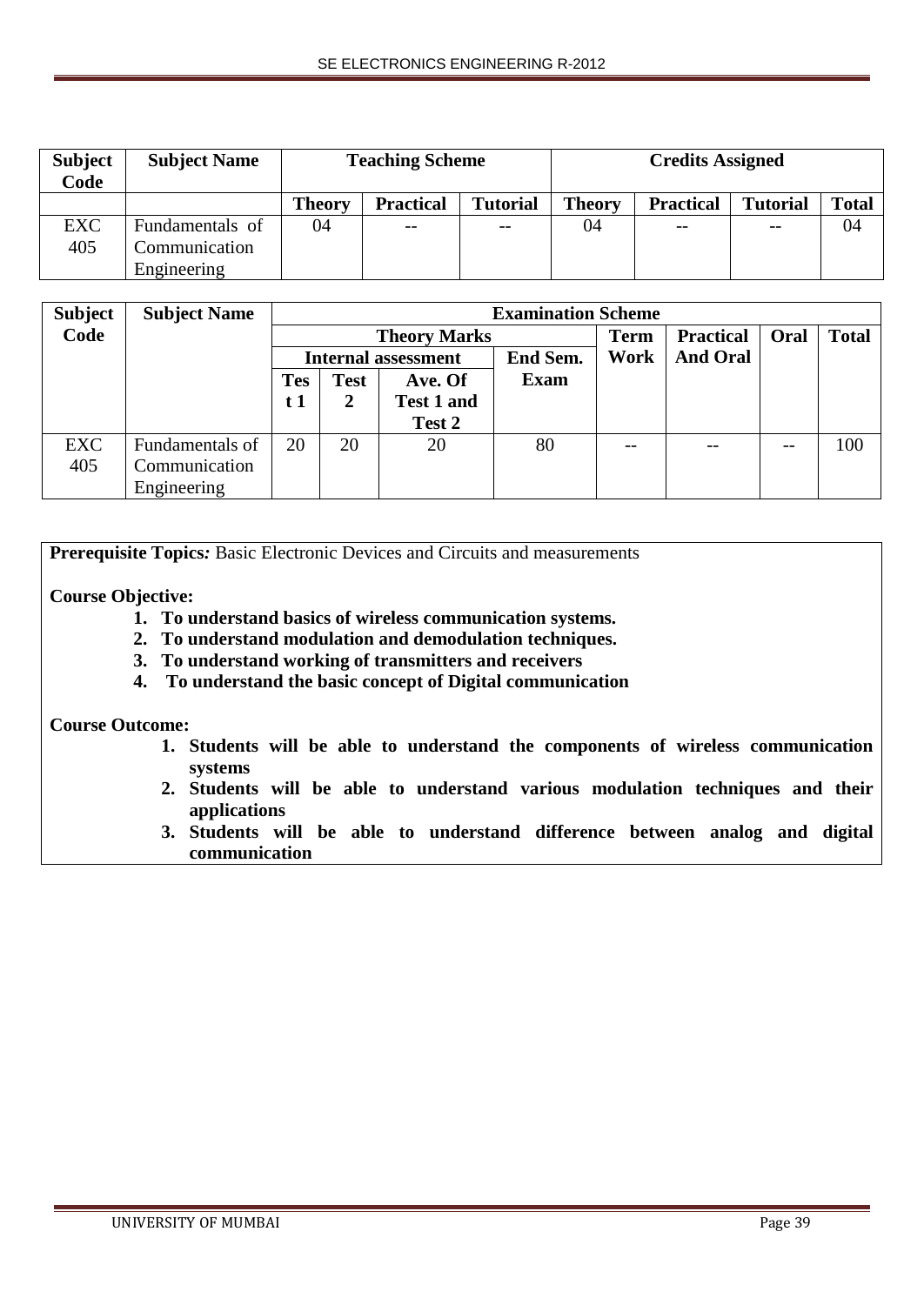| <b>Module</b> | Unit | <b>Topics</b>                                                                     | Hrs.      |  |  |  |  |  |  |
|---------------|------|-----------------------------------------------------------------------------------|-----------|--|--|--|--|--|--|
| No.           | No.  |                                                                                   |           |  |  |  |  |  |  |
| 1.0           |      | <b>Elements of Communication System:</b>                                          | 08        |  |  |  |  |  |  |
|               | 1.1  | Electromagnetic Waves Propagation: Maxwell's equations for static and time        |           |  |  |  |  |  |  |
|               |      | varying fields, wave equation for free space and dielectric mediums, propagation  |           |  |  |  |  |  |  |
|               |      | terms and definition, electromagnetic frequency spectrum,                         |           |  |  |  |  |  |  |
|               | 1.2  | Basic communication system: Block diagram representation                          |           |  |  |  |  |  |  |
|               | 1.3  | Concept of Modulation and Demodulation: Signal representation, noise in           |           |  |  |  |  |  |  |
|               |      | communication signals and channels, signal-to-noise ratio, noise factor and noise |           |  |  |  |  |  |  |
|               |      | figure, equivalent noise temperature                                              |           |  |  |  |  |  |  |
| 2.0           |      | <b>Amplitude Modulation</b>                                                       | <b>10</b> |  |  |  |  |  |  |
|               | 2.1  | Principles of DSB Full Carrier AM                                                 |           |  |  |  |  |  |  |
|               | 2.2  | <b>Different types of AM : DSB-SC, SSB-SC, VSB, ISB</b>                           |           |  |  |  |  |  |  |
|               | 2.3  | Practical diode detector                                                          |           |  |  |  |  |  |  |
| 3.0           |      | <b>Angle modulation</b>                                                           | 10        |  |  |  |  |  |  |
|               | 3.1  | Principles of Frequency Modulation and Phase Modulation                           |           |  |  |  |  |  |  |
|               | 3.2  | FM Modulators: Narrow band FM and wide band FM, FM transmitter, noise             |           |  |  |  |  |  |  |
|               |      | triangle, Pre-emphasis and De-emphasis circuits                                   |           |  |  |  |  |  |  |
|               | 3.3  | FM Detection: frequency discriminator and phase discriminator                     |           |  |  |  |  |  |  |
| 4.0           |      | <b>Radio Receivers</b>                                                            | 06        |  |  |  |  |  |  |
|               | 4.1  | Receiver Characteristics, TRF Receivers, and Super heterodyne, Receivers,         |           |  |  |  |  |  |  |
|               |      | Choice of IF, AGC, AFC in AM and FM receivers                                     |           |  |  |  |  |  |  |
| 5.0           |      | <b>Analog Pulse Modulation</b>                                                    | 08        |  |  |  |  |  |  |
|               | 5.1  | <b>Sampling:</b> Theorem, aliasing error and sampling techniques                  |           |  |  |  |  |  |  |
|               | 5.2  | Demodulation and spectrum of PAM, PWM, PPM                                        |           |  |  |  |  |  |  |
| 6.0           |      | Digital Pulse Modulation(only concepts and no numerical problems)                 | 10        |  |  |  |  |  |  |
|               | 6.1  | Comparison of digital signal transmission and analog signal transmission          |           |  |  |  |  |  |  |
|               | 6.2  | Pulse- code modulation (PCM) : sampling ,quantizing ,encoding technique, PCM      |           |  |  |  |  |  |  |
|               |      | bandwidth                                                                         |           |  |  |  |  |  |  |
|               | 6.3  | Concept of Delta modulation (DM) and Adaptive Delta Modulation (ADM)              |           |  |  |  |  |  |  |
|               | 6.4  | Multiplexing: TDM, FDM- Principles & applications                                 |           |  |  |  |  |  |  |
|               |      | <b>Total</b><br>52                                                                |           |  |  |  |  |  |  |

## **Recommended Books:**

- 1. Wayne Tomasi "*Electronics communication systems*" Pearson education, Third edition, 2001.
- 2. Kennedy and Davis "*Electronics communication system* ",Tata McGraw Hill
- 3. R.P. Sing and S.D. Sapre, "*Communication systems Analog and Digital*", Tata McGraw Hill
- 4. Taub and Schilling "*Principles of communication systems*", Tata McGraw Hill
- 5. Roy Blake, "*Electronics communication system*", Thomson learning, second edition.
- 6. B.P. Lathi "*Modern Digital and analog Communication system*" Third edition, OXFORD
- 7. Robert J. Schoenbeck "*Electronics communications modulation and transmission*".
- 8. Lean W couch "*Digital and Analog communication system*", Pearson education, Sixth edition.
- 9. Roddy Coolen, "*Electronic Communications*" PHI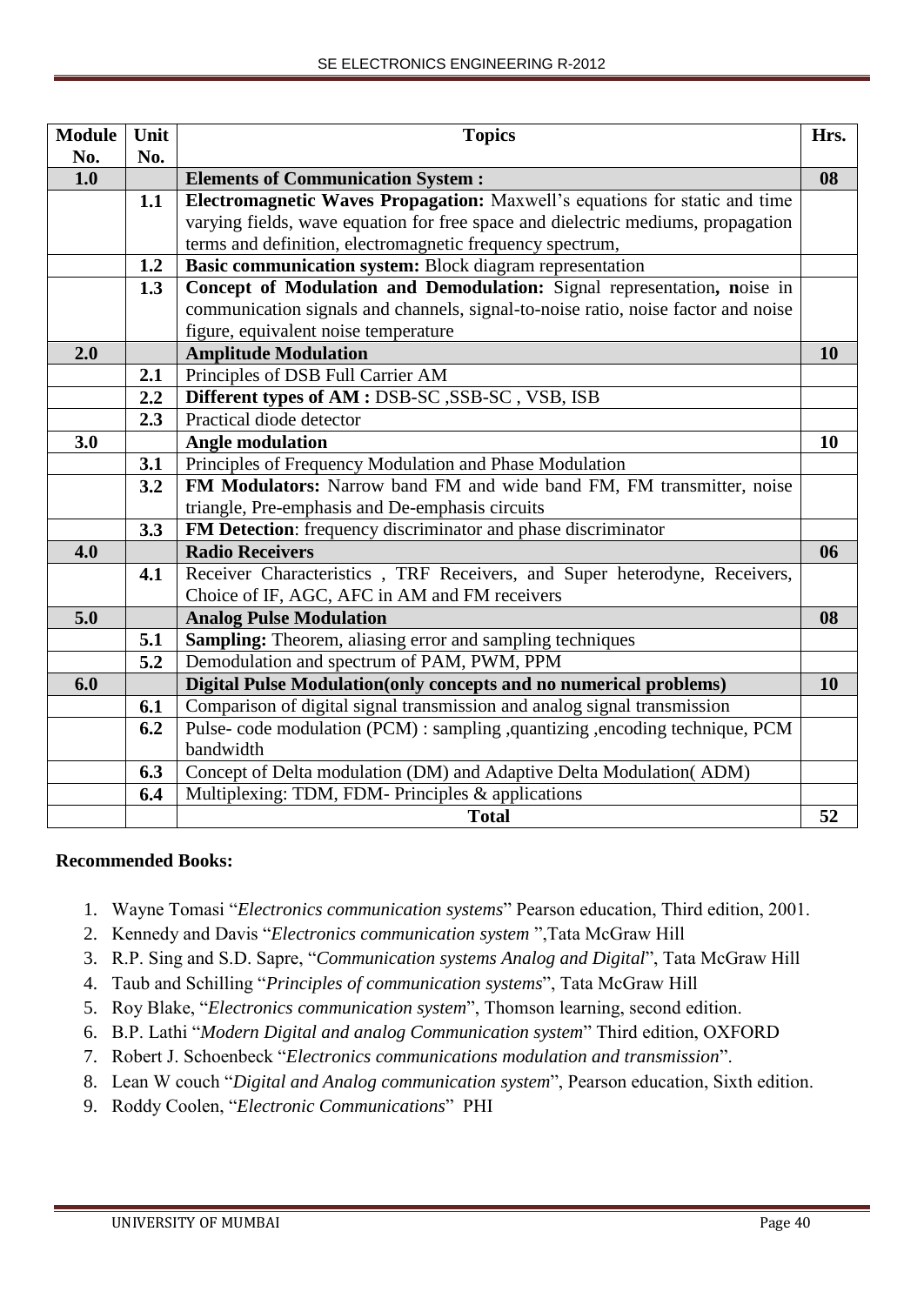## **Term Work**:

At least 10 experiments based on the entire syllabus should be set to have well predefined inference and conclusion. The experiments should be students' centric and attempt should be made to make experiments more meaningful, interesting and innovative. Term work assessment must be based on the **overall performance** of the student with **every experiment graded from time to time.** The grades should be converted into marks as per the **Credit and Grading System** manual and should be **added and averaged**. The grading and term work assessment should be done based on this scheme.

## **Internal Assessment (IA):**

Two tests must be conducted which should cover at least 80% of syllabus. The average marks of both the test will be considered as final IA marks

- 1. Question paper will comprise of 6 questions, each carrying 20 marks.
- 2. The students need to solve total 4 questions.
- 3: Question No.1 will be compulsory and based on entire syllabus.
- 4: Remaining question (Q.2 to Q.6) will be selected from all the modules.
- 5: Weightage of marks will be as per Blueprint.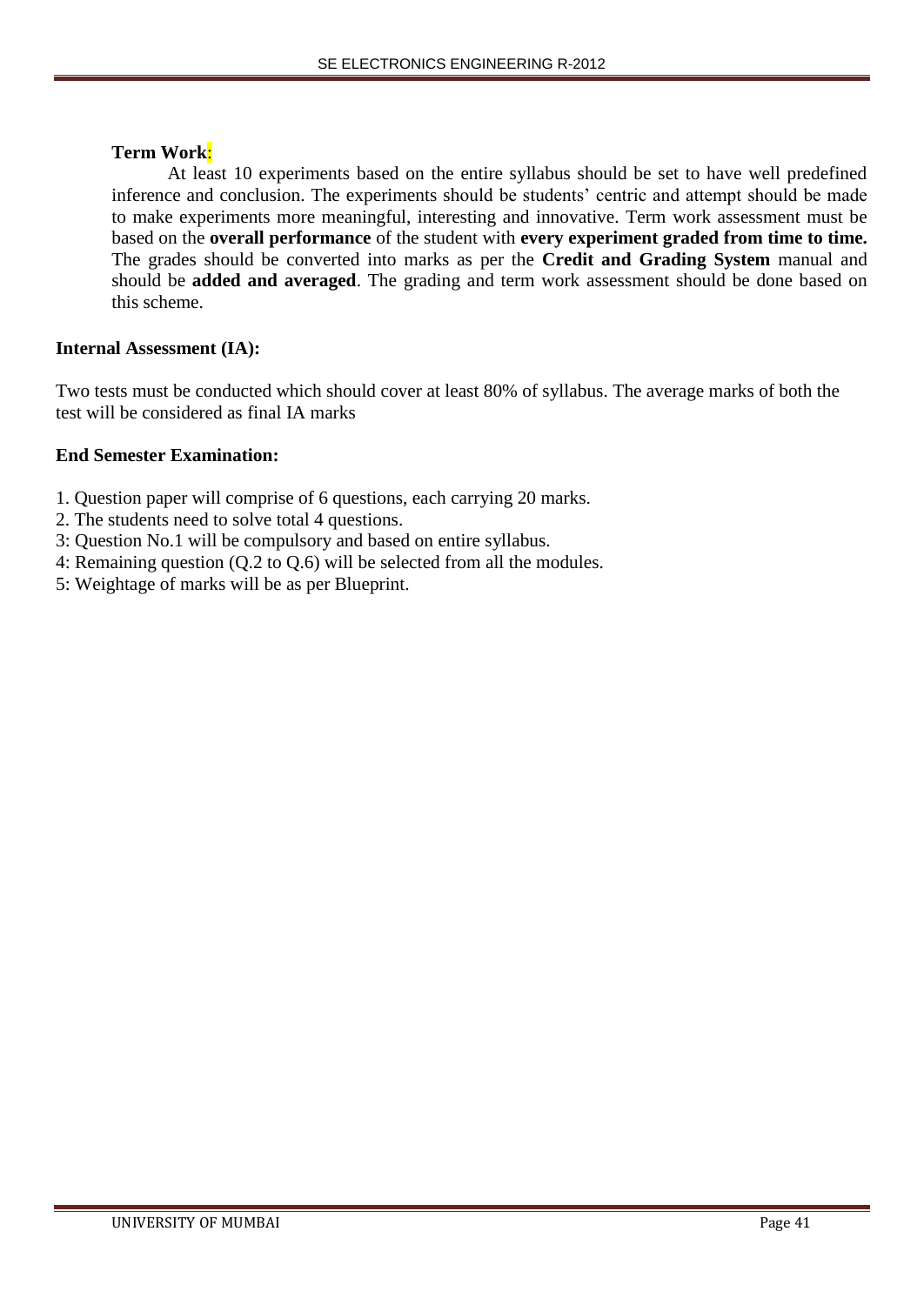| <b>Subject</b><br>Code | <b>Subject Name</b> |               | <b>Teaching Scheme (Hrs)</b> |                   | <b>Credits Assigned</b> |                  |                 |              |
|------------------------|---------------------|---------------|------------------------------|-------------------|-------------------------|------------------|-----------------|--------------|
|                        |                     | <b>Theory</b> | <b>Practical</b> Tutorial    |                   | <b>Theory</b>           | <b>Practical</b> | <b>Tutorial</b> | <b>Total</b> |
| <b>EXC 406</b>         | Electrical          |               | $- -$                        | $\qquad \qquad -$ |                         | $- -$            | --              | 03           |
|                        | <b>Machines</b>     |               |                              |                   |                         |                  |                 |              |

| <b>Subject</b> | <b>Subject Name</b> |                            | <b>Examination Scheme</b> |                   |             |       |                          |  |              |  |
|----------------|---------------------|----------------------------|---------------------------|-------------------|-------------|-------|--------------------------|--|--------------|--|
| Code           |                     |                            | <b>Theory Marks</b>       |                   |             |       | <b>Practical</b>   Oral  |  | <b>Total</b> |  |
|                |                     | <b>Internal assessment</b> |                           |                   | End Sem.    | Work  |                          |  |              |  |
|                |                     | <b>Test 1</b>              | <b>Test</b>               | Ave. Of           | <b>Exam</b> |       |                          |  |              |  |
|                |                     |                            |                           | <b>Test 1 and</b> |             |       |                          |  |              |  |
|                |                     |                            |                           | Test 2            |             |       |                          |  |              |  |
| <b>EXC 406</b> | Electrical          | 15                         | 15                        | 15                | 60          | $- -$ | $\overline{\phantom{a}}$ |  | 75           |  |
|                | <b>Machines</b>     |                            |                           |                   |             |       |                          |  |              |  |

**Course Objective: To understand performance, working of Electrical Machines and their characteristics etc.** 

**Expected Outcome:**

- **5. Students will be able to understand electrical motors and their working principles**
- **6. Students will be able to understand brushless drives**
- **7. Students will be able to understand special types of motors such as stepper motor and applications**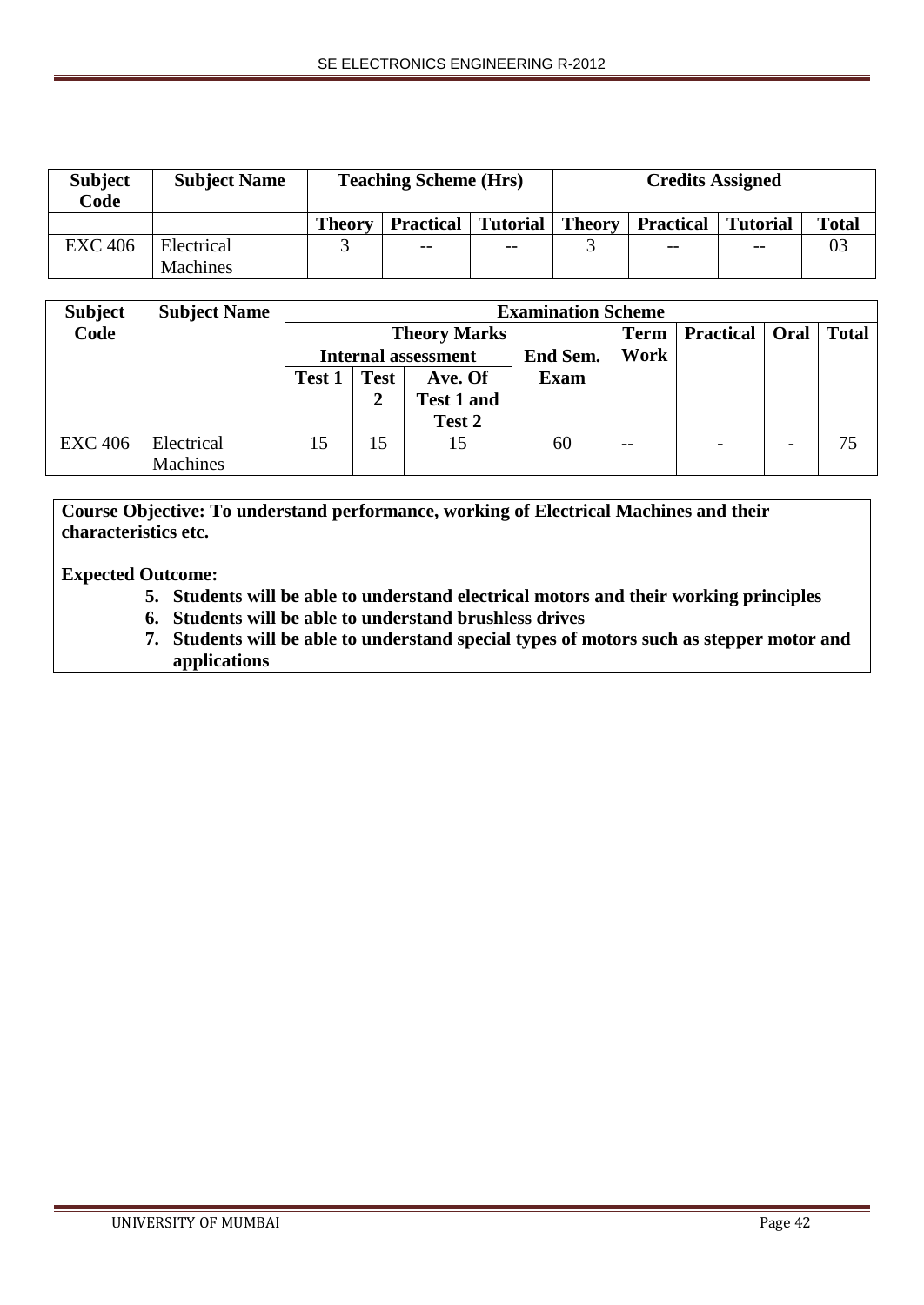| <b>Module</b> | Unit | <b>Contents</b>                                                                                                | Hrs. |  |  |  |  |  |  |  |
|---------------|------|----------------------------------------------------------------------------------------------------------------|------|--|--|--|--|--|--|--|
| No.           | No.  |                                                                                                                |      |  |  |  |  |  |  |  |
| 1.0           |      | <b>DC</b> Machines                                                                                             | 08   |  |  |  |  |  |  |  |
|               | 1.1  | Construction: principle of working, MMF and flux density waveforms,                                            |      |  |  |  |  |  |  |  |
|               |      | significance of commutator and brushes in DC machine,                                                          |      |  |  |  |  |  |  |  |
|               | 1.2  | EMF equation: and Torque equation, characteristics of DC Motors,                                               |      |  |  |  |  |  |  |  |
|               | 1.3  | <b>Starters</b> for shunt and series motors                                                                    |      |  |  |  |  |  |  |  |
|               | 1.4  | Speed Control (Armature voltage control and field control using block diagrams)                                |      |  |  |  |  |  |  |  |
| 2.0           |      | <b>Three phase Induction Motor</b>                                                                             | 08   |  |  |  |  |  |  |  |
|               | 2.1  | Construction: Working principle of squirrel cage induction motor,                                              |      |  |  |  |  |  |  |  |
|               | 2.2  | Equivalent circuit: Equivalent circuit development, torque speed characteristics,                              |      |  |  |  |  |  |  |  |
|               |      | power stages, no load and blocked rotor test                                                                   |      |  |  |  |  |  |  |  |
|               | 2.3  | Speed control: Classify different methods, stator voltage control using Triac,                                 |      |  |  |  |  |  |  |  |
|               |      | V/f control using converter inverter scheme (only block diagram)                                               |      |  |  |  |  |  |  |  |
|               | 2.4  | Starting methods: Classification and working of different methods, high torque                                 |      |  |  |  |  |  |  |  |
|               |      | motors                                                                                                         |      |  |  |  |  |  |  |  |
| 3.0           |      | <b>Single phase Induction Motor</b>                                                                            | 04   |  |  |  |  |  |  |  |
|               | 3.1  | Working Principle: Double field revolving theory                                                               |      |  |  |  |  |  |  |  |
|               | 3.2  | Staring methods: Split phase, capacitor start, capacitor start and run, shaded pole,                           |      |  |  |  |  |  |  |  |
|               | 3.3  | Equivalent circuit: Determination of equivalent circuit parameters by no load and                              |      |  |  |  |  |  |  |  |
|               |      | block rotor test.                                                                                              |      |  |  |  |  |  |  |  |
| 4.0           |      | <b>Permanent Magnet Synchronous Motors</b>                                                                     | 04   |  |  |  |  |  |  |  |
|               | 4.1  | Working principle, EMF and torque equations                                                                    |      |  |  |  |  |  |  |  |
| 5.0           |      | <b>Brushless DC Motors</b>                                                                                     | 04   |  |  |  |  |  |  |  |
|               | 5.1  | Unipolar brushless DC motor, Bipolar brushless DC motor, speed control,<br>important features and applications |      |  |  |  |  |  |  |  |
| 6.0           |      |                                                                                                                | 06   |  |  |  |  |  |  |  |
|               | 6.1  | <b>Stepper Motors:</b><br>Constructional features, working principle                                           |      |  |  |  |  |  |  |  |
|               |      |                                                                                                                |      |  |  |  |  |  |  |  |
|               | 6.2  | Variable reluctance motor: Single and multi-stack configurations, characteristics,<br>drive circuits           |      |  |  |  |  |  |  |  |
| 7.0           |      | <b>Switched Reluctance Motors:</b>                                                                             | 04   |  |  |  |  |  |  |  |
|               | 7.1  | Constructional features, working principle, operation and control requirements                                 |      |  |  |  |  |  |  |  |
|               |      | Total                                                                                                          | 38   |  |  |  |  |  |  |  |

## **Recommended Books:**

- 1. Bimbhra P.S., *Electric Machinery* , Khanna Publisher,
- 2. G.K. Dubey, *Fundamentals of electrical drives*, Narosa Publications
- 3. Nagrath I.J., Kothari D.P., *Electric Machines*, TMH Publishcations
- 4. A.E. Fitzgerald, Kingsly, Stephen., *Electric Machinery,* McGraw Hill
- 5. M.G. Say and E. O. Taylor, *Direct current machines*, Pitman publication
- 6. Ashfaq Husain, *Electric Machines*, Dhanpat Rai and co. publications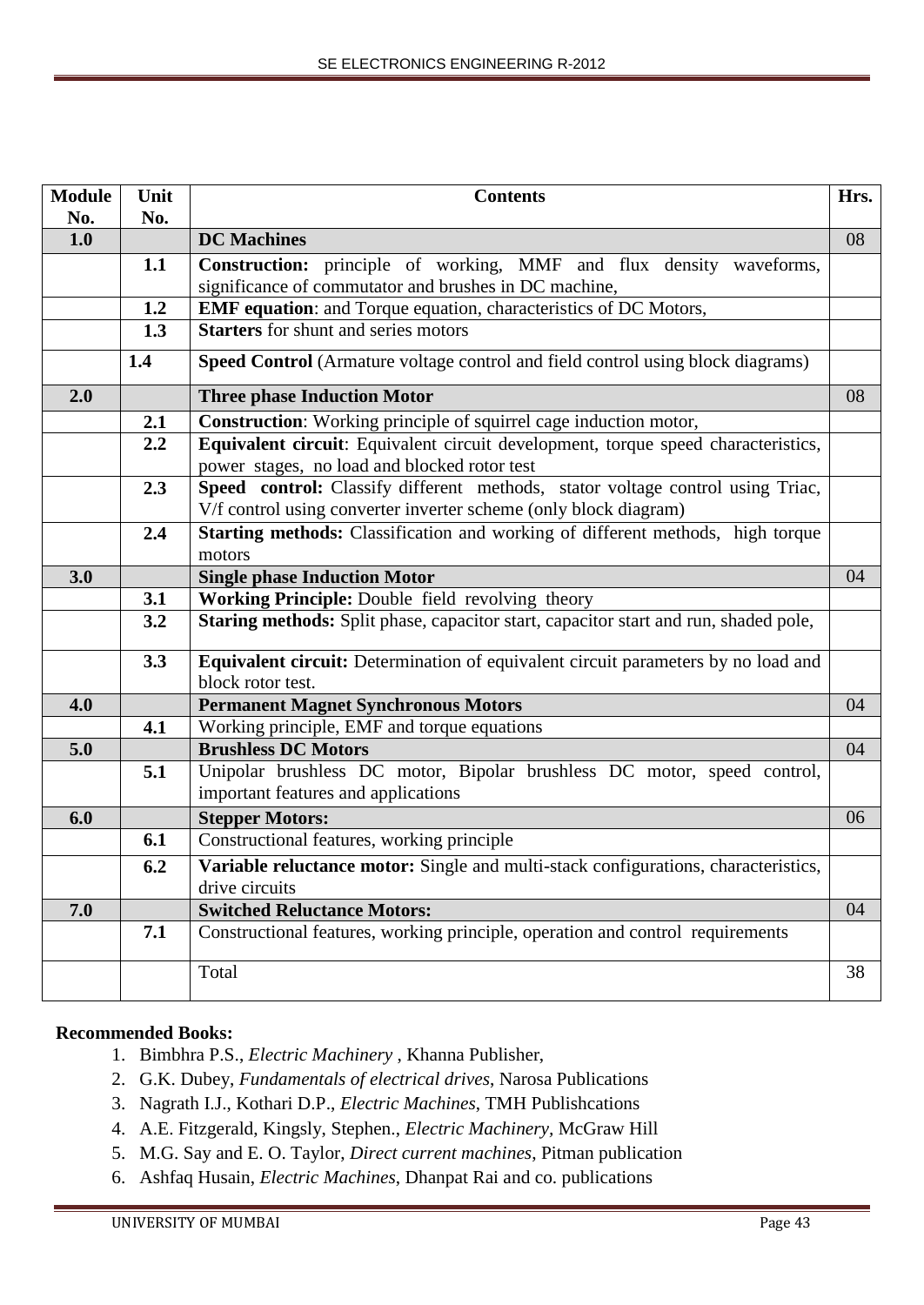- 7. M.V. Deshpande, *Electric Machines*, PHI
- 8. Smarajit Ghosh, *Electric Machines*, PEARSON

## **Internal Assessment (IA):**

Two tests must be conducted which should cover at least 80% of syllabus. The average marks of both the test will be considered as final IA marks

- 1. Question paper will comprise of 6 questions, each carrying 20 marks.
- 2. The students need to solve total 4 questions.
- 3: Question No.1 will be compulsory and based on entire syllabus.
- 4: Remaining question (Q.2 to Q.6) will be selected from all the modules.
- 5: Weightage of marks will be as per Blueprint.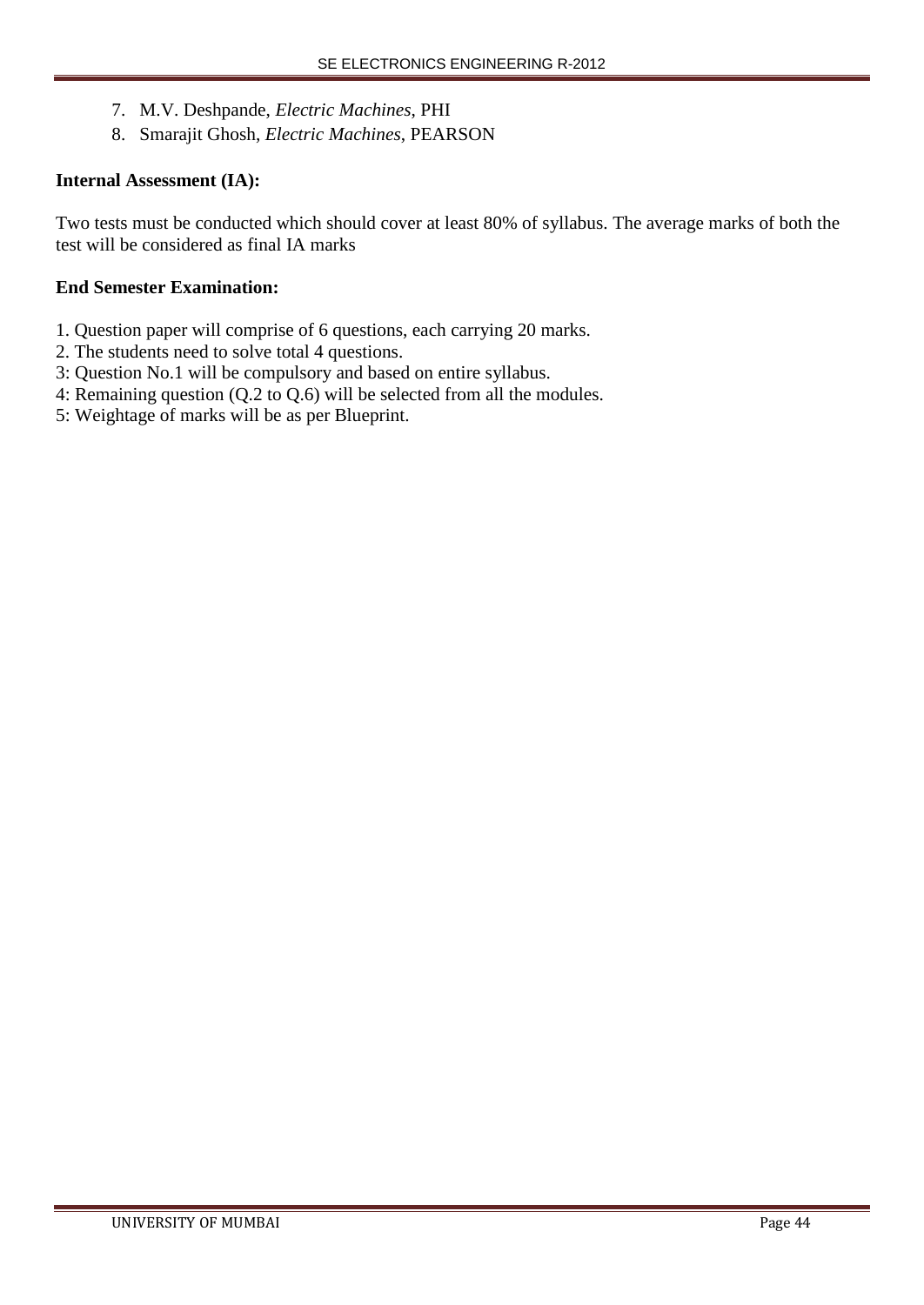## **SE Electronics Engineering Semester IV Syllabus of Laboratory**

| <b>Subject</b><br>Code | <b>Subject Name</b> |               | <b>Teaching Scheme</b> |                 | <b>Credits Assigned</b> |    |                 |              |
|------------------------|---------------------|---------------|------------------------|-----------------|-------------------------|----|-----------------|--------------|
|                        |                     | <b>Theory</b> | <b>Practical</b>       | <b>Tutorial</b> | <b>Theory</b>           | TW | <b>Tutorial</b> | <b>Total</b> |
| <b>EXL 401</b>         | Discrete            | --            | 02                     | $- -$           | $- -$                   | 01 | $- -$           |              |
|                        | Electronics         |               |                        |                 |                         |    |                 |              |
|                        | Laboratory          |               |                        |                 |                         |    |                 |              |

| <b>Subject</b> | <b>Subject Name</b> |                                            | <b>Examination Scheme</b> |                            |          |             |                  |      |              |  |  |
|----------------|---------------------|--------------------------------------------|---------------------------|----------------------------|----------|-------------|------------------|------|--------------|--|--|
| Code           |                     |                                            |                           | <b>Theory Marks</b>        |          | <b>Term</b> | <b>Practical</b> | Oral | <b>Total</b> |  |  |
|                |                     |                                            |                           | <b>Internal assessment</b> | End Sem. | Work        | and              |      |              |  |  |
|                |                     | <b>Test</b><br>Ave. Of Test<br><b>Test</b> |                           | <b>Exam</b>                |          | Oral        |                  |      |              |  |  |
|                |                     |                                            |                           | 1 and Test 2               |          |             |                  |      |              |  |  |
| <b>EXL 401</b> | Discrete            |                                            |                           |                            |          | 25          | 50               |      | 75           |  |  |
|                | Electronics         |                                            |                           |                            |          |             |                  |      |              |  |  |
|                | Laboratory          |                                            |                           |                            |          |             |                  |      |              |  |  |

Syllabus: Same as **EXC402 (Discrete Electronics)**

## **Term Work**:

At least 10 experiments based on the entire syllabus of Subject **EXC402 (Discrete Electronics)** should be set to have well predefined inference and conclusion. Computation/simulation based experiments are encouraged. Therefore, minimum of 05 simulation experiments be carried out (out of total 10 Expts.) The experiments should be students' centric and attempt should be made to make experiments more meaningful, interesting and innovative. Term work assessment must be based on the **overall performance** of the student with **every experiment graded from time to time.** The grades should be converted into marks as per the **Credit and Grading System** manual and should be **added and averaged**. The grading and term work assessment should be done based on this scheme.

The final certification and acceptance of term work ensures satisfactory performance of laboratory work and minimum passing marks in term work. Practical and Oral exam will be based on the entire syllabus.

## **Suggested Experiments on Simulation:**

- 1. One SPICE simulations and implementation for BJT and FET DC biasing (Design and Testing)
- 2. One SPICE simulation and implementation for an Amplifier Design and Testing with measurement of input and output impedance.
- 3. One SPICE simulation and implementation for Frequency response of cascaded and single stage amplifiers.
- 4. One SPICE simulation and implementation for Oscillators.
- 5. One SPICE simulation and implementation for Negative feedback amplifiers.
- 6. One SPICE simulation for Differential amplifier with active load.
- 7. One SPICE simulation for power amplifier.
- 8. One SPICE simulation for Darlington/cascode amplifier.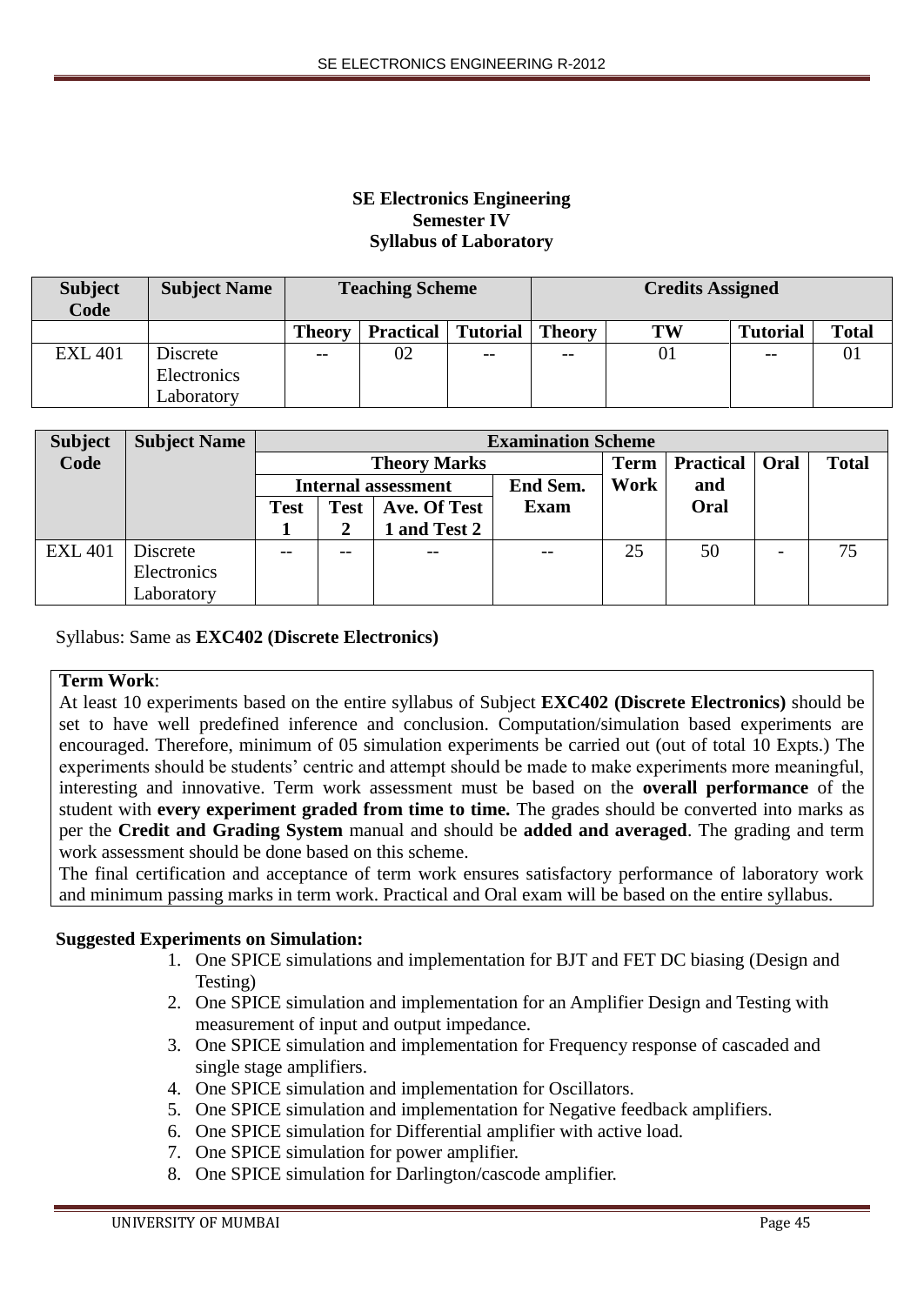| <b>Subject</b><br>Code | <b>Subject Name</b>                                |                   | <b>Teaching Scheme</b> |                 | <b>Credits Assigned</b> |    |                 |              |
|------------------------|----------------------------------------------------|-------------------|------------------------|-----------------|-------------------------|----|-----------------|--------------|
|                        |                                                    | <b>Theory</b>     | <b>Practical</b>       | <b>Tutorial</b> | <b>Theory</b>           | TW | <b>Tutorial</b> | <b>Total</b> |
| <b>EXL 402</b>         | Microprocessor<br>and<br>Peripherals<br>Laboratory | $\qquad \qquad -$ | 02                     | $- -$           | $- -$                   | 01 | $- -$           | 01           |

| <b>Subject</b> | <b>Subject Name</b> | <b>Examination Scheme</b>                  |  |                            |             |      |                  |      |              |  |
|----------------|---------------------|--------------------------------------------|--|----------------------------|-------------|------|------------------|------|--------------|--|
| Code           |                     |                                            |  | <b>Theory Marks</b>        |             | Term | <b>Practical</b> | Oral | <b>Total</b> |  |
|                |                     |                                            |  | <b>Internal assessment</b> | End         | Work | and              |      |              |  |
|                |                     | Ave. Of Test<br><b>Test</b><br><b>Test</b> |  | Sem.                       |             | Oral |                  |      |              |  |
|                |                     |                                            |  | and Test 2                 | <b>Exam</b> |      |                  |      |              |  |
| <b>EXL 402</b> | Microprocessor and  | $- -$                                      |  |                            | $-$         | 25   | $- -$            | 25   | 50           |  |
|                | Peripherals         |                                            |  |                            |             |      |                  |      |              |  |
|                | Laboratory          |                                            |  |                            |             |      |                  |      |              |  |

# Syllabus: Same as **EXC 403 (Microprocessor and Peripherals)**

### **Term Work**:

At least 10 experiments based on the entire syllabus of **EXC 403 (Microprocessor and**

**Peripherals)** should be set to have well predefined inference and conclusion. Computation/simulation based experiments are also encouraged. The experiments should be students' centric and attempt should be made to make experiments more meaningful, interesting and innovative. Term work assessment must be based on the **overall performance** of the student with **every experiment graded from time to time.** The grades should be converted into marks as per the **Credit and Grading System** manual and should be **added and averaged**. The grading and term work assessment should be done based on this scheme.

The final certification and acceptance of term work ensures satisfactory performance of laboratory work and minimum passing marks in term work. Practical and Oral exam will be based on the entire syllabus.

### **Suggested Experiments**

- 1. Write a program to arrange block of data in i) Ascending and (ii) Descending order.
- 2. Write a program to find out any power of a number
- 3. Write a programmable delay
- 4. Write a program to find out largest number in an array.
- 5. Experiment on String instructions (e.g Reversing of string & palindrome)
- 6. Write a programme to multiply 32 bit numbers
- 7. Menu driven programming
- 8. Write a program for code conversion
- 9. Programming the 8255 to read or write to port ( any one application)
- 10. Programming the 8259 to demonstrate rotating priority, Specific priority ,etc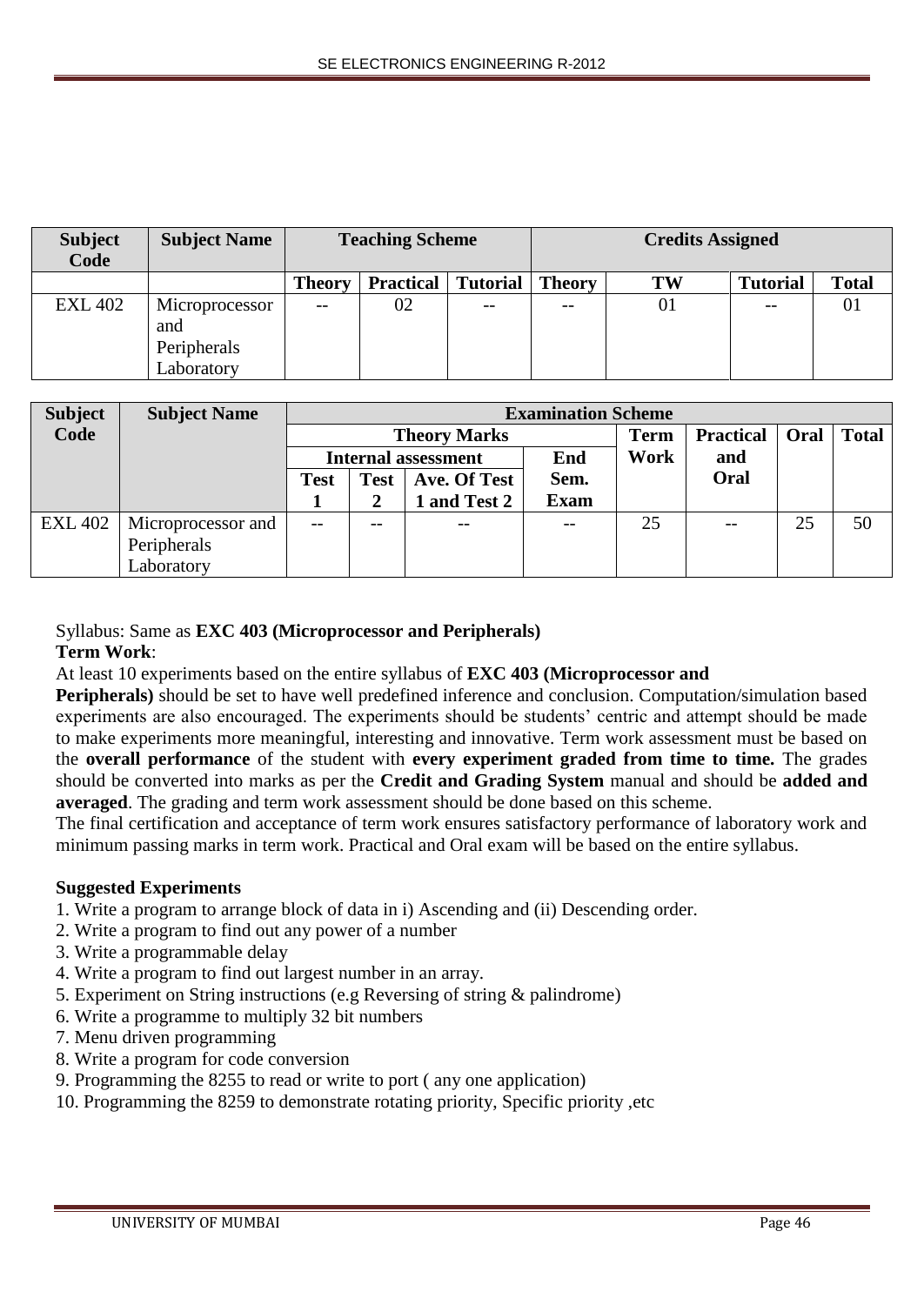| <b>Subject</b><br>Code | <b>Subject Name</b>                               |               | <b>Teaching Scheme</b> |                 | <b>Credits Assigned</b> |                |                 |              |
|------------------------|---------------------------------------------------|---------------|------------------------|-----------------|-------------------------|----------------|-----------------|--------------|
|                        |                                                   | <b>Theory</b> | <b>Practical</b>       | <b>Tutorial</b> | <b>Theory</b>           | TW             | <b>Tutorial</b> | <b>Total</b> |
| <b>EXL 403</b>         | Control Systems and<br><b>Electrical Machines</b> | $- -$         | 02                     | $- -$           | --                      | 0 <sub>1</sub> | $- -$           | 01           |
|                        | Laboratory                                        |               |                        |                 |                         |                |                 |              |

| <b>Subject</b> | <b>Subject Name</b>    | <b>Examination Scheme</b> |                             |                            |             |             |                  |      |              |
|----------------|------------------------|---------------------------|-----------------------------|----------------------------|-------------|-------------|------------------|------|--------------|
| Code           |                        |                           |                             | <b>Theory Marks</b>        |             | <b>Term</b> | <b>Practical</b> | Oral | <b>Total</b> |
|                |                        |                           |                             | <b>Internal assessment</b> | End         | Work        | and              |      |              |
|                |                        | <b>Test</b>               | Ave. Of Test<br><b>Test</b> |                            | Sem.        |             | Oral             |      |              |
|                |                        |                           |                             | and Test 2                 | <b>Exam</b> |             |                  |      |              |
| <b>EXL 403</b> | <b>Control Systems</b> |                           | --                          | $- -$                      | $- -$       | 25          | $- -$            | 25   | 50           |
|                | and Electrical         |                           |                             |                            |             |             |                  |      |              |
|                | Machines               |                           |                             |                            |             |             |                  |      |              |
|                | Laboratory             |                           |                             |                            |             |             |                  |      |              |

## **Syllabus: EXC 404 (Principles of Control Systems) 07 Experiments and EXC 406 (Electrical Machines) 03 Experiments**

### **Term Work**:

At least **03 experiments on EXC 406 (Electrical Machines) and 07 experiments on EXC 404 (Principles of Control Systems)** based on the entire syllabus should be set to have well predefined inference and conclusion. Computation/simulation based experiments are also encouraged. The experiments should be students' centric and attempt should be made to make experiments more meaningful, interesting and innovative. Term work assessment must be based on the **overall performance** of the student with **every experiment graded from time to time.** The grades should be converted into marks as per the **Credit and Grading System** manual and should be **added and averaged**. The grading and term work assessment should be done based on this scheme. The final certification and acceptance of term work ensures satisfactory performance of laboratory work and minimum passing marks in term work. Practical and Oral exam will be based on the entire syllabus.